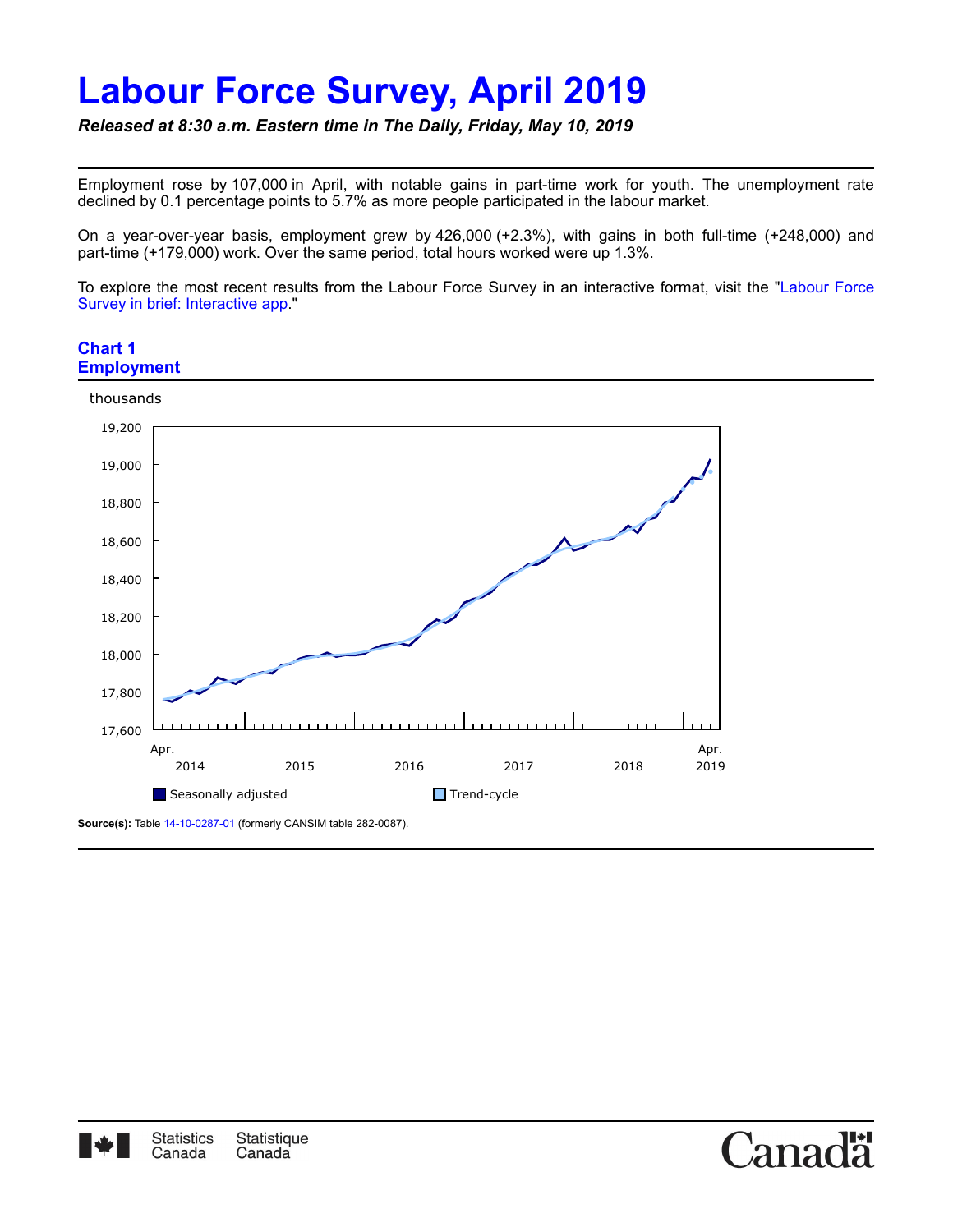

## **Chart 2 Unemployment rate**

# **Highlights**

Employment increased in Ontario, Quebec, Alberta, and Prince Edward Island. It declined in New Brunswick, and was little changed in the other provinces.

Employment rose for youth aged 15 to 24, people aged 55 and older, and women in the core working ages of 25 to 54.

Employment gains were spread across several industries: wholesale and retail trade; construction; information, culture and recreation; "other services"; public administration; and agriculture. At the same time, employment decreased in professional, scientific and technical services.

The number of employees in both the private and public sectors increased, while there was no change in self-employment.

# **Employment up in four provinces**

Employment in Ontario rose by 47,000 in April, primarily due to gains in part-time work among people aged 15 to 24. Youth employment in the province has been trending upward since the beginning of 2019. The unemployment rate was little changed in April at 6.0% as more people participated in the labour market. Compared with 12 months earlier, employment grew by 205,000 or 2.8%.

In Quebec, employment increased by 38,000 in April, and the unemployment rate declined by 0.3 percentage points to 4.9%, the lowest rate since comparable data became available in 1976. On a year-over-year basis, employment in the province rose by 75,000 (+1.8%), with all of the increase occurring since October 2018.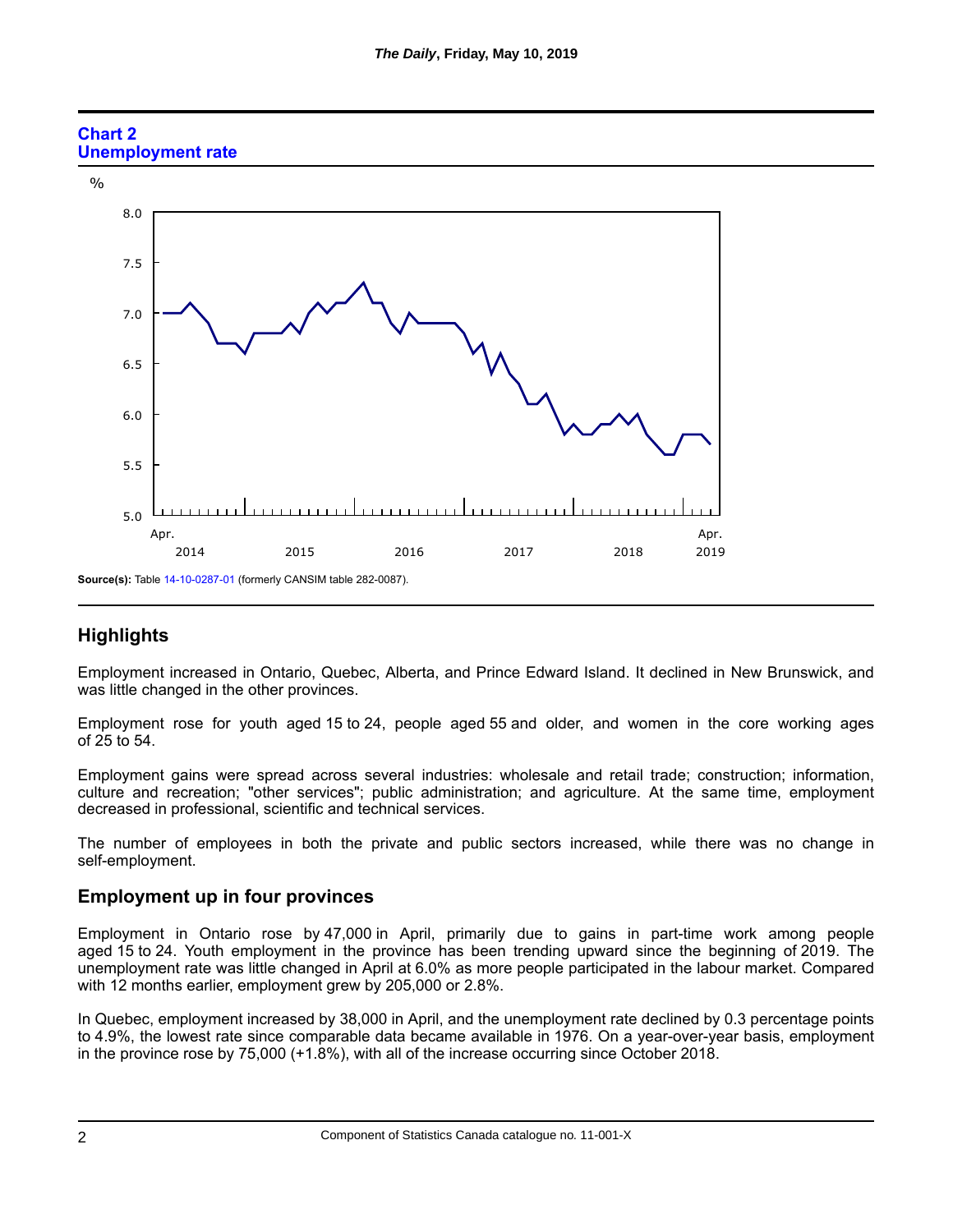Following two months of little change, employment in Alberta rose by 21,000 in April. Gains were primarily spread across several services-producing industries. The unemployment rate was 6.7%. On a year-over-year basis, employment grew by 27,000 (+1.1%).

In Prince Edward Island, employment rose by an estimated 800 and the unemployment rate was little changed at 8.6%. On a year-over-year basis, employment grew by 2,600 (+3.5%).

In New Brunswick, employment declined by 3,900 as gains in part-time work were more than offset by decreases in full-time employment. The unemployment rate was little changed at 8.0%. Compared with 12 months earlier, employment was virtually unchanged.

## **Youth employment continues upward trend**

Among youth aged 15 to 24, overall employment rose by 47,000 in April, driven by a strong increase in part-time work (+66,000). The youth unemployment rate was 10.3%, the lowest rate since comparable data became available in 1976. On a year-over-year basis, youth employment was up by 89,000 (+3.6%), entirely due to gains in 2019.

Among those aged 55 and older, employment increased by 34,000 in April, primarily due to gains for men in this age category (+26,000). The unemployment rate for people aged 55 and older decreased by 0.2 percentage points to 5.3% as more people participated in the labour market. Compared with 12 months earlier, employment for this age group was up by 161,000 (+4.0%).

Employment increased by 24,000 in April for women in the core working ages of 25 to 54, while it was little changed for their male counterparts. The unemployment rate for this age group was 4.8% for women and 5.0% for men. On a year-over-year basis, employment increased by 103,000 (+1.8%) among core-aged women and by 74,000 (+1.2%) among core-aged men.

## **Notable gains in trade and construction**

Employment was up by 32,000 in wholesale and retail trade in April, driven by increases in Quebec and Alberta. Compared with 12 months earlier, employment in this industry grew by 75,000 (+2.7%), entirely due to gains since the beginning of 2019.

Following four months of little change, employment in construction increased by 29,000 in April. Gains were concentrated in Ontario and British Columbia. On a year-over-year basis, employment in this industry was up by 32,000 (+2.2%).

There were 14,000 more people working in information, culture and recreation, entirely due to increases in Ontario. Compared with 12 months earlier, employment in this industry was little changed.

In "other services," employment rose by 14,000 in April. This industry includes repair and maintenance; services related to civic and professional organizations; and personal and laundry services. Increases were concentrated in Quebec and Alberta. On a year-over-year basis, employment in this industry grew by 28,000 (+3.5%).

Employment in public administration increased by 9,000 in April, entirely due to more people working in this industry in Quebec. On a year-over-year basis, employment grew by 41,000 (+4.2%) at the national level, driven by gains since the beginning of 2019.

In agriculture, employment rose by 7,000 in April. On a year-over-year basis, employment in this industry was little changed.

Employment decreased by 15,000 in professional, scientific and technical services, mostly in Quebec. Nationally, this was the first monthly decline since August 2018. Despite the decrease in the month, employment in this industry grew by 63,000 (+4.3%) on a year-over-year basis.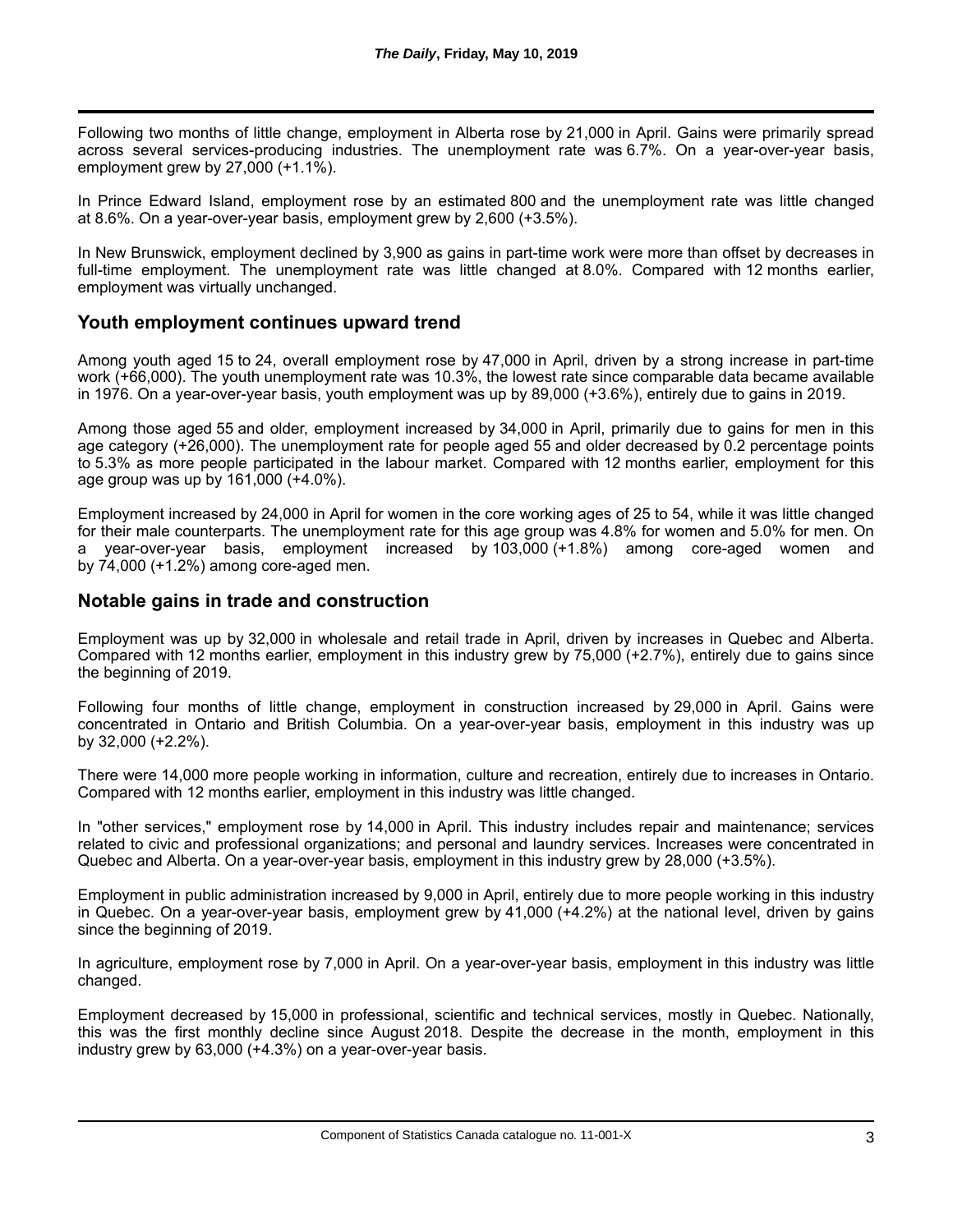## **Private sector employees leading growth**

The increased employment in April was driven by more employees in the private sector (+84,000), while there were also gains in public sector employment (+23,000). There was no change in the number of self-employed. Compared with 12 months earlier, the number of private-sector employees increased by 355,000 or 3.0%, the fastest pace of year-over-year growth for this group since December 2010. Over the same period, there were 47,000 (+1.2%) more public sector employees, while the number of self-employed was little changed.

## **Canada–US comparison**

Adjusted to US concepts, the unemployment rate in Canada was 4.7% in April, compared with 3.6% in the United States. On a year-over-year basis, the unemployment rate declined by 0.2 percentage points in Canada and by 0.3 percentage points in the United States.

The labour force participation rate in Canada (adjusted to US concepts) was 65.8% in April, compared with 62.8% in the United States. Compared with 12 months earlier, the participation rate increased by 0.5 percentage points in Canada, while it was unchanged in the United States.

The US-adjusted employment rate in Canada was 62.7% in April, compared with 60.6% in the United States. On a year-over-year basis, the employment rate rose by 0.6 percentage points in Canada and was little changed in the United States.

[For more information on Canada–US comparisons, see "Measuring Employment and Unemployment in Canada](https://www150.statcan.gc.ca/n1/en/catalogue/75-005-M2015002) and the United States – A comparison."

## *Sustainable Development Goals*

*On January 1, 2016, the world officially began implementation of the 2030 Agenda for Sustainable [Development—the United Nations' transformative plan of action that addresses urgent global challenges over](http://www.un.org/sustainabledevelopment/development-agenda/) the next 15 years. The plan is based on 17 specific sustainable development goals.*

*The Labour Force Survey is an example of how Statistics Canada supports the reporting on the Global Goals for Sustainable Development. This release will be used in helping to measure the following goals:*

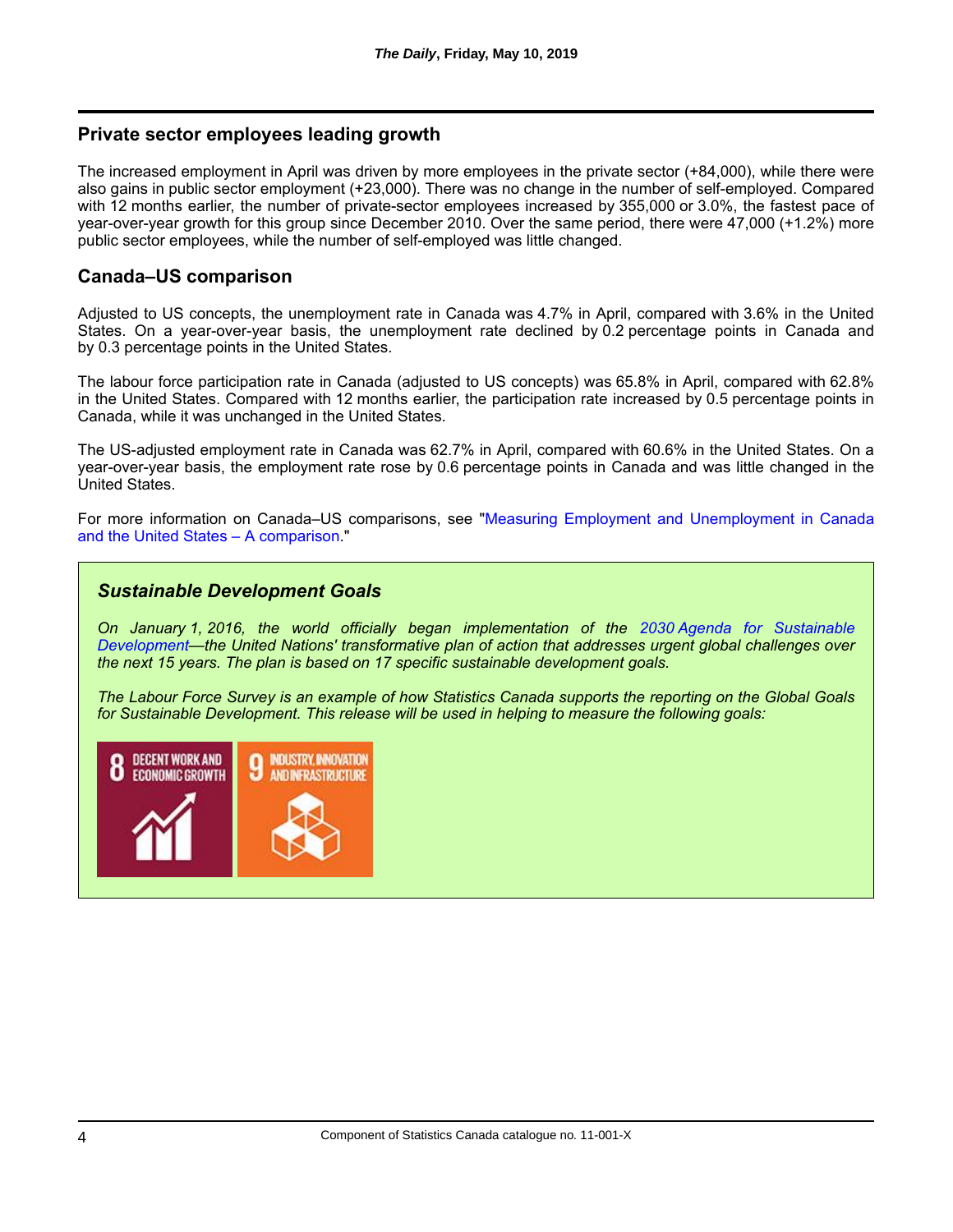#### *Note to readers*

*The Labour Force Survey (LFS) estimates for April are for the week of April 14 to 20.*

*The LFS estimates are based on a sample and are therefore subject to sampling variability. As a result, monthly estimates will show more [variability than trends observed over longer time periods. For more information, see "Interpreting Monthly Changes in Employment from](https://www150.statcan.gc.ca/n1/en/catalogue/11-626-X2014033) the Labour Force Survey."*

*Estimates for smaller geographic areas or industries also have more variability. For an explanation of the sampling variability of estimates and how to use standard errors to assess this variability, consult the "Data quality" section of the publication Labour Force Information ([71-001-X](https://www150.statcan.gc.ca/en/catalogue/71-001-X)).*

*This analysis focuses on differences between estimates that are statistically significant at the 68% confidence level.*

*The LFS estimates are the first in a series of labour market indicators released by Statistics Canada, which includes indicators from programs such as the Survey of Employment, Payrolls and Hours (SEPH), Employment Insurance Statistics, and the Job Vacancy and Wage Survey. For more information on the conceptual differences between employment measures from the LFS and SEPH, refer to section 8 of the Guide to the Labour Force Survey ([71-543-G](https://www150.statcan.gc.ca/en/catalogue/71-543-G)).*

*The employment rate is the number of employed people as a percentage of the population aged 15 and older. The rate for a particular group (for example, youths aged 15 to 24) is the number employed in that group as a percentage of the population for that group.*

*The unemployment rate is the number of unemployed people as a percentage of the labour force (employed and unemployed).*

*The participation rate is the number of employed and unemployed people as a percentage of the population.*

*Full-time employment consists of persons who usually work 30 hours or more per week at their main or only job.*

*Part-time employment consists of persons who usually work less than 30 hours per week at their main or only job.*

*Total hours worked refers to the number of hours actually worked at the main job by the respondent during the reference week, including paid and unpaid hours. These hours reflect temporary decreases or increases in work hours (for example, hours lost due to illness, vacation, holidays, or weather; or more hours worked due to overtime).*

*In general, month-to-month or year-to-year changes in the number of people employed in an age group reflect the net effect of two* factors: (1) the number of people who changed employment status between reference periods; and (2) the number of employed people *who entered or left the age group (including through aging, death or migration) between reference periods.*

*To align with priorities established by the Gender Results Framework, new indicators have been added to tables 14-10-0340-02, 14-10-0335-02, 14-10-0335-03 and 14-10-0327-03, detailing Labour Force Survey characteristics by gender. These new indicators highlight the differences in employment characteristics between women and men, such as the wage gap by occupation, the proportion employed by occupation, and the proportion working full-time or part-time jobs.*

#### *Seasonal adjustment*

*Unless otherwise stated, this release presents seasonally adjusted estimates, which facilitate comparisons by removing the effects of seasonal variations. For more information on seasonal adjustment, see [Seasonally adjusted data – Frequently asked questions](http://www.statcan.gc.ca/dai-quo/btd-add/btd-add-eng.htm).*

*Chart 1 shows trend-cycle data on employment. These data represent a smoothed version of the seasonally adjusted time series, which provides information on longer-term movements, including changes in direction underlying the series. These data are available for the national and provincial employment series in table [14-10-0287-01](https://www150.statcan.gc.ca/t1/tbl1/en/tv.action?pid=1410028701) and for national employment by industry in table [14-10-0355-01](https://www150.statcan.gc.ca/t1/tbl1/en/tv.action?pid=1410035501). For more information, see the [StatCan Blog](http://www.statcan.gc.ca/eng/blog-blogue/cs-sc/trend_cycle) and [Trend-cycle estimates – Frequently asked questions.](http://www.statcan.gc.ca/eng/dai/btd/tce-faq)*

#### *Next release*

*The next release of the LFS will be on June 7.*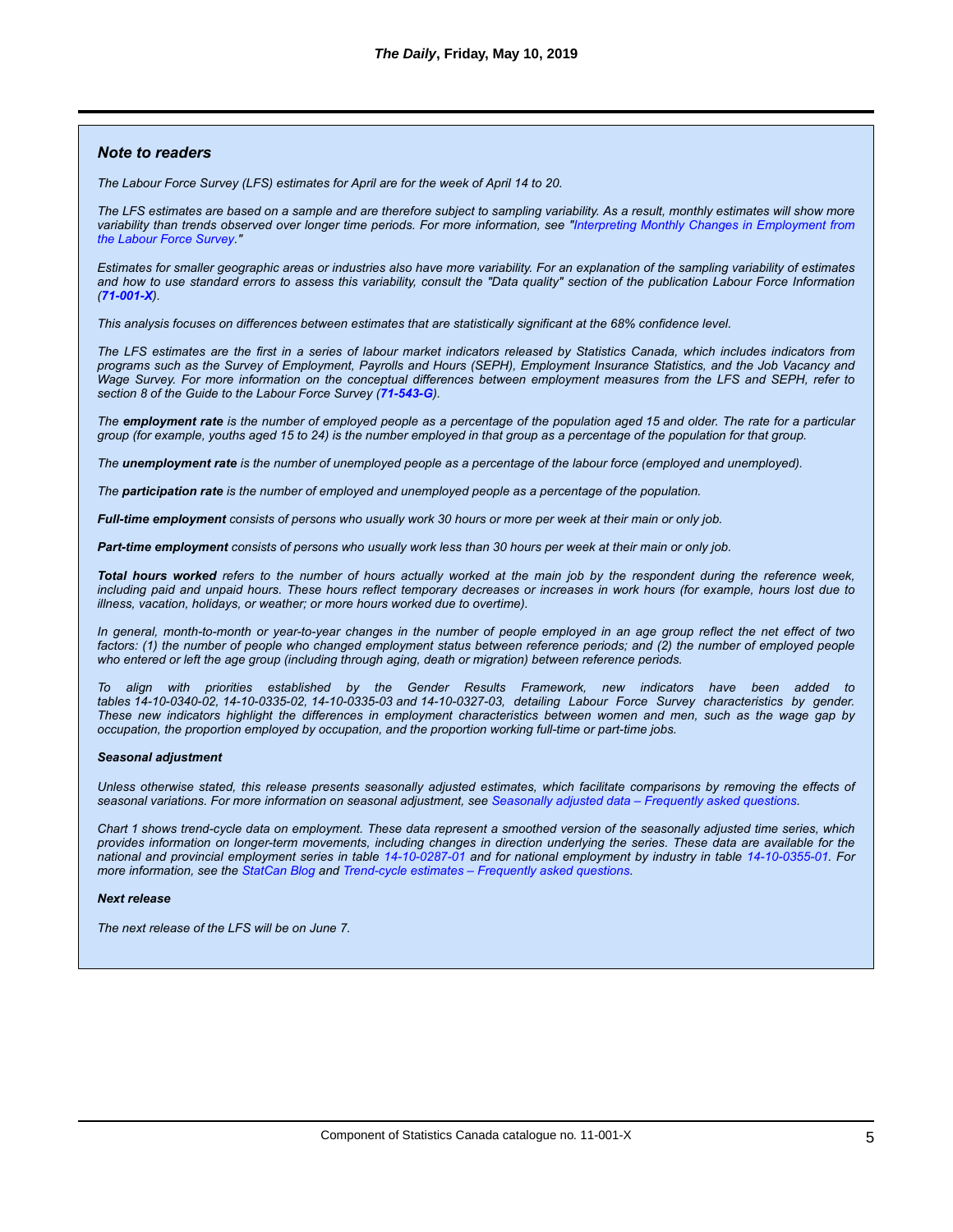## **Table 1 Labour force characteristics by age group and sex, seasonally adjusted**

|                                             | March<br>2019 | April<br>2019            | Standard error <sup>1</sup> | March to April<br>2019 | April 2018 to April<br>2019        | March to April<br>2019 | April 2018 to April<br>2019 |
|---------------------------------------------|---------------|--------------------------|-----------------------------|------------------------|------------------------------------|------------------------|-----------------------------|
|                                             |               | thousands (except rates) |                             |                        | change in thousands (except rates) |                        | % change                    |
| 15 years and over, both sexes               |               |                          |                             |                        |                                    |                        |                             |
| Population                                  | 30,582.4      | 30,625.8                 | $\cdots$                    | 43.4                   | 427.7                              | 0.1                    | 1.4                         |
| Labour force                                | 20,079.7      | 20,187.8                 | 29.6                        | 108.1                  | 422.4                              | 0.5                    | 2.1                         |
| Employment                                  | 18,922.6      | 19.029.1                 | 29.6                        | 106.5                  | 426.4                              | 0.6                    | 2.3                         |
| Full-time employment                        | 15,345.3      | 15,418.3                 | 42.6                        | 73.0                   | 247.9                              | 0.5                    | 1.6                         |
| Part-time employment                        | 3,577.2       | 3,610.8                  | 38.8                        | 33.6                   | 178.5                              | 0.9                    | 5.2                         |
| Unemployment                                | 1,157.2       | 1,158.7                  | 24.5                        | 1.5                    | $-3.9$                             | 0.1                    | $-0.3$                      |
| Participation rate                          | 65.7          | 65.9                     | 0.1                         | 0.2                    | 0.4                                | $\cdots$               | $\ddotsc$                   |
| Unemployment rate                           | 5.8           | 5.7                      | 0.1                         | $-0.1$                 | $-0.2$                             | $\cdots$               | $\cdots$                    |
| <b>Employment rate</b>                      | 61.9          | 62.1                     | 0.1                         | 0.2                    | 0.5                                | $\cdots$               | $\cdots$                    |
| 15 to 24 years, both sexes<br>Population    | 4,365.9       | 4.369.4                  | $\cdots$                    | 3.5                    | 21.7                               | 0.1                    | 0.5                         |
| Labour force                                | 2,790.5       | 2,831.1                  | 17.5                        | 40.6                   | 71.3                               | 1.5                    | 2.6                         |
| Employment                                  | 2,492.8       | 2,540.0                  | 16.5                        | 47.2                   | 88.7                               | 1.9                    | 3.6                         |
| Full-time employment                        | 1,296.6       | 1,277.4                  | 20.7                        | $-19.2$                | $-29.8$                            | $-1.5$                 | $-2.3$                      |
| Part-time employment                        | 1,196.2       | 1,262.6                  | 21.2                        | 66.4                   | 118.5                              | 5.6                    | 10.4                        |
| Unemployment                                | 297.7         | 291.2                    | 13.7                        | $-6.5$                 | $-17.3$                            | $-2.2$                 | $-5.6$                      |
| Participation rate                          | 63.9          | 64.8                     | 0.4                         | 0.9                    | 1.3                                | $\ldots$               | $\cdots$                    |
| Unemployment rate                           | 10.7          | 10.3                     | 0.5                         | $-0.4$                 | $-0.9$                             | $\cdots$               | $\ddotsc$                   |
| <b>Employment rate</b>                      | 57.1          | 58.1                     | 0.4                         | 1.0                    | 1.7                                | $\cdots$               | $\cdots$                    |
| 25 years and over, both sexes               |               |                          |                             |                        |                                    |                        |                             |
| Population                                  | 26.216.6      | 26,256.4                 | $\cdots$                    | 39.8                   | 405.9                              | 0.2                    | 1.6                         |
| Labour force                                | 17.289.2      | 17.356.7                 | 24.1                        | 67.5                   | 351.1                              | 0.4                    | 2.1                         |
| Employment                                  | 16,429.7      | 16,489.2                 | 24.6                        | 59.5                   | 337.8                              | 0.4                    | 2.1                         |
| Full-time employment                        | 14,048.8      | 14,140.9                 | 36.5                        | 92.1                   | 277.7                              | 0.7                    | 2.0                         |
| Part-time employment                        | 2.381.0       | 2,348.2                  | 32.3                        | $-32.8$                | 60.0                               | $-1.4$                 | 2.6                         |
| Unemployment                                | 859.4         | 867.5                    | 20.1                        | 8.1                    | 13.3                               | 0.9                    | 1.6                         |
| Participation rate                          | 65.9          | 66.1                     | 0.1                         | 0.2                    | 0.3                                | $\cdots$               | $\cdots$                    |
| Unemployment rate<br><b>Employment rate</b> | 5.0<br>62.7   | 5.0<br>62.8              | 0.1<br>0.1                  | 0.0<br>0.1             | 0.0<br>0.3                         | $\ldots$<br>$\cdots$   | $\cdots$<br>$\ddotsc$       |
| 25 years and over, men                      |               |                          |                             |                        |                                    |                        |                             |
| Population                                  | 12,834.3      | 12,854.4                 | $\cdots$                    | 20.1                   | 205.9                              | 0.2                    | 1.6                         |
| Labour force                                | 9,128.0       | 9,162.1                  | 15.9                        | 34.1                   | 198.2                              | 0.4                    | 2.2                         |
| Employment                                  | 8,653.6       | 8,681.1                  | 16.6                        | 27.5                   | 194.1                              | 0.3                    | 2.3                         |
| Full-time employment                        | 7,929.0       | 7,938.8                  | 23.1                        | 9.8                    | 119.3                              | 0.1                    | 1.5                         |
| Part-time employment                        | 724.7         | 742.3                    | 19.1                        | 17.6                   | 74.8                               | 2.4                    | 11.2                        |
| Unemployment                                | 474.4         | 481.0                    | 14.3                        | 6.6                    | 4.2                                | 1.4                    | 0.9                         |
| Participation rate                          | 71.1          | 71.3                     | 0.1                         | 0.2                    | 0.4                                | $\cdots$               | $\ddotsc$                   |
| Unemployment rate                           | 5.2           | 5.2                      | 0.2                         | 0.0                    | $-0.1$                             | $\cdots$               | $\cdots$                    |
| <b>Employment rate</b>                      | 67.4          | 67.5                     | 0.1                         | 0.1                    | 0.4                                | $\cdots$               | $\cdots$                    |
| 25 years and over, women<br>Population      | 13,382.3      | 13,402.0                 |                             | 19.7                   | 200.0                              | 0.1                    | 1.5                         |
| Labour force                                | 8,161.2       | 8,194.6                  | $\cdots$<br>16.8            | 33.4                   | 152.9                              | 0.4                    | 1.9                         |
| Employment                                  | 7,776.1       | 7,808.1                  | 16.8                        | 32.0                   | 143.7                              | 0.4                    | 1.9                         |
| Full-time employment                        | 6,119.8       | 6,202.1                  | 27.4                        | 82.3                   | 158.4                              | 1.3                    | 2.6                         |
| Part-time employment                        | 1,656.3       | 1,606.0                  | 26.0                        | $-50.3$                | $-14.7$                            | $-3.0$                 | $-0.9$                      |
| Unemployment                                | 385.1         | 386.6                    | 13.8                        | 1.5                    | 9.3                                | 0.4                    | 2.5                         |
| Participation rate                          | 61.0          | 61.1                     | 0.1                         | 0.1                    | 0.2                                | $\cdots$               | $\cdots$                    |
| Unemployment rate                           | 4.7           | 4.7                      | 0.2                         | 0.0                    | 0.0                                | $\cdots$               | $\ddotsc$                   |
| <b>Employment rate</b>                      | 58.1          | 58.3                     | 0.1                         | 0.2                    | 0.2                                | $\cdots$               | $\cdots$                    |
| 25 to 54 years, both sexes                  |               |                          |                             |                        |                                    |                        |                             |
| Population                                  | 14.815.2      | 14,826.0                 |                             | 10.8                   | 101.0                              | 0.1                    | 0.7                         |
| Labour force                                | 12.936.7      | 12,976.8                 | 22.9                        | 40.1                   | 180.6                              | 0.3                    | 1.4                         |
| Employment                                  | 12,315.6      | 12,341.0                 | 24.2                        | 25.4                   | 176.5                              | 0.2                    | 1.5                         |
| Unemployment                                | 621.1<br>87.3 | 635.8<br>87.5            | 18.4<br>0.2                 | 14.7                   | 4.1<br>0.6                         | 2.4                    | 0.6                         |
| Participation rate<br>Unemployment rate     | 4.8           | 4.9                      | 0.1                         | 0.2<br>0.1             | 0.0                                | $\ldots$               | $\cdots$                    |
| Employment rate                             | 83.1          | 83.2                     | 0.2                         | 0.1                    | 0.6                                | $\cdots$<br>$\cdots$   | $\cdots$<br>$\cdots$        |
| 25 to 54 years, men                         |               |                          |                             |                        |                                    |                        |                             |
| Population                                  | 7,379.6       | 7,385.5                  | $\cdots$                    | 5.9                    | 54.8                               | 0.1                    | 0.7                         |
| Labour force                                | 6,728.6       | 6,736.4                  | 14.7                        | 7.8                    | 74.4                               | 0.1                    | 1.1                         |
| Employment                                  | 6,396.3       | 6,397.7                  | 16.2                        | 1.4                    | 73.9                               | 0.0                    | 1.2                         |
| Unemployment                                | 332.3         | 338.7                    | 13.1                        | 6.4                    | 0.6                                | 1.9                    | 0.2                         |
| Participation rate                          | 91.2          | 91.2                     | 0.2                         | 0.0                    | 0.3                                | $\ldots$               | $\cdots$                    |
| Unemployment rate                           | 4.9           | 5.0                      | 0.2                         | 0.1                    | $-0.1$                             | $\cdots$               | $\ddotsc$                   |
| Employment rate                             | 86.7          | 86.6                     | 0.2                         | $-0.1$                 | 0.3                                | $\cdots$               | $\cdots$                    |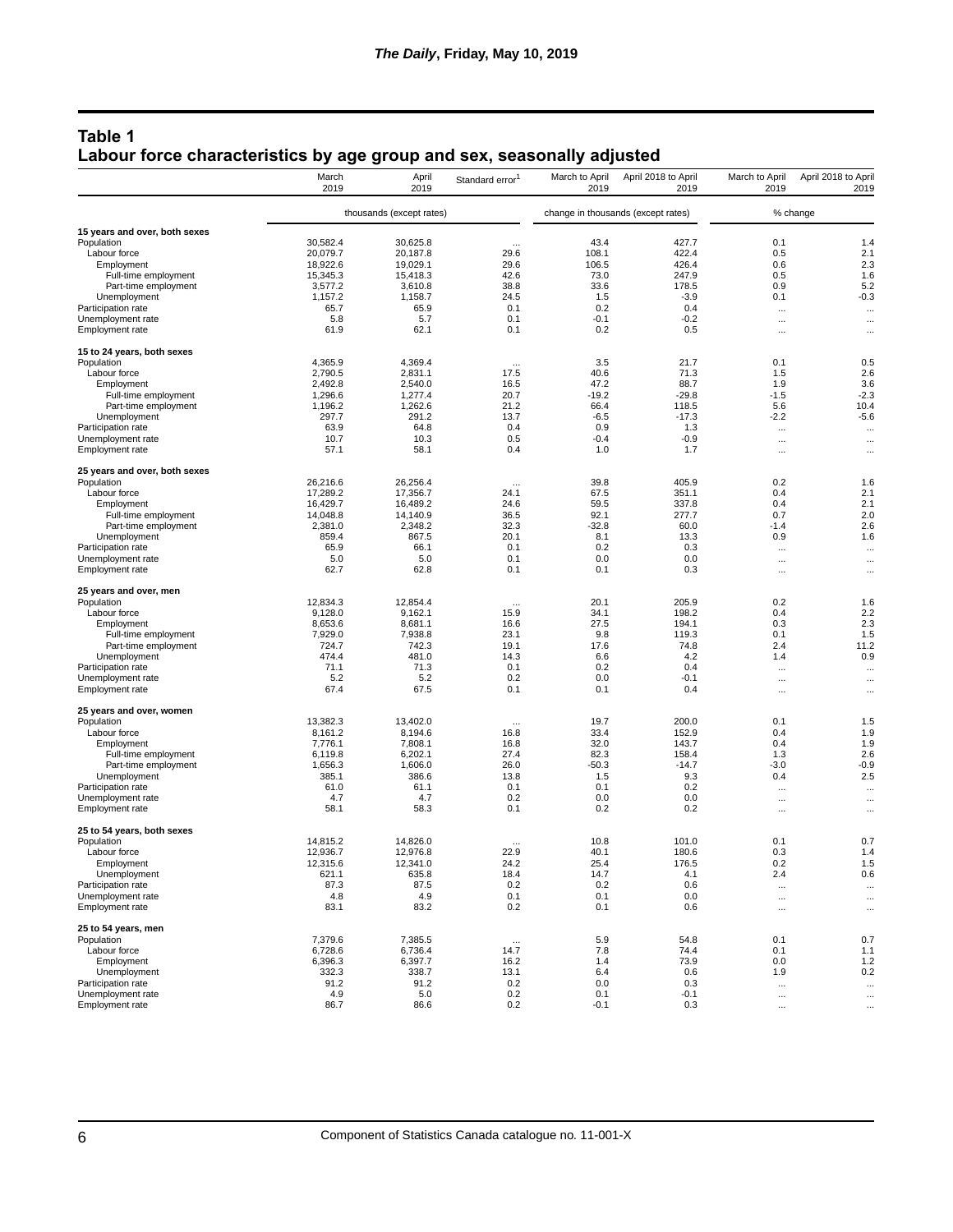|                               | March<br>2019 | April<br>2019 | Standard error <sup>1</sup> | March to April<br>2019 | April 2018 to April<br>2019 | March to April<br>2019 | April 2018 to April<br>2019 |
|-------------------------------|---------------|---------------|-----------------------------|------------------------|-----------------------------|------------------------|-----------------------------|
| 25 to 54 years, women         |               |               |                             |                        |                             |                        |                             |
| Population                    | 7,435.6       | 7,440.6       | $\cdots$                    | 5.0                    | 46.3                        | 0.1                    | 0.6                         |
| Labour force                  | 6,208.1       | 6,240.4       | 16.7                        | 32.3                   | 106.2                       | 0.5                    | 1.7                         |
| Employment                    | 5,919.3       | 5,943.4       | 17.2                        | 24.1                   | 102.7                       | 0.4                    | 1.8                         |
| Unemployment                  | 288.8         | 297.1         | 12.6                        | 8.3                    | 3.5                         | 2.9                    | 1.2                         |
| Participation rate            | 83.5          | 83.9          | 0.2                         | 0.4                    | 0.9                         | $\cdots$               |                             |
| Unemployment rate             | 4.7           | 4.8           | 0.2                         | 0.1                    | 0.0                         | $\cdots$               |                             |
| Employment rate               | 79.6          | 79.9          | 0.2                         | 0.3                    | 0.9                         | $\cdots$               |                             |
| 55 years and over, both sexes |               |               |                             |                        |                             |                        |                             |
| Population                    | 11,401.4      | 11,430.3      | $\cdots$                    | 28.9                   | 304.8                       | 0.3                    | 2.7                         |
| Labour force                  | 4.352.5       | 4,379.9       | 19.6                        | 27.4                   | 170.5                       | 0.6                    | 4.1                         |
| Employment                    | 4,114.1       | 4,148.1       | 19.7                        | 34.0                   | 161.2                       | 0.8                    | 4.0                         |
| Unemployment                  | 238.3         | 231.8         | 10.0                        | $-6.5$                 | 9.3                         | $-2.7$                 | 4.2                         |
| Participation rate            | 38.2          | 38.3          | 0.2                         | 0.1                    | 0.5                         | $\cdots$               | $\cdots$                    |
| Unemployment rate             | 5.5           | 5.3           | 0.2                         | $-0.2$                 | 0.0                         | $\cdots$               | $\cdots$                    |
| Employment rate               | 36.1          | 36.3          | 0.2                         | 0.2                    | 0.5                         | $\cdots$               |                             |
| 55 years and over, men        |               |               |                             |                        |                             |                        |                             |
| Population                    | 5,454.7       | 5,468.9       | $\cdots$                    | 14.2                   | 151.0                       | 0.3                    | 2.8                         |
| Labour force                  | 2,399.4       | 2,425.7       | 12.9                        | 26.3                   | 123.8                       | 1.1                    | 5.4                         |
| Employment                    | 2,257.3       | 2,283.4       | 13.1                        | 26.1                   | 120.2                       | 1.2                    | 5.6                         |
| Unemployment                  | 142.1         | 142.3         | 7.3                         | 0.2                    | 3.6                         | 0.1                    | 2.6                         |
| Participation rate            | 44.0          | 44.4          | 0.2                         | 0.4                    | 1.1                         | $\cdots$               |                             |
| Unemployment rate             | 5.9           | 5.9           | 0.3                         | 0.0                    | $-0.1$                      | $\cdots$               |                             |
| Employment rate               | 41.4          | 41.8          | 0.2                         | 0.4                    | 1.1                         | $\cdots$               | $\cdots$                    |
| 55 years and over, women      |               |               |                             |                        |                             |                        |                             |
| Population                    | 5,946.7       | 5,961.4       | $\cdots$                    | 14.7                   | 153.8                       | 0.2                    | 2.6                         |
| Labour force                  | 1,953.0       | 1,954.2       | 13.3                        | 1.2                    | 46.7                        | 0.1                    | 2.4                         |
| Employment                    | 1,856.8       | 1,864.7       | 13.4                        | 7.9                    | 41.0                        | 0.4                    | 2.2                         |
| Unemployment                  | 96.3          | 89.5          | 6.5                         | $-6.8$                 | 5.7                         | $-7.1$                 | 6.8                         |
| Participation rate            | 32.8          | 32.8          | 0.2                         | 0.0                    | 0.0                         | $\cdots$               | $\cdots$                    |
| Unemployment rate             | 4.9           | 4.6           | 0.3                         | $-0.3$                 | 0.2                         | $\cdots$               |                             |
| Employment rate               | 31.2          | 31.3          | 0.2                         | 0.1                    | $-0.1$                      | $\cdots$               | $\cdots$                    |

## **Table 1** - continued **Labour force characteristics by age group and sex, seasonally adjusted**

... not applicable

1. Average standard error of change in two consecutive months. See the "Data Quality" section of the *Guide to the Labour Force Survey* (**[71-543-G](https://www150.statcan.gc.ca/en/catalogue/71-543-G)**) for more information.

**Note(s):** The sum of individual categories may not always add up to the total as a result of rounding.

**Source(s):** Table **[14-10-0287-02](https://www150.statcan.gc.ca/t1/tbl1/en/tv.action?pid=1410028702)** (formerly CANSIM table 282-0087).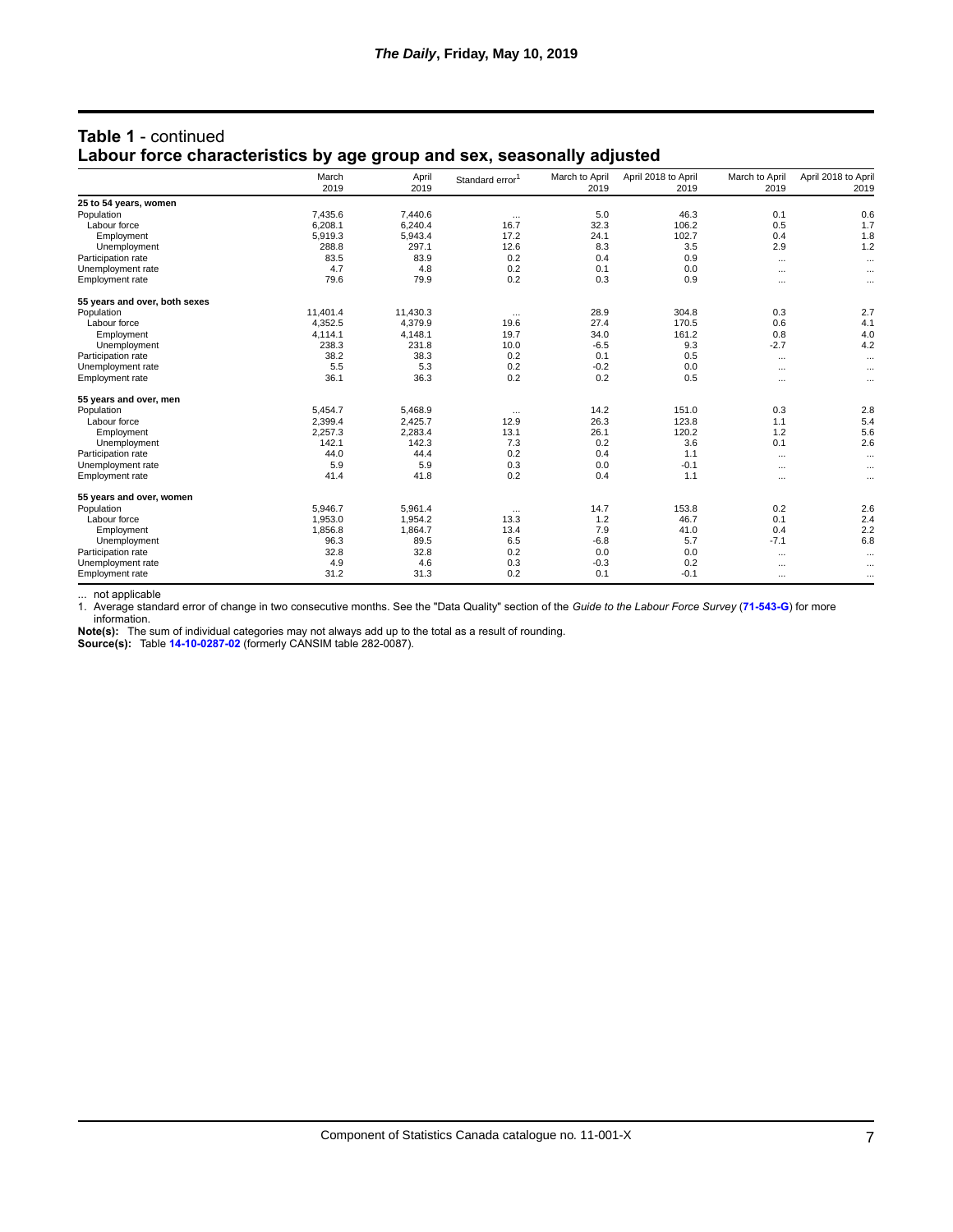#### **Table 2 Employment by class of worker and industry, seasonally adjusted**

|                                                     | March<br>2019 | April<br>2019 | Standard error <sup>1</sup> | March to April<br>2019 | April 2018 to<br>April 2019 | March to April<br>2019 | April 2018 to<br>April 2019 |
|-----------------------------------------------------|---------------|---------------|-----------------------------|------------------------|-----------------------------|------------------------|-----------------------------|
|                                                     |               | thousands     |                             | change in thousands    |                             | % change               |                             |
| <b>Class of worker</b>                              |               |               |                             |                        |                             |                        |                             |
| Employees                                           | 16.049.4      | 16.155.9      | 36.7                        | 106.5                  | 402.5                       | 0.7                    | 2.6                         |
| Public sector employees                             | 3,803.3       | 3,826.0       | 21.4                        | 22.7                   | 47.1                        | 0.6                    | 1.2                         |
| Private sector employees                            | 12,246.1      | 12,329.9      | 37.0                        | 83.8                   | 355.4                       | 0.7                    | 3.0                         |
| Self-employed                                       | 2,873.2       | 2,873.2       | 26.6                        | 0.0                    | 23.9                        | 0.0                    | 0.8                         |
| Total employed, all industries                      | 18,922.5      | 19,029.1      | 29.6                        | 106.6                  | 426.4                       | 0.6                    | 2.3                         |
| Goods-producing sector                              | 3,948.3       | 3,988.0       | 16.7                        | 39.7                   | 54.5                        | 1.0                    | 1.4                         |
| Agriculture                                         | 280.6         | 287.1         | 5.3                         | 6.5                    | 5.9                         | 2.3                    | 2.1                         |
| Natural resources <sup>2</sup>                      | 347.0         | 344.1         | 5.1                         | $-2.9$                 | 6.0                         | $-0.8$                 | 1.8                         |
| <b>Utilities</b>                                    | 142.4         | 143.5         | 2.9                         | 1.1                    | 1.8                         | 0.8                    | 1.3                         |
| Construction                                        | 1,435.9       | 1,465.1       | 11.2                        | 29.2                   | 32.1                        | 2.0                    | 2.2                         |
| Manufacturing                                       | 1.742.5       | 1.748.2       | 11.0                        | 5.7                    | 8.7                         | 0.3                    | 0.5                         |
| Services-producing sector                           | 14.974.2      | 15,041.1      | 28.2                        | 66.9                   | 371.9                       | 0.4                    | 2.5                         |
| Wholesale and retail trade                          | 2,828.9       | 2,861.3       | 14.8                        | 32.4                   | 74.6                        | 1.1                    | 2.7                         |
| Transportation and warehousing                      | 1,032.1       | 1.032.7       | 8.9                         | 0.6                    | 55.9                        | 0.1                    | 5.7                         |
| Finance, insurance, real estate, rental and leasing | 1,188.0       | 1,196.2       | 9.2                         | 8.2                    | 30.1                        | 0.7                    | 2.6                         |
| Professional, scientific and technical services     | 1,539.9       | 1,525.0       | 11.2                        | $-14.9$                | 62.5                        | $-1.0$                 | 4.3                         |
| Business, building and other support services       | 803.9         | 799.3         | 10.1                        | $-4.6$                 | 32.4                        | $-0.6$                 | 4.2                         |
| <b>Educational services</b>                         | 1,351.0       | 1,348.8       | 10.9                        | $-2.2$                 | 39.4                        | $-0.2$                 | 3.0                         |
| Health care and social assistance                   | 2,440.0       | 2.446.6       | 11.4                        | 6.6                    | 50.1                        | 0.3                    | 2.1                         |
| Information, culture and recreation                 | 763.1         | 776.9         | 10.2                        | 13.8                   | $-8.1$                      | 1.8                    | $-1.0$                      |
| Accommodation and food services                     | 1.204.5       | 1,208.2       | 11.8                        | 3.7                    | $-33.7$                     | 0.3                    | $-2.7$                      |
| Other services (except public administration)       | 819.7         | 833.5         | 8.1                         | 13.8                   | 27.9                        | 1.7                    | 3.5                         |
| Public administration                               | 1,003.2       | 1,012.5       | 7.3                         | 9.3                    | 40.8                        | 0.9                    | 4.2                         |

1. Average standard error of change in two consecutive months. See the "Data Quality" section of the *Guide to the Labour Force Survey* (**[71-543-G](https://www150.statcan.gc.ca/en/catalogue/71-543-G)**) for more information.

2. Also referred to as "Forestry, fishing, mining, quarrying, and oil and gas extraction."

**Note(s):** The sum of individual categories may not always add up to the total as a result of rounding.

**Source(s):** Tables **[14-10-0288-02](https://www150.statcan.gc.ca/t1/tbl1/en/tv.action?pid=1410028802)** and **[14-10-0355-02](https://www150.statcan.gc.ca/t1/tbl1/en/tv.action?pid=1410035502)** (formerly CANSIM tables 282-0089 and 282-0088).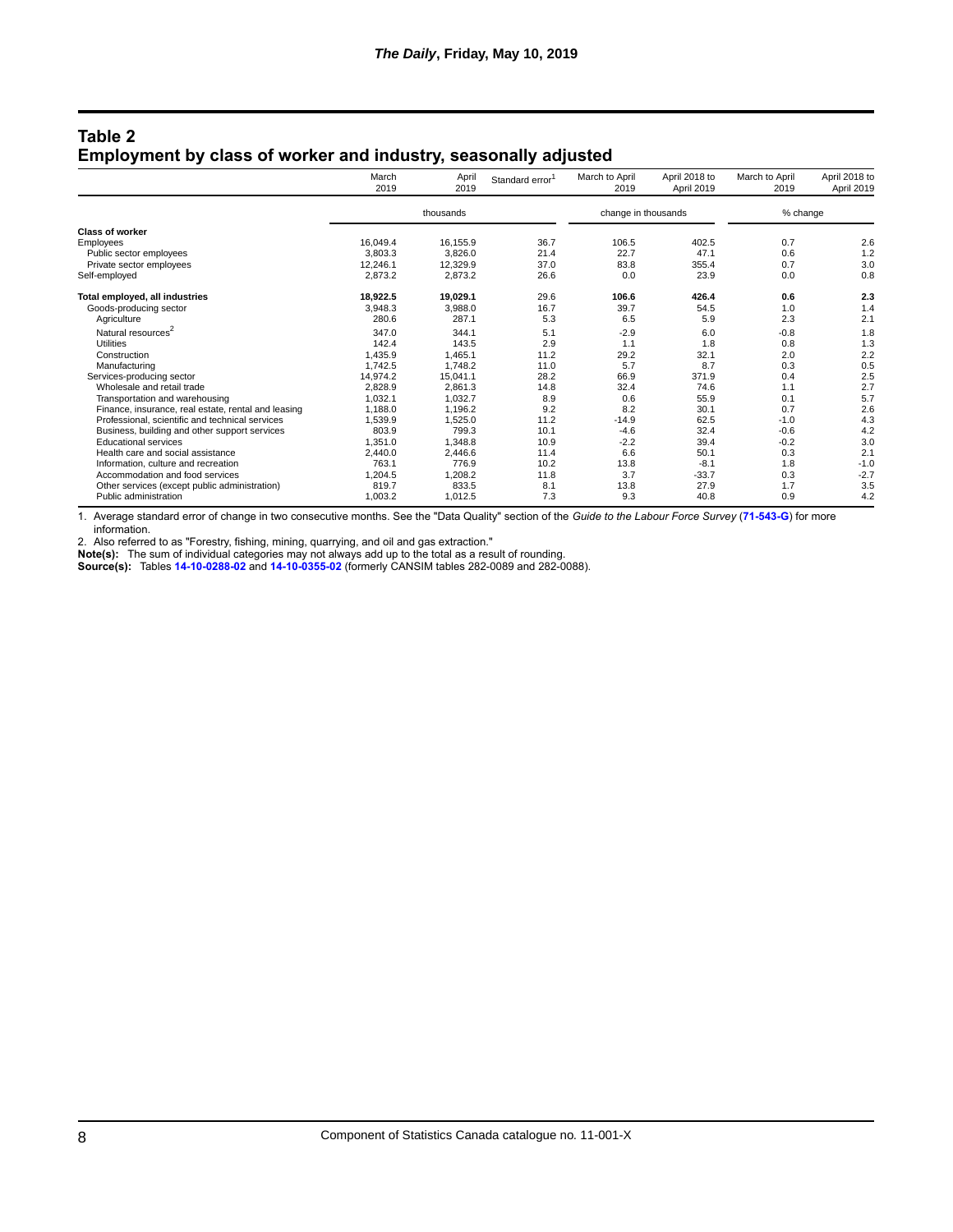## **Table 3 Labour force characteristics by province, seasonally adjusted**

|                                              | March<br>2019      | April<br>2019            | Standard error <sup>1</sup> | March to April<br>2019 | April 2018 to April<br>2019        | March to April<br>2019 | April 2018 to April<br>2019 |
|----------------------------------------------|--------------------|--------------------------|-----------------------------|------------------------|------------------------------------|------------------------|-----------------------------|
|                                              |                    | thousands (except rates) |                             |                        | change in thousands (except rates) |                        | % change                    |
| Newfoundland and Labrador                    |                    |                          |                             |                        |                                    |                        |                             |
| Population                                   | 441.6              | 441.2                    | $\ddotsc$                   | $-0.4$                 | $-3.0$                             | $-0.1$                 | $-0.7$                      |
| Labour force                                 | 260.4              | 259.2                    | 2.0                         | $-1.2$                 | $-1.6$                             | $-0.5$                 | $-0.6$                      |
| Employment                                   | 230.3              | 228.8                    | 2.0                         | $-1.5$                 | 5.9                                | $-0.7$                 | 2.6                         |
| Full-time employment                         | 194.4              | 194.2                    | 2.5                         | $-0.2$                 | 4.2                                | $-0.1$                 | 2.2                         |
| Part-time employment                         | 35.9               | 34.6                     | 1.9                         | $-1.3$                 | 1.7                                | $-3.6$                 | 5.2                         |
| Unemployment<br>Participation rate           | 30.0<br>59.0       | 30.4<br>58.7             | 1.9<br>0.4                  | 0.4<br>$-0.3$          | $-7.5$<br>0.0                      | 1.3                    | $-19.8$                     |
| Unemployment rate                            | 11.5               | 11.7                     | 0.7                         | 0.2                    | $-2.8$                             | $\cdots$               | $\cdots$                    |
| Employment rate                              | 52.2               | 51.9                     | 0.4                         | $-0.3$                 | 1.7                                | $\cdots$<br>$\cdots$   | $\cdots$<br>$\cdots$        |
| <b>Prince Edward Island</b>                  |                    |                          |                             |                        |                                    |                        |                             |
| Population                                   | 127.4              | 127.8                    | $\cdots$                    | 0.4                    | 2.7                                | 0.3                    | 2.2                         |
| Labour force                                 | 84.5               | 85.1                     | 0.6                         | 0.6                    | 0.8                                | 0.7                    | 0.9                         |
| Employment                                   | 77.0               | 77.8                     | 0.6                         | 0.8                    | 2.6                                | 1.0                    | 3.5                         |
| Full-time employment                         | 65.0<br>12.0       | 65.3<br>12.5             | 0.8<br>0.7                  | 0.3<br>0.5             | 2.3<br>0.3                         | 0.5<br>4.2             | 3.7<br>2.5                  |
| Part-time employment<br>Unemployment         | 7.5                | 7.3                      | 0.6                         | $-0.2$                 | $-1.8$                             | $-2.7$                 | $-19.8$                     |
| Participation rate                           | 66.3               | 66.6                     | 0.5                         | 0.3                    | $-0.8$                             | $\ldots$               | $\cdots$                    |
| Unemployment rate                            | 8.9                | 8.6                      | 0.7                         | $-0.3$                 | $-2.2$                             | $\cdots$               | $\cdots$                    |
| Employment rate                              | 60.4               | 60.9                     | 0.5                         | 0.5                    | 0.8                                | $\cdots$               | $\cdots$                    |
| <b>Nova Scotia</b>                           |                    |                          |                             |                        |                                    |                        |                             |
| Population                                   | 803.8              | 804.5                    | $\cdots$                    | 0.7                    | 7.5                                | 0.1                    | 0.9                         |
| Labour force                                 | 497.2              | 498.8                    | 2.6                         | 1.6                    | 8.2                                | 0.3                    | 1.7                         |
| Employment                                   | 466.5<br>378.9     | 464.4<br>377.3           | 2.7<br>3.4                  | $-2.1$<br>$-1.6$       | 7.5<br>1.9                         | $-0.5$<br>$-0.4$       | 1.6<br>0.5                  |
| Full-time employment                         | 87.7               | 87.1                     | 3.2                         | $-0.6$                 | 5.6                                | $-0.7$                 | 6.9                         |
| Part-time employment<br>Unemployment         | 30.7               | 34.4                     | 2.4                         | 3.7                    | 0.7                                | 12.1                   | 2.1                         |
| Participation rate                           | 61.9               | 62.0                     | 0.3                         | 0.1                    | 0.4                                | $\cdots$               | $\cdots$                    |
| Unemployment rate                            | 6.2                | 6.9                      | 0.5                         | 0.7                    | 0.0                                | $\cdots$               | $\cdots$                    |
| <b>Employment rate</b>                       | 58.0               | 57.7                     | 0.3                         | $-0.3$                 | 0.4                                | $\cdots$               | $\cdots$                    |
| <b>New Brunswick</b>                         |                    |                          |                             |                        |                                    |                        |                             |
| Population                                   | 629.2              | 629.9                    | $\ddotsc$                   | 0.7                    | 2.9                                | 0.1                    | 0.5                         |
| Labour force                                 | 390.3              | 386.6                    | 2.2                         | $-3.7$                 | 0.7                                | $-0.9$                 | 0.2                         |
| Employment                                   | 359.6<br>305.0     | 355.7                    | 2.3<br>2.8                  | $-3.9$                 | 0.5<br>$-5.9$                      | $-1.1$                 | 0.1                         |
| Full-time employment<br>Part-time employment | 54.6               | 298.6<br>57.1            | 2.4                         | $-6.4$<br>2.5          | 6.4                                | $-2.1$<br>4.6          | $-1.9$<br>12.6              |
| Unemployment                                 | 30.7               | 30.9                     | 2.0                         | 0.2                    | 0.3                                | 0.7                    | 1.0                         |
| Participation rate                           | 62.0               | 61.4                     | 0.3                         | $-0.6$                 | $-0.1$                             | $\cdots$               | $\ddotsc$                   |
| Unemployment rate                            | 7.9                | 8.0                      | 0.5                         | 0.1                    | 0.1                                | $\cdots$               | $\cdots$                    |
| Employment rate                              | 57.2               | 56.5                     | 0.4                         | $-0.7$                 | $-0.2$                             |                        | $\cdots$                    |
| Quebec                                       |                    |                          |                             |                        |                                    |                        |                             |
| Population                                   | 7,030.4            | 7,036.0                  | $\cdots$                    | 5.6                    | 65.1                               | 0.1                    | 0.9                         |
| Labour force                                 | 4,537.1            | 4,564.5                  | 15.5                        | 27.4                   | 58.3                               | 0.6                    | 1.3                         |
| Employment                                   | 4,301.6            | 4,339.5                  | 15.6                        | 37.9                   | 74.9                               | 0.9                    | 1.8                         |
| Full-time employment                         | 3,485.6            | 3,512.6<br>826.9         | 21.5                        | 27.0                   | 26.6<br>48.2                       | 0.8                    | 0.8                         |
| Part-time employment<br>Unemployment         | 816.0<br>235.5     | 225.0                    | 19.6<br>13.4                | 10.9<br>$-10.5$        | $-16.5$                            | 1.3<br>$-4.5$          | 6.2<br>$-6.8$               |
| Participation rate                           | 64.5               | 64.9                     | 0.2                         | 0.4                    | 0.3                                | $\cdots$               | $\cdots$                    |
| Unemployment rate                            | 5.2                | 4.9                      | 0.3                         | $-0.3$                 | $-0.5$                             | $\cdots$               | $\cdots$                    |
| Employment rate                              | 61.2               | 61.7                     | 0.2                         | 0.5                    | 0.5                                | $\cdots$               | $\cdots$                    |
| Ontario                                      |                    |                          |                             |                        |                                    |                        |                             |
| Population                                   | 12,052.1           | 12,074.9                 | $\cdots$                    | 22.8                   | 224.6                              | 0.2                    | 1.9                         |
| Labour force                                 | 7,830.5            | 7.887.2                  | 20.2                        | 56.7                   | 244.8                              | 0.7                    | 3.2                         |
| Employment                                   | 7,370.0            | 7.417.1                  | 19.9                        | 47.1                   | 204.8                              | 0.6                    | 2.8                         |
| Full-time employment                         | 6,018.3<br>1,351.7 | 6,028.4                  | 28.5<br>26.0                | 10.1<br>37.0           | 133.7                              | 0.2                    | 2.3                         |
| Part-time employment<br>Unemployment         | 460.5              | 1,388.7<br>470.1         | 16.3                        | 9.6                    | 71.1<br>40.0                       | 2.7<br>2.1             | 5.4<br>9.3                  |
| Participation rate                           | 65.0               | 65.3                     | 0.2                         | 0.3                    | 0.8                                | $\ldots$               | $\cdots$                    |
| Unemployment rate                            | 5.9                | 6.0                      | 0.2                         | 0.1                    | 0.4                                | $\ldots$               |                             |
| Employment rate                              | 61.2               | 61.4                     | 0.2                         | 0.2                    | 0.5                                | $\cdots$               | $\cdots$<br>$\cdots$        |
| <b>Manitoba</b>                              |                    |                          |                             |                        |                                    |                        |                             |
| Population                                   | 1,033.2            | 1.034.4                  | $\cdots$                    | 1.2                    | 11.7                               | 0.1                    | 1.1                         |
| Labour force                                 | 689.3              | 689.8                    | 2.7                         | 0.5                    | 0.0                                | 0.1                    | 0.0                         |
| Employment                                   | 654.6              | 654.2                    | 2.7                         | $-0.4$                 | 7.0                                | $-0.1$                 | 1.1                         |
| Full-time employment                         | 522.7              | 522.1                    | 3.8                         | $-0.6$                 | 4.3                                | $-0.1$                 | 0.8                         |
| Part-time employment                         | 132.0              | 132.1                    | 3.5                         | 0.1                    | 2.6                                | 0.1                    | 2.0                         |
| Unemployment                                 | 34.6               | 35.6                     | 2.2                         | 1.0                    | $-7.0$                             | 2.9                    | $-16.4$                     |
| Participation rate                           | 66.7               | 66.7                     | 0.3                         | 0.0                    | $-0.7$                             | $\ldots$               | $\cdots$                    |
| Unemployment rate                            | 5.0<br>63.4        | $5.2$<br>63.2            | 0.3<br>0.3                  | 0.2<br>$-0.2$          | $-1.0$<br>$-0.1$                   | $\cdots$               | $\cdots$                    |
| Employment rate                              |                    |                          |                             |                        |                                    | $\ldots$               | $\ldots$                    |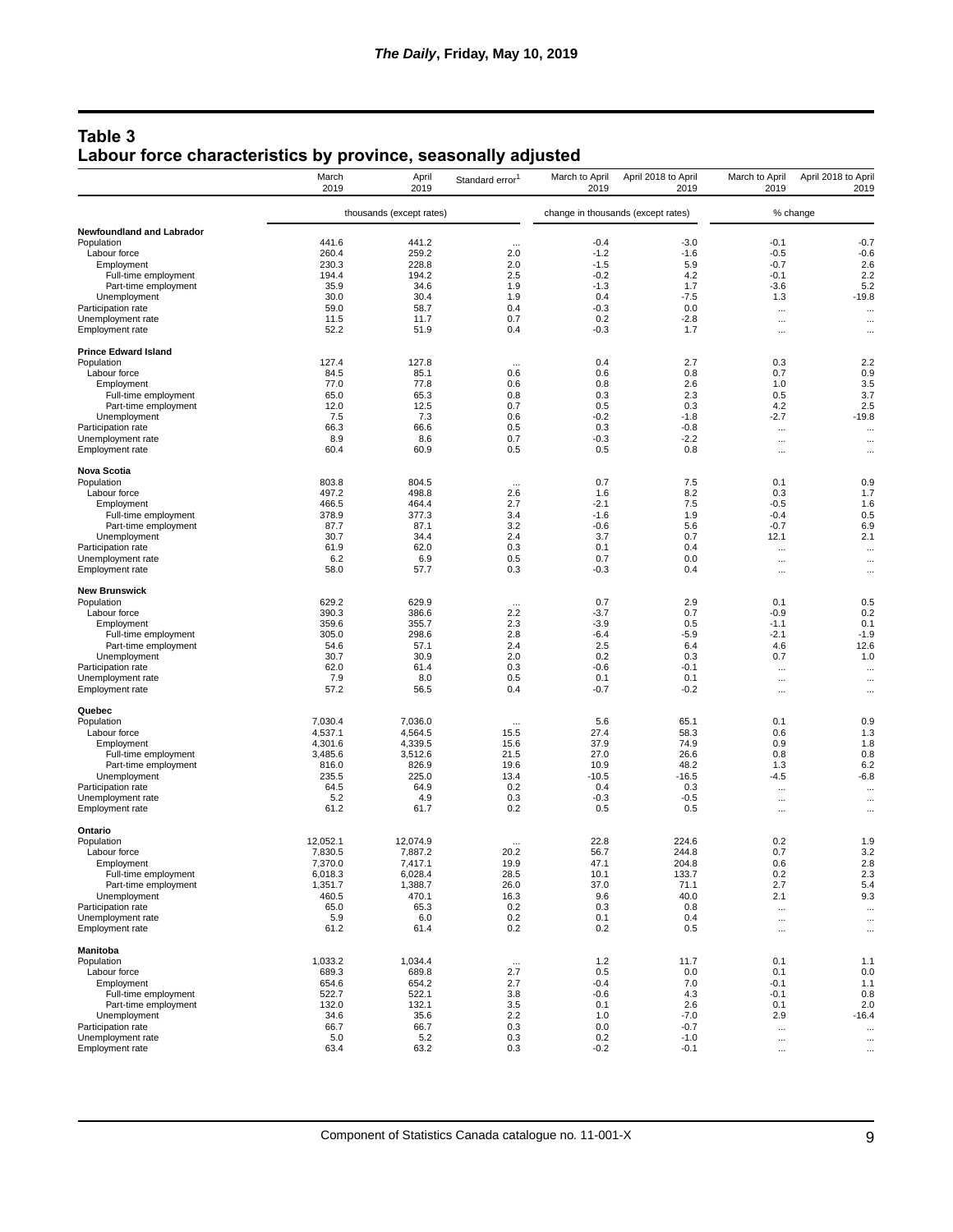|                         | March<br>2019 | April<br>2019 | Standard error <sup>1</sup> | March to April<br>2019 | April 2018 to April<br>2019 | March to April<br>2019 | April 2018 to April<br>2019 |
|-------------------------|---------------|---------------|-----------------------------|------------------------|-----------------------------|------------------------|-----------------------------|
| Saskatchewan            |               |               |                             |                        |                             |                        |                             |
| Population              | 888.1         | 888.4         | $\cdots$                    | 0.3                    | 5.0                         | 0.0                    | 0.6                         |
| Labour force            | 608.9         | 613.7         | 2.5                         | 4.8                    | 9.3                         | 0.8                    | 1.5                         |
| Employment              | 578.8         | 580.4         | 2.5                         | 1.6                    | 14.8                        | 0.3                    | 2.6                         |
| Full-time employment    | 474.8         | 480.5         | 3.4                         | 5.7                    | 17.9                        | 1.2                    | 3.9                         |
| Part-time employment    | 104.0         | 99.8          | 3.1                         | $-4.2$                 | $-3.2$                      | $-4.0$                 | $-3.1$                      |
| Unemployment            | 30.0          | 33.3          | 2.1                         | 3.3                    | $-5.5$                      | 11.0                   | $-14.2$                     |
| Participation rate      | 68.6          | 69.1          | 0.3                         | 0.5                    | 0.7                         | $\cdots$               | $\cdots$                    |
| Unemployment rate       | 4.9           | 5.4           | 0.3                         | 0.5                    | $-1.0$                      | $\cdots$               | $\cdots$                    |
| <b>Employment rate</b>  | 65.2          | 65.3          | 0.3                         | 0.1                    | 1.3                         | $\cdots$               | $\cdots$                    |
| Alberta                 |               |               |                             |                        |                             |                        |                             |
| Population              | 3.505.3       | 3.510.9       | $\cdots$                    | 5.6                    | 51.8                        | 0.2                    | 1.5                         |
| Labour force            | 2,500.5       | 2,518.3       | 9.6                         | 17.8                   | 28.9                        | 0.7                    | 1.2                         |
| Employment              | 2,328.4       | 2,349.8       | 9.9                         | 21.4                   | 26.6                        | 0.9                    | 1.1                         |
| Full-time employment    | 1.924.4       | 1,933.1       | 13.9                        | 8.7                    | 18.8                        | 0.5                    | 1.0                         |
| Part-time employment    | 404.0         | 416.7         | 12.6                        | 12.7                   | 7.7                         | 3.1                    | 1.9                         |
| Unemployment            | 172.1         | 168.5         | 8.1                         | $-3.6$                 | 2.3                         | $-2.1$                 | 1.4                         |
| Participation rate      | 71.3          | 71.7          | 0.3                         | 0.4                    | $-0.3$                      | $\cdots$               | $\cdots$                    |
| Unemployment rate       | 6.9           | 6.7           | 0.3                         | $-0.2$                 | 0.0                         | $\cdots$               | $\cdots$                    |
| <b>Employment rate</b>  | 66.4          | 66.9          | 0.3                         | 0.5                    | $-0.3$                      | $\cdots$               | $\cdots$                    |
| <b>British Columbia</b> |               |               |                             |                        |                             |                        |                             |
| Population              | 4,071.5       | 4,077.9       | $\cdots$                    | 6.4                    | 59.5                        | 0.2                    | 1.5                         |
| Labour force            | 2,681.2       | 2,684.7       | 10.2                        | 3.5                    | 73.1                        | 0.1                    | 2.8                         |
| Employment              | 2,555.7       | 2,561.6       | 10.3                        | 5.9                    | 82.1                        | 0.2                    | 3.3                         |
| Full-time employment    | 1,976.3       | 2,006.2       | 15.9                        | 29.9                   | 44.0                        | 1.5                    | 2.2                         |
| Part-time employment    | 579.4         | 555.4         | 14.8                        | $-24.0$                | 38.0                        | $-4.1$                 | 7.3                         |
| Unemployment            | 125.4         | 123.2         | 8.0                         | $-2.2$                 | $-8.9$                      | $-1.8$                 | $-6.7$                      |
| Participation rate      | 65.9          | 65.8          | 0.3                         | $-0.1$                 | 0.8                         | $\cdots$               | $\cdots$                    |
| Unemployment rate       | 4.7           | 4.6           | 0.3                         | $-0.1$                 | $-0.5$                      | $\cdots$               | $\cdots$                    |
| <b>Employment rate</b>  | 62.8          | 62.8          | 0.3                         | 0.0                    | 1.1                         | $\cdots$               | $\cdots$                    |

## **Table 3** - continued **Labour force characteristics by province, seasonally adjusted**

... not applicable

1. Average standard error of change in two consecutive months. See the "Data Quality" section of the *Guide to the Labour Force Survey* (**[71-543-G](https://www150.statcan.gc.ca/en/catalogue/71-543-G)**) for more information.

**Note(s):** The sum of individual categories may not always add up to the total as a result of rounding.

**Source(s):** Table **[14-10-0287-03](https://www150.statcan.gc.ca/t1/tbl1/en/tv.action?pid=1410028703)** (formerly CANSIM table 282-0087).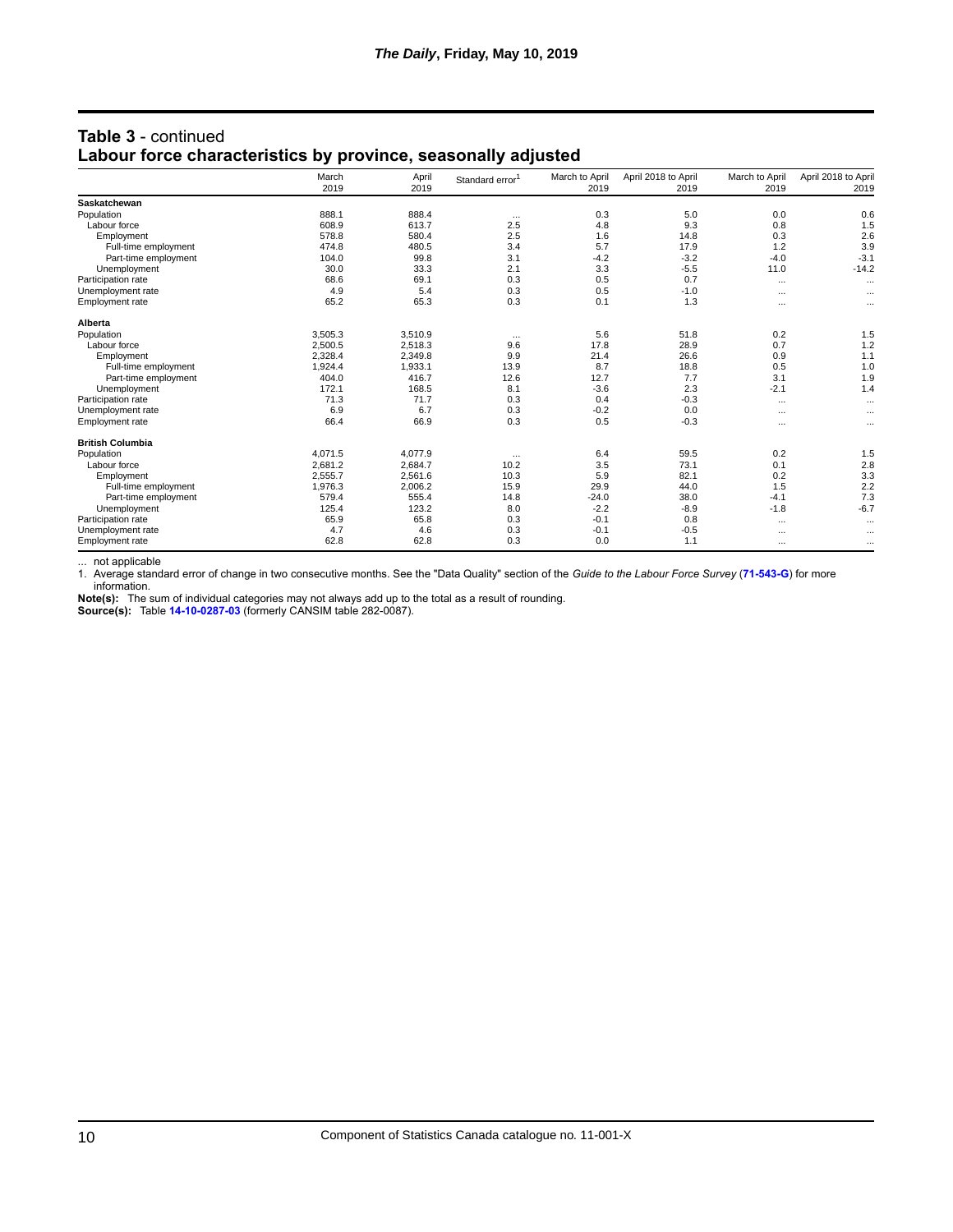#### **Table 4**

#### **Labour force characteristics by province, age group and sex, seasonally adjusted (Newfoundland and Labrador, Prince Edward Island, Nova Scotia, and New Brunswick)**

|                                             | March<br>2019  | April<br>2019            | Standard error <sup>1</sup> | March to April<br>2019 | April 2018 to April<br>2019        | March to April<br>2019            | April 2018 to April<br>2019 |
|---------------------------------------------|----------------|--------------------------|-----------------------------|------------------------|------------------------------------|-----------------------------------|-----------------------------|
|                                             |                | thousands (except rates) |                             |                        | change in thousands (except rates) |                                   | % change                    |
| Newfoundland and Labrador                   |                |                          |                             |                        |                                    |                                   |                             |
| Both sexes, 15 years and over               |                |                          |                             |                        |                                    |                                   |                             |
| Population                                  | 441.6          | 441.2                    |                             | $-0.4$                 | $-3.0$                             | $-0.1$                            | $-0.7$                      |
| Labour force<br>Employment                  | 260.4<br>230.3 | 259.2<br>228.8           | 2.0<br>2.0                  | $-1.2$<br>$-1.5$       | $-1.6$<br>5.9                      | $-0.5$<br>$-0.7$                  | $-0.6$<br>2.6               |
| Full-time employment                        | 194.4          | 194.2                    | 2.5                         | $-0.2$                 | 4.2                                | $-0.1$                            | 2.2                         |
| Unemployment                                | 30.0           | 30.4                     | 1.9                         | 0.4                    | $-7.5$                             | 1.3                               | $-19.8$                     |
| Participation rate                          | 59.0           | 58.7                     | 0.4                         | $-0.3$                 | 0.0                                | $\ddotsc$                         | $\ddotsc$                   |
| Unemployment rate                           | 11.5           | 11.7                     | 0.7                         | 0.2                    | $-2.8$                             | $\ddot{\phantom{a}}$              | $\cdots$                    |
| Employment rate                             | 52.2           | 51.9                     | 0.4                         | $-0.3$                 | 1.7                                | $\cdots$                          | $\ddotsc$                   |
| Both sexes, 15 to 24 years<br>Population    | 53.6           | 53.6                     |                             | 0.0                    | $-0.7$                             | 0.0                               | $-1.3$                      |
| Labour force                                | 32.1           | 32.3                     | 1.0                         | 0.2                    | 0.0                                | 0.6                               | 0.0                         |
| Employment                                  | 26.4           | 26.2                     | 0.9                         | $-0.2$                 | $-0.6$                             | $-0.8$                            | $-2.2$                      |
| Unemployment                                | 5.7            | 6.1                      | 0.9                         | 0.4                    | 0.5                                | 7.0                               | 8.9                         |
| Participation rate                          | 59.9           | 60.3                     | 1.9                         | 0.4                    | 0.8                                | $\cdots$                          | $\ddotsc$                   |
| Unemployment rate                           | 17.8           | 18.9                     | 2.7                         | 1.1                    | 1.6                                | $\ddotsc$                         |                             |
| Employment rate                             | 49.3           | 48.9                     | 1.7                         | $-0.4$                 | $-0.5$                             | $\cdots$                          | $\ddotsc$                   |
| Men, 25 years and over<br>Population        | 188.7          | 188.5                    |                             | $-0.2$                 | $-1.3$                             | $-0.1$                            | $-0.7$                      |
| Labour force                                | 120.4          | 120.2                    | 1.2                         | $-0.2$                 | 1.5                                | $-0.2$                            | 1.3                         |
| Employment                                  | 104.1          | 104.1                    | 1.3                         | 0.0                    | 6.5                                | 0.0                               | 6.7                         |
| Unemployment                                | 16.4           | 16.1                     | 1.3                         | $-0.3$                 | $-4.9$                             | $-1.8$                            | $-23.3$                     |
| Participation rate                          | 63.8           | 63.8                     | 0.6                         | 0.0                    | 1.3                                | $\ddotsc$                         | $\ddotsc$                   |
| Unemployment rate<br>Employment rate        | 13.6<br>55.2   | 13.4                     | 1.1<br>0.7                  | $-0.2$<br>0.0          | $-4.3$<br>3.8                      | $\ddotsc$                         | $\ddotsc$                   |
| Women, 25 years and over                    |                | 55.2                     |                             |                        |                                    | $\cdots$                          | $\ddotsc$                   |
| Population                                  | 199.3          | 199.2                    | $\sim$                      | $-0.1$                 | $-0.9$                             | $-0.1$                            | $-0.4$                      |
| Labour force                                | 107.9          | 106.7                    | 1.0                         | $-1.2$                 | $-3.1$                             | $-1.1$                            | $-2.8$                      |
| Employment                                  | 99.9           | 98.5                     | 1.0                         | $-1.4$                 | 0.0                                | $-1.4$                            | 0.0                         |
| Unemployment                                | 8.0            | 8.2                      | 1.0                         | 0.2                    | $-3.1$                             | 2.5                               | $-27.4$                     |
| Participation rate<br>Unemployment rate     | 54.1<br>7.4    | 53.6<br>7.7              | 0.5<br>0.9                  | $-0.5$<br>0.3          | $-1.3$<br>$-2.6$                   | $\ddotsc$<br>$\ddotsc$            | $\ddotsc$                   |
| Employment rate                             | 50.1           | 49.4                     | 0.5                         | $-0.7$                 | 0.2                                | $\ddotsc$                         | $\ddotsc$<br>               |
| <b>Prince Edward Island</b>                 |                |                          |                             |                        |                                    |                                   |                             |
| Both sexes, 15 years and over<br>Population | 127.4          | 127.8                    |                             | 0.4                    | 2.7                                | 0.3                               | 2.2                         |
| Labour force                                | 84.5           | 85.1                     | 0.6                         | 0.6                    | 0.8                                | 0.7                               | 0.9                         |
| Employment                                  | 77.0           | 77.8                     | 0.6                         | 0.8                    | 2.6                                | 1.0                               | 3.5                         |
| Full-time employment                        | 65.0           | 65.3                     | 0.8                         | 0.3                    | 2.3                                | 0.5                               | 3.7                         |
| Unemployment                                | 7.5            | 7.3                      | 0.6                         | $-0.2$                 | $-1.8$                             | $-2.7$                            | $-19.8$                     |
| Participation rate                          | 66.3           | 66.6                     | 0.5                         | 0.3                    | $-0.8$                             | $\ddotsc$                         | $\ddotsc$                   |
| Unemployment rate<br>Employment rate        | 8.9<br>60.4    | 8.6<br>60.9              | 0.7<br>0.5                  | $-0.3$<br>0.5          | $-2.2$<br>0.8                      | $\ddotsc$<br>$\ddot{\phantom{a}}$ | $\ddotsc$                   |
| Both sexes, 15 to 24 years                  |                |                          |                             |                        |                                    |                                   | $\cdots$                    |
| Population                                  | 18.3           | 18.4                     |                             | 0.1                    | 0.5                                | 0.5                               | 2.8                         |
| Labour force                                | 12.8           | 12.4                     | 0.3                         | $-0.4$                 | $-0.3$                             | $-3.1$                            | $-2.4$                      |
| Employment                                  | 11.4           | 11.2                     | 0.3                         | $-0.2$                 | 0.4                                | $-1.8$                            | 3.7                         |
| Unemployment<br>Participation rate          | 1.4<br>69.9    | 1.2<br>67.4              | 0.3<br>1.9                  | $-0.2$<br>$-2.5$       | $-0.7$<br>$-3.5$                   | $-14.3$<br>$\ddotsc$              | $-36.8$<br>$\ddotsc$        |
| Unemployment rate                           | 10.9           | 9.7                      | 2.4                         | $-1.2$                 | $-5.3$                             |                                   | $\cdots$                    |
| Employment rate                             | 62.3           | 60.9                     | 1.8                         | $-1.4$                 | 0.6                                | $\ddotsc$                         | $\ddotsc$                   |
| Men, 25 years and over                      |                |                          |                             |                        |                                    |                                   |                             |
| Population                                  | 52.6           | 52.8                     |                             | 0.2                    | 1.2                                | 0.4                               | 2.3                         |
| Labour force<br>Employment                  | 36.6<br>33.0   | 37.5<br>33.8             | 0.3<br>0.4                  | 0.9<br>0.8             | 0.4<br>0.4                         | 2.5<br>2.4                        | 11<br>1.2                   |
| Unemployment                                | 3.6            | 3.7                      | 0.4                         | 0.1                    | 0.0                                | 2.8                               | 0.0                         |
| Participation rate                          | 69.6           | 71.0                     | 0.7                         | 14                     | $-0.9$                             |                                   |                             |
| Unemployment rate                           | 9.8            | 9.9                      | 0.9                         | 0.1                    | $-0.1$                             | $\ddots$                          | $\cdots$                    |
| Employment rate                             | 62.7           | 64.0                     | 0.8                         | 1.3                    | $-0.7$                             | $\ddots$                          | $\ddotsc$                   |
| Women, 25 years and over                    |                |                          |                             |                        |                                    |                                   |                             |
| Population<br>Labour force                  | 56.5<br>35.1   | 56.6<br>35.2             | $\cdots$<br>0.3             | 0.1<br>0.1             | 1.0<br>0.7                         | 0.2<br>0.3                        | 1.8<br>2.0                  |
| Employment                                  | 32.6           | 32.8                     | 0.4                         | 0.2                    | 1.8                                | 0.6                               | 5.8                         |
| Unemployment                                | 2.5            | 2.4                      | 0.3                         | $-0.1$                 | $-1.2$                             | $-4.0$                            | $-33.3$                     |
| Participation rate                          | 62.1           | 62.2                     | 0.6                         | 0.1                    | 0.1                                |                                   |                             |
| Unemployment rate                           | 7.1            | 6.8                      | 0.9                         | $-0.3$                 | $-3.6$                             | $\ddots$                          |                             |
| Employment rate                             | 57.7           | 58.0                     | 0.6                         | 0.3                    | 2.2                                |                                   |                             |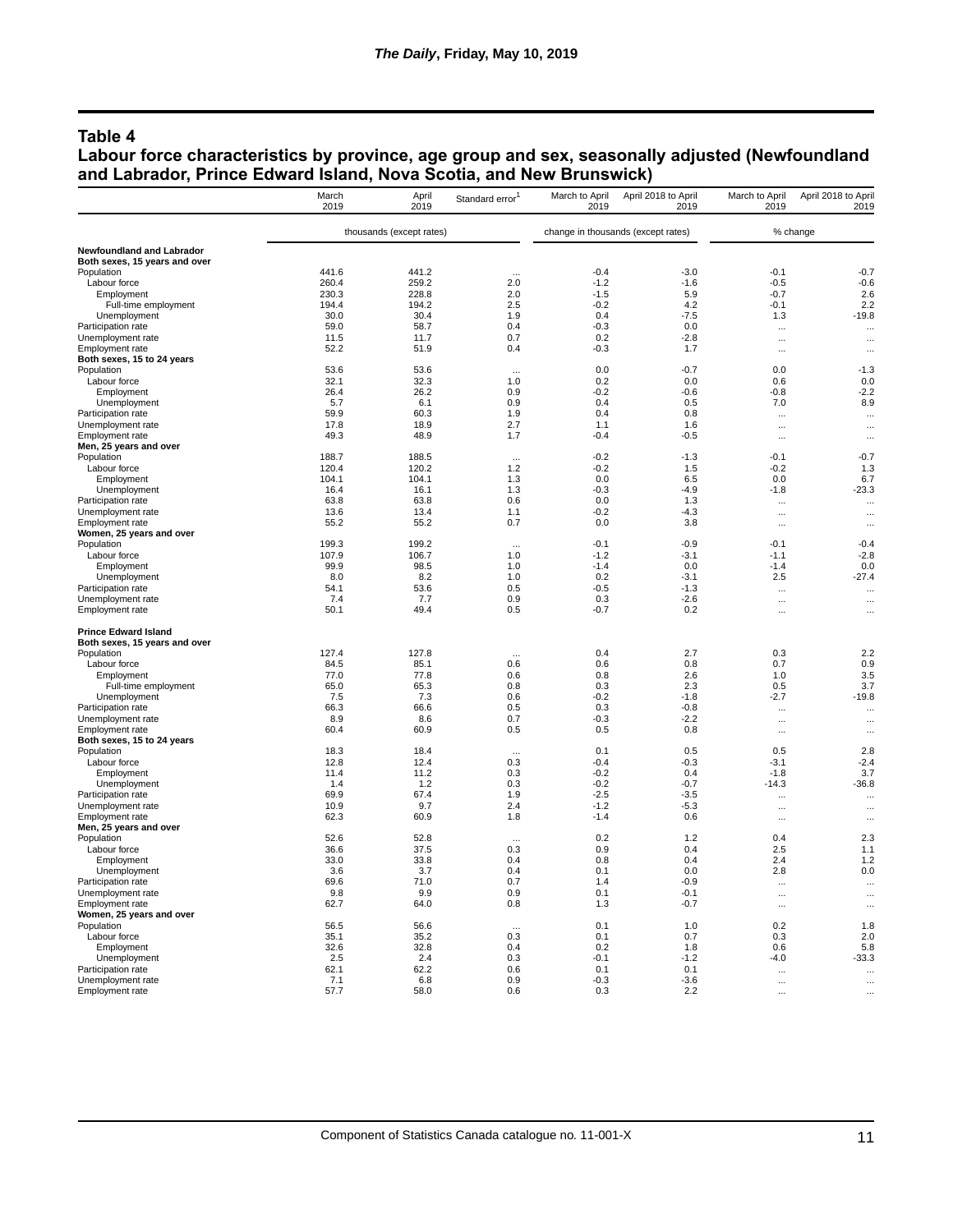#### **Table 4** - continued **Labour force characteristics by province, age group and sex, seasonally adjusted (Newfoundland and Labrador, Prince Edward Island, Nova Scotia, and New Brunswick)**

|                                             | March          | April          | Standard error <sup>1</sup> | March to April   | April 2018 to April | March to April   | April 2018 to April |
|---------------------------------------------|----------------|----------------|-----------------------------|------------------|---------------------|------------------|---------------------|
|                                             | 2019           | 2019           |                             | 2019             | 2019                | 2019             | 2019                |
| <b>Nova Scotia</b>                          |                |                |                             |                  |                     |                  |                     |
| Both sexes, 15 years and over<br>Population | 803.8          | 804.5          |                             | 0.7              | 7.5                 | 0.1              | 0.9                 |
| Labour force                                | 497.2          | 498.8          | <br>2.6                     | 1.6              | 8.2                 | 0.3              | 1.7                 |
| Employment                                  | 466.5          | 464.4          | 2.7                         | $-2.1$           | 7.5                 | $-0.5$           | 1.6                 |
| Full-time employment                        | 378.9          | 377.3          | 3.4                         | $-1.6$           | 1.9                 | $-0.4$           | 0.5                 |
| Unemployment                                | 30.7           | 34.4           | 2.4                         | 3.7              | 0.7                 | 12.1             | 2.1                 |
| Participation rate                          | 61.9           | 62.0           | 0.3                         | 0.1              | 0.4                 | $\cdots$         | $\ddotsc$           |
| Unemployment rate                           | 6.2            | 6.9            | 0.5                         | 0.7              | 0.0                 | $\ddotsc$        | $\ddotsc$           |
| <b>Employment</b> rate                      | 58.0           | 57.7           | 0.3                         | $-0.3$           | 0.4                 | $\cdots$         | $\cdots$            |
| Both sexes, 15 to 24 years                  |                |                |                             |                  |                     |                  |                     |
| Population                                  | 107.9          | 107.9          | $\cdots$                    | 0.0              | $-0.2$              | 0.0              | $-0.2$              |
| Labour force                                | 72.7           | 74.0           | 1.5                         | 1.3              | 4.0                 | 1.8              | 5.7                 |
| Employment                                  | 63.5           | 63.7           | 1.5                         | 0.2              | 5.1                 | 0.3              | 8.7                 |
| Unemployment                                | 9.2            | 10.3           | 1.4                         | 1.1              | $-1.1$              | 12.0             | $-9.6$              |
| Participation rate                          | 67.4           | 68.6           | 1.4                         | 1.2              | 3.8                 |                  | $\cdots$            |
| Unemployment rate                           | 12.7           | 13.9           | 1.9                         | 1.2              | $-2.4$              | $\cdots$         | $\cdots$            |
| Employment rate                             | 58.9           | 59.0           | 1.4                         | 0.1              | 4.8                 | $\cdots$         | $\cdots$            |
| Men, 25 years and over                      | 334.7          |                |                             |                  |                     |                  |                     |
| Population                                  |                | 335.0          | $\cdots$                    | 0.3              | 4.2<br>0.4          | 0.1              | 1.3                 |
| Labour force                                | 217.9<br>204.4 | 217.7<br>202.9 | 1.5<br>1.6                  | $-0.2$<br>$-1.5$ | 1.1                 | $-0.1$<br>$-0.7$ | 0.2<br>0.5          |
| Employment<br>Unemployment                  | 13.5           | 14.8           | 1.4                         | 1.3              | $-0.7$              | 9.6              | $-4.5$              |
| Participation rate                          | 65.1           | 65.0           | 0.4                         | $-0.1$           | $-0.7$              |                  |                     |
| Unemployment rate                           | 6.2            | 6.8            | 0.6                         | 0.6              | $-0.3$              | $\cdots$         | $\ddotsc$           |
| Employment rate                             | 61.1           | 60.6           | 0.5                         | $-0.5$           | $-0.4$              | $\cdots$         | $\cdots$            |
| Women, 25 years and over                    |                |                |                             |                  |                     | $\cdots$         | $\cdots$            |
| Population                                  | 361.2          | 361.5          |                             | 0.3              | 3.4                 | 0.1              | 0.9                 |
| Labour force                                | 206.6          | 207.0          | 1.4                         | 0.4              | 3.8                 | 0.2              | 1.9                 |
| Employment                                  | 198.6          | 197.7          | 1.5                         | $-0.9$           | 1.2                 | $-0.5$           | 0.6                 |
| Unemployment                                | 8.0            | 9.3            | 1.2                         | 1.3              | 2.5                 | 16.3             | 36.8                |
| Participation rate                          | 57.2           | 57.3           | 0.4                         | 0.1              | 0.6                 |                  | $\cdots$            |
| Unemployment rate                           | 3.9            | 4.5            | 0.6                         | 0.6              | 1.2                 | $\cdots$         | $\ddotsc$           |
| Employment rate                             | 55.0           | 54.7           | 0.4                         | $-0.3$           | $-0.2$              | $\cdots$         | $\cdots$            |
| <b>New Brunswick</b>                        |                |                |                             |                  |                     |                  |                     |
| Both sexes, 15 years and over               |                |                |                             |                  |                     |                  |                     |
| Population                                  | 629.2          | 629.9          |                             | 0.7              | 2.9                 | 0.1              | 0.5                 |
| Labour force                                | 390.3          | 386.6          | 2.2                         | $-3.7$           | 0.7                 | $-0.9$           | 0.2                 |
| Employment                                  | 359.6          | 355.7          | 2.3                         | $-3.9$           | 0.5                 | $-1.1$           | 0.1                 |
| Full-time employment                        | 305.0          | 298.6          | 2.8                         | $-6.4$           | $-5.9$              | $-2.1$           | $-1.9$              |
| Unemployment                                | 30.7           | 30.9           | 2.0                         | 0.2              | 0.3                 | 0.7              | 1.0                 |
| Participation rate                          | 62.0           | 61.4           | 0.3                         | $-0.6$           | $-0.1$              | $\cdots$         | $\cdots$            |
| Unemployment rate                           | 7.9            | 8.0            | 0.5                         | 0.1              | 0.1                 | $\cdots$         | $\cdots$            |
| Employment rate                             | 57.2           | 56.5           | 0.4                         | $-0.7$           | $-0.2$              | $\cdots$         | $\cdots$            |
| Both sexes, 15 to 24 years                  |                |                |                             |                  |                     |                  |                     |
| Population                                  | 80.2           | 80.2           | $\cdots$                    | 0.0              | $-1.0$              | 0.0              | $-1.2$              |
| Labour force                                | 55.4           | 53.9           | 1.1                         | $-1.5$           | $-0.8$              | $-2.7$           | $-1.5$              |
| Employment<br>Unemployment                  | 48.8<br>6.5    | 47.6<br>6.3    | 1.1<br>1.0                  | $-1.2$<br>$-0.2$ | 0.2<br>$-1.0$       | $-2.5$<br>$-3.1$ | 0.4<br>$-13.7$      |
| Participation rate                          | 69.1           | 67.2           | 1.4                         | $-1.9$           | $-0.2$              |                  |                     |
| Unemployment rate                           | 11.7           | 11.7           | 1.9                         | 0.0              | $-1.6$              | $\cdots$         |                     |
| Employment rate                             | 60.8           | 59.4           | 1.4                         | $-1.4$           | 1.0                 | $\cdots$         | $\cdots$            |
| Men, 25 years and over                      |                |                |                             |                  |                     | $\cdots$         | $\ddotsc$           |
| Population                                  | 266.2          | 266.5          | $\ddotsc$                   | 0.3              | 2.2                 | 0.1              | 0.8                 |
| Labour force                                | 172.3          | 172.1          | 1.3                         | $-0.2$           | 0.6                 | -0.1             | 0.3                 |
| Employment                                  | 157.0          | 157.4          | 1.4                         | 0.4              | 0.4                 | 0.3              | 0.3                 |
| Unemployment                                | 15.2           | 14.7           | 1.3                         | $-0.5$           | 0.2                 | $-3.3$           | 1.4                 |
| Participation rate                          | 64.7           | 64.6           | 0.5                         | $-0.1$           | $-0.3$              |                  | $\ddotsc$           |
| Unemployment rate                           | 8.8            | 8.5            | 0.7                         | $-0.3$           | 0.0                 | $\cdots$         |                     |
| Employment rate                             | 59.0           | 59.1           | 0.5                         | 0.1              | $-0.3$              | $\cdots$         | $\cdots$            |
| Women, 25 years and over                    |                |                |                             |                  |                     |                  |                     |
| Population                                  | 282.8          | 283.2          | $\cdots$                    | 0.4              | 1.7                 | 0.1              | 0.6                 |
| Labour force                                | 162.7          | 160.5          | 1.2                         | $-2.2$           | 0.8                 | $-1.4$           | 0.5                 |
| Employment                                  | 153.7          | 150.7          | 1.2                         | $-3.0$           | $-0.1$              | $-2.0$           | $-0.1$              |
| Unemployment                                | 8.9            | 9.9            | 1.0                         | 1.0              | 1.0                 | 11.2             | 11.2                |
| Participation rate                          | 57.5           | 56.7           | 0.4                         | $-0.8$           | 0.0                 |                  | $\ddotsc$           |
| Unemployment rate                           | 5.5            | 6.2            | 0.6                         | 0.7              | 0.6                 | $\cdots$         |                     |
| Employment rate                             | 54.3           | 53.2           | 0.4                         | $-1.1$           | $-0.4$              | $\ddotsc$        | $\cdots$            |

not applicable

1. Average standard error of change in two consecutive months. See the "Data Quality" section of the *Guide to the Labour Force Survey* (**[71-543-G](https://www150.statcan.gc.ca/en/catalogue/71-543-G)**) for more information.

**Note(s):** The sum of individual categories may not always add up to the total as a result of rounding.

**Source(s):** Table **[14-10-0287-03](https://www150.statcan.gc.ca/t1/tbl1/en/tv.action?pid=1410028703)** (formerly CANSIM table 282-0087).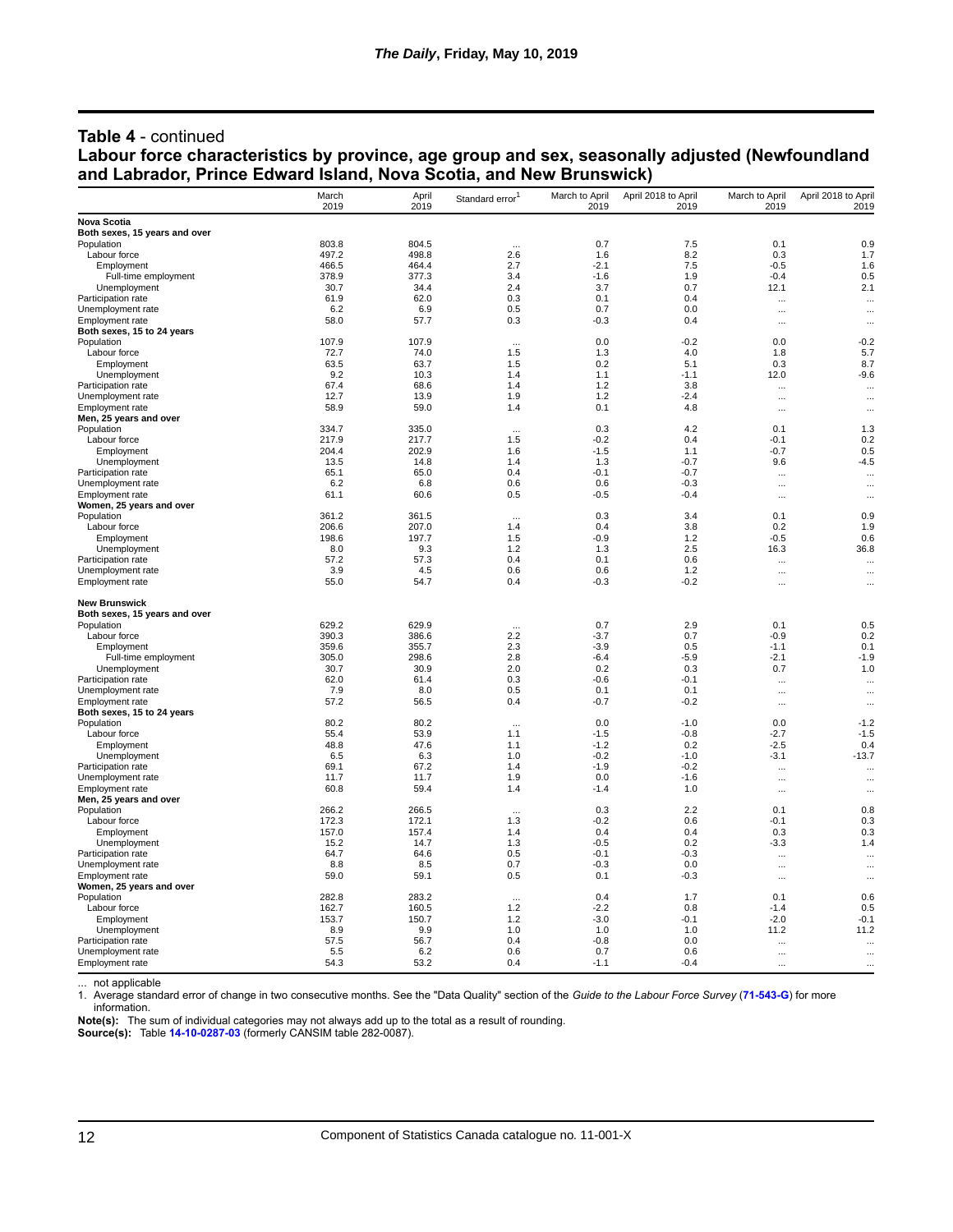## **Table 5**

#### **Labour force characteristics by province, age group and sex, seasonally adjusted (Quebec, Ontario, Manitoba, Saskatchewan, Alberta, and British Columbia)**

|                                             | March<br>2019      | April<br>2019            | Standard error <sup>1</sup> | March to April<br>2019 | April 2018 to April<br>2019        | March to April<br>2019 | April 2018 to April<br>2019 |
|---------------------------------------------|--------------------|--------------------------|-----------------------------|------------------------|------------------------------------|------------------------|-----------------------------|
|                                             |                    | thousands (except rates) |                             |                        | change in thousands (except rates) |                        | % change                    |
| Quebec                                      |                    |                          |                             |                        |                                    |                        |                             |
| Both sexes, 15 years and over               |                    |                          |                             |                        |                                    |                        |                             |
| Population                                  | 7,030.4            | 7,036.0                  |                             | 5.6                    | 65.1                               | 0.1                    | 0.9                         |
| Labour force                                | 4,537.1            | 4,564.5                  | 15.5                        | 27.4                   | 58.3                               | 0.6                    | 1.3                         |
| Employment                                  | 4,301.6            | 4,339.5                  | 15.6                        | 37.9                   | 74.9                               | 0.9                    | 1.8                         |
| Full-time employment                        | 3,485.6            | 3,512.6                  | 21.5                        | 27.0                   | 26.6                               | 0.8                    | 0.8                         |
| Unemployment<br>Participation rate          | 235.5<br>64.5      | 225.0<br>64.9            | 13.4<br>0.2                 | $-10.5$<br>0.4         | $-16.5$<br>0.3                     | $-4.5$                 | $-6.8$                      |
| Unemployment rate                           | 5.2                | 4.9                      | 0.3                         | $-0.3$                 | $-0.5$                             | $\cdots$               | $\cdots$<br>$\ddotsc$       |
| <b>Employment rate</b>                      | 61.2               | 61.7                     | 0.2                         | 0.5                    | 0.5                                | $\cdots$<br>$\cdots$   | $\cdots$                    |
| Both sexes, 15 to 24 years                  |                    |                          |                             |                        |                                    |                        |                             |
| Population                                  | 898.3              | 897.3                    | $\cdots$                    | $-1.0$                 | $-5.6$                             | $-0.1$                 | $-0.6$                      |
| Labour force                                | 609.7              | 607.6                    | 8.8                         | $-2.1$                 | $-0.2$                             | $-0.3$                 | 0.0                         |
| Employment                                  | 561.7              | 564.8                    | 8.5                         | 3.1                    | 14.8                               | 0.6                    | 2.7                         |
| Unemployment                                | 48.1               | 42.8                     | 7.0                         | -5.3                   | $-15.0$                            | $-11.0$                | $-26.0$                     |
| Participation rate                          | 67.9               | 67.7                     | 1.0                         | $-0.2$                 | 0.4                                | $\cdots$               | $\cdots$                    |
| Unemployment rate                           | 7.9                | 7.0                      | 1.1                         | $-0.9$                 | $-2.5$                             | $\cdots$               | $\cdots$                    |
| <b>Employment rate</b>                      | 62.5               | 62.9                     | 0.9                         | 0.4                    | 2.0                                | $\ddotsc$              | $\cdots$                    |
| Men, 25 years and over                      |                    |                          |                             |                        |                                    |                        |                             |
| Population<br>Labour force                  | 3,028.5<br>2,084.0 | 3,032.0<br>2,095.0       | $\cdots$<br>8.8             | 3.5<br>11.0            | 37.7<br>33.4                       | 0.1<br>0.5             | 1.3<br>1.6                  |
| Employment                                  | 1,973.3            | 1,983.3                  | 9.0                         | 10.0                   | 28.5                               | 0.5                    | 1.5                         |
| Unemployment                                | 110.7              | 111.6                    | 8.1                         | 0.9                    | 4.8                                | 0.8                    | 4.5                         |
| Participation rate                          | 68.8               | 69.1                     | 0.3                         | 0.3                    | 0.2                                | $\ddotsc$              | $\ddotsc$                   |
| Unemployment rate                           | 5.3                | 5.3                      | 0.4                         | 0.0                    | 0.1                                | $\ddotsc$              | $\ddotsc$                   |
| <b>Employment rate</b>                      | 65.2               | 65.4                     | 0.3                         | 0.2                    | 0.1                                | $\cdots$               | $\ddotsc$                   |
| Women, 25 years and over                    |                    |                          |                             |                        |                                    |                        |                             |
| Population                                  | 3,103.6            | 3,106.7                  | $\cdots$                    | 3.1                    | 33.0                               | 0.1                    | 1.1                         |
| Labour force                                | 1,843.4            | 1,862.0                  | 8.3                         | 18.6                   | 25.2                               | 1.0                    | 1.4                         |
| Employment                                  | 1,766.6            | 1,791.4                  | 8.8                         | 24.8                   | 31.6                               | 1.4                    | 1.8                         |
| Unemployment                                | 76.8               | 70.6                     | 7.3                         | $-6.2$                 | $-6.4$                             | $-8.1$                 | $-8.3$                      |
| Participation rate                          | 59.4               | 59.9                     | 0.3                         | 0.5                    | 0.1                                | $\cdots$               | $\cdots$                    |
| Unemployment rate<br><b>Employment</b> rate | 4.2<br>56.9        | 3.8<br>57.7              | 0.4<br>0.3                  | $-0.4$<br>0.8          | $-0.4$<br>0.4                      | $\cdots$<br>$\ddotsc$  | $\cdots$<br>$\cdots$        |
| Ontario                                     |                    |                          |                             |                        |                                    |                        |                             |
| Both sexes, 15 years and over               |                    |                          |                             |                        |                                    |                        |                             |
| Population                                  | 12,052.1           | 12,074.9                 | 20.2                        | 22.8                   | 224.6                              | 0.2                    | 1.9                         |
| Labour force<br>Employment                  | 7,830.5<br>7,370.0 | 7,887.2<br>7,417.1       | 19.9                        | 56.7<br>47.1           | 244.8<br>204.8                     | 0.7<br>0.6             | 3.2<br>2.8                  |
| Full-time employment                        | 6,018.3            | 6,028.4                  | 28.5                        | 10.1                   | 133.7                              | 0.2                    | 2.3                         |
| Unemployment                                | 460.5              | 470.1                    | 16.3                        | 9.6                    | 40.0                               | 2.1                    | 9.3                         |
| Participation rate                          | 65.0               | 65.3                     | 0.2                         | 0.3                    | 0.8                                | $\cdots$               | $\ddotsc$                   |
| Unemployment rate                           | 5.9                | 6.0                      | 0.2                         | 0.1                    | 0.4                                | $\cdots$               |                             |
| <b>Employment</b> rate                      | 61.2               | 61.4                     | 0.2                         | 0.2                    | 0.5                                | $\cdots$               | $\cdots$                    |
| Both sexes, 15 to 24 years                  |                    |                          |                             |                        |                                    |                        |                             |
| Population                                  | 1.818.2            | 1.821.5                  |                             | 3.3                    | 24.0                               | 0.2                    | 1.3                         |
| Labour force                                | 1,107.3            | 1,137.8                  | 12.3                        | 30.5                   | 47.3                               | 2.8                    | 4.3                         |
| Employment                                  | 972.3              | 1,001.0                  | 11.5                        | 28.7                   | 38.7                               | 3.0                    | 4.0                         |
| Unemployment<br>Participation rate          | 135.0<br>60.9      | 136.8<br>62.5            | 9.6<br>0.7                  | 1.8<br>1.6             | 8.5<br>1.8                         | 1.3                    | 6.6                         |
| Unemployment rate                           | 12.2               | 12.0                     | 0.8                         | $-0.2$                 | 0.2                                | $\cdots$               | $\ddotsc$                   |
| Employment rate                             | 53.5               | 55.0                     | 0.6                         | 1.5                    | 1.5                                | $\cdots$<br>$\cdots$   | <br>$\cdots$                |
| Men, 25 years and over                      |                    |                          |                             |                        |                                    |                        |                             |
| Population                                  | 4,951.2            | 4.961.3                  | $\cdots$                    | 10.1                   | 103.2                              | 0.2                    | 2.1                         |
| Labour force                                | 3.515.3            | 3.531.6                  | 10.6                        | 16.3                   | 123.9                              | 0.5                    | 3.6                         |
| Employment                                  | 3,345.8            | 3,359.7                  | 10.7                        | 13.9                   | 106.9                              | 0.4                    | 3.3                         |
| Unemployment                                | 169.5              | 171.9                    | 9.1                         | 2.4                    | 16.9                               | 1.4                    | 10.9                        |
| Participation rate                          | 71.0               | 71.2                     | 0.2                         | 0.2                    | 1.1                                | $\ddotsc$              | $\ddotsc$                   |
| Unemployment rate                           | 4.8                | 4.9                      | 0.3                         | 0.1                    | 0.4                                | $\cdots$               |                             |
| Employment rate                             | 67.6               | 67.7                     | 0.2                         | 0.1                    | 0.7                                | $\ddots$               | $\ddotsc$                   |
| Women, 25 years and over                    |                    | 5,292.1                  |                             | 9.5                    | 97.4                               | 0.2                    | 1.9                         |
| Population<br>Labour force                  | 5,282.6<br>3,207.8 | 3,217.8                  | $\ddotsc$<br>11.5           | 10.0                   | 73.6                               | 0.3                    | 2.3                         |
| Employment                                  | 3,051.8            | 3,056.4                  | 11.3                        | 4.6                    | 59.1                               | 0.2                    | 2.0                         |
| Unemployment                                | 156.0              | 161.4                    | 9.3                         | 5.4                    | 14.5                               | 3.5                    | 9.9                         |
| Participation rate                          | 60.7               | 60.8                     | 0.2                         | 0.1                    | 0.3                                |                        |                             |
| Unemployment rate                           | 4.9                | 5.0                      | 0.3                         | 0.1                    | 0.3                                | $\ddotsc$              |                             |
| Employment rate                             | 57.8               | 57.8                     | 0.2                         | 0.0                    | 0.1                                |                        |                             |
|                                             |                    |                          |                             |                        |                                    |                        |                             |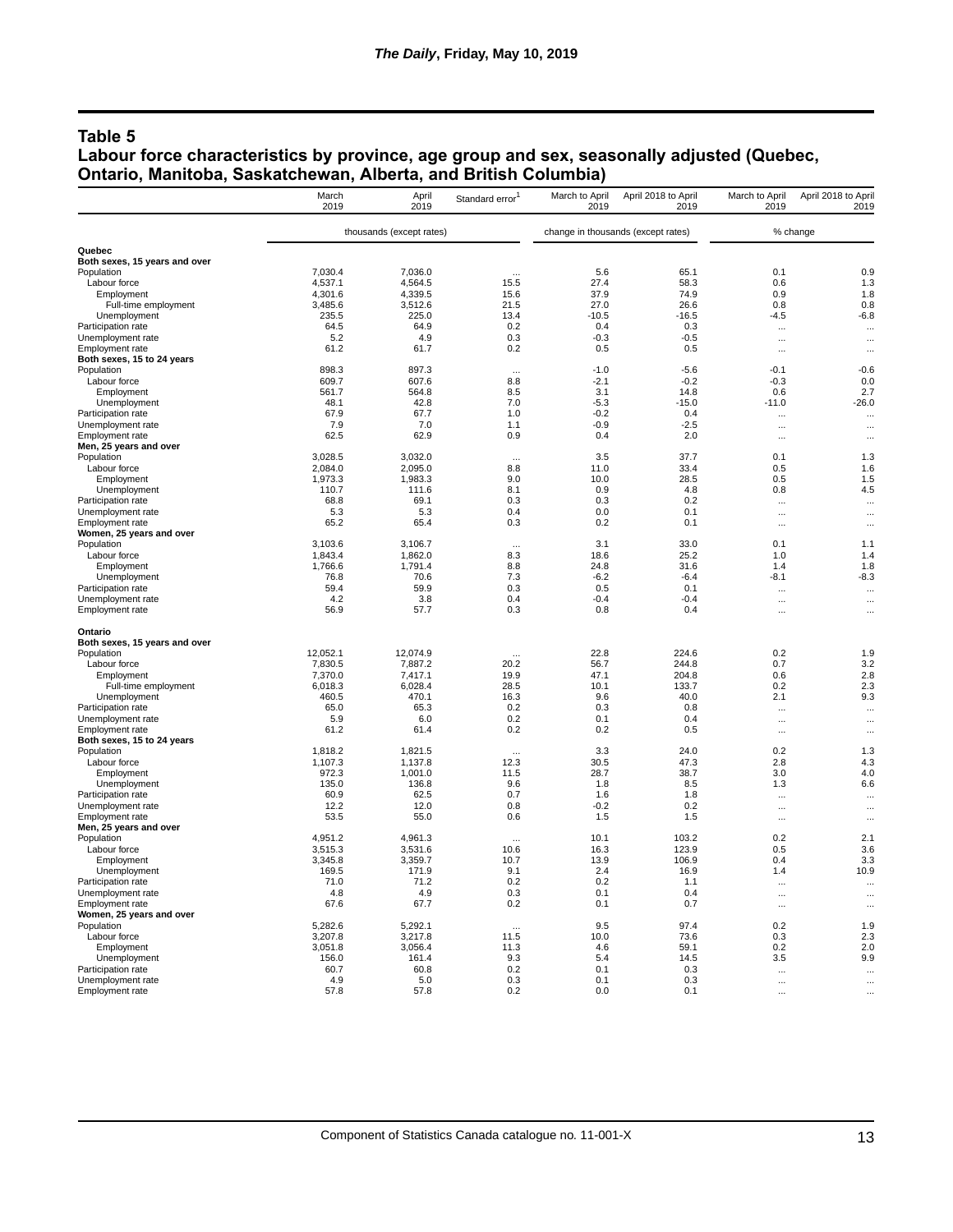#### **Table 5** - continued **Labour force characteristics by province, age group and sex, seasonally adjusted (Quebec, Ontario, Manitoba, Saskatchewan, Alberta, and British Columbia)**

|                                         | March<br>2019 | April<br>2019  | Standard error <sup>1</sup> | March to April<br>2019 | April 2018 to April<br>2019 | March to April<br>2019 | April 2018 to April<br>2019 |
|-----------------------------------------|---------------|----------------|-----------------------------|------------------------|-----------------------------|------------------------|-----------------------------|
| Manitoba                                |               |                |                             |                        |                             |                        |                             |
| Both sexes, 15 years and over           |               |                |                             |                        |                             |                        |                             |
| Population                              | 1,033.2       | 1,034.4        |                             | 1.2                    | 11.7                        | 0.1                    | 1.1                         |
| Labour force                            | 689.3         | 689.8          | 2.7                         | 0.5                    | 0.0                         | 0.1                    | 0.0                         |
| Employment                              | 654.6         | 654.2          | 2.7                         | $-0.4$                 | 7.0                         | $-0.1$                 | 1.1                         |
| Full-time employment                    | 522.7         | 522.1          | 3.8                         | $-0.6$                 | 4.3                         | $-0.1$                 | 0.8                         |
| Unemployment                            | 34.6          | 35.6           | 2.2                         | 1.0                    | $-7.0$                      | 2.9                    | $-16.4$                     |
| Participation rate                      | 66.7          | 66.7           | 0.3                         | 0.0                    | $-0.7$                      | $\cdots$               | $\cdots$                    |
| Unemployment rate<br>Employment rate    | 5.0<br>63.4   | 5.2<br>63.2    | 0.3<br>0.3                  | 0.2<br>$-0.2$          | $-1.0$<br>$-0.1$            | $\ddotsc$              | $\ddotsc$                   |
| Both sexes, 15 to 24 years              |               |                |                             |                        |                             | $\cdots$               | $\cdots$                    |
| Population                              | 166.4         | 166.5          | $\cdots$                    | 0.1                    | 0.9                         | 0.1                    | 0.5                         |
| Labour force                            | 109.4         | 109.6          | 1.6                         | 0.2                    | $-2.0$                      | 0.2                    | $-1.8$                      |
| Employment                              | 98.5          | 98.7           | 1.5                         | 0.2                    | 0.5                         | 0.2                    | 0.5                         |
| Unemployment                            | 10.9          | 11.0           | 1.3                         | 0.1                    | $-2.4$                      | 0.9                    | $-17.9$                     |
| Participation rate                      | 65.7          | 65.8           | 0.9                         | 0.1                    | $-1.6$                      | $\cdots$               | $\cdots$                    |
| Unemployment rate                       | 10.0          | 10.0           | 1.1                         | 0.0                    | $-2.0$                      | $\cdots$               | $\cdots$                    |
| <b>Employment rate</b>                  | 59.2          | 59.3           | 0.9                         | 0.1                    | 0.0                         | $\cdots$               |                             |
| Men, 25 years and over                  |               |                |                             |                        |                             |                        |                             |
| Population                              | 425.9         | 426.4          | $\cdots$                    | 0.5                    | 5.8                         | 0.1                    | 1.4                         |
| Labour force                            | 312.0         | 311.2          | 1.4                         | $-0.8$                 | 1.8                         | $-0.3$                 | 0.6                         |
| Employment                              | 298.8         | 299.1          | 1.5                         | 0.3                    | 6.7                         | 0.1                    | 2.3                         |
| Unemployment                            | 13.1          | 12.1           | 1.3                         | $-1.0$                 | $-4.9$                      | -7.6                   | $-28.8$                     |
| Participation rate                      | 73.3          | 73.0           | 0.3                         | $-0.3$                 | $-0.6$                      | $\ddot{\phantom{a}}$   | $\cdots$                    |
| Unemployment rate                       | 4.2           | 3.9            | 0.4                         | $-0.3$                 | $-1.6$                      | $\cdots$               | $\ldots$                    |
| Employment rate                         | 70.2          | 70.1           | 0.3                         | $-0.1$                 | 0.6                         | $\cdots$               |                             |
| Women, 25 years and over                |               |                |                             |                        |                             |                        |                             |
| Population                              | 440.9         | 441.4          | $\cdots$                    | 0.5                    | 5.0                         | 0.1                    | 1.1                         |
| Labour force                            | 267.9         | 269.0          | 1.6                         | 1.1                    | 0.1                         | 0.4                    | 0.0                         |
| Employment                              | 257.3         | 256.4          | 1.5                         | $-0.9$                 | $-0.3$                      | $-0.3$                 | $-0.1$                      |
| Unemployment                            | 10.6          | 12.6           | 1.2                         | 2.0                    | 0.4                         | 18.9                   | 3.3                         |
| Participation rate                      | 60.8          | 60.9           | 0.4                         | 0.1                    | $-0.7$                      | $\cdots$               | $\ddotsc$                   |
| Unemployment rate                       | 4.0<br>58.4   | 4.7<br>58.1    | 0.4<br>0.4                  | 0.7<br>$-0.3$          | 0.2<br>$-0.7$               |                        | $\ldots$                    |
| Employment rate                         |               |                |                             |                        |                             | $\cdots$               |                             |
| Saskatchewan                            |               |                |                             |                        |                             |                        |                             |
| Both sexes, 15 years and over           | 888.1         |                |                             |                        |                             |                        |                             |
| Population<br>Labour force              | 608.9         | 888.4<br>613.7 | $\ddotsc$<br>2.5            | 0.3<br>4.8             | 5.0<br>9.3                  | 0.0<br>0.8             | 0.6<br>1.5                  |
| Employment                              | 578.8         | 580.4          | 2.5                         | 1.6                    | 14.8                        | 0.3                    | 2.6                         |
| Full-time employment                    | 474.8         | 480.5          | 3.4                         | 5.7                    | 17.9                        | 1.2                    | 3.9                         |
| Unemployment                            | 30.0          | 33.3           | 2.1                         | 3.3                    | $-5.5$                      | 11.0                   | $-14.2$                     |
| Participation rate                      | 68.6          | 69.1           | 0.3                         | 0.5                    | 0.7                         |                        |                             |
| Unemployment rate                       | 4.9           | 5.4            | 0.3                         | 0.5                    | -1.0                        | $\cdots$<br>$\cdots$   | $\cdots$<br>$\cdots$        |
| Employment rate                         | 65.2          | 65.3           | 0.3                         | 0.1                    | 1.3                         | $\ddotsc$              | $\cdots$                    |
| Both sexes, 15 to 24 years              |               |                |                             |                        |                             |                        |                             |
| Population                              | 131.8         | 131.7          | $\ddotsc$                   | $-0.1$                 | $-1.2$                      | $-0.1$                 | $-0.9$                      |
| Labour force                            | 85.5          | 85.5           | 1.4                         | 0.0                    | 2.1                         | 0.0                    | 2.5                         |
| Employment                              | 77.7          | 76.3           | 1.3                         | $-1.4$                 | 2.7                         | $-1.8$                 | 3.7                         |
| Unemployment                            | 7.8           | 9.2            | 1.2                         | 1.4                    | $-0.6$                      | 17.9                   | $-6.1$                      |
| Participation rate                      | 64.9          | 64.9           | 1.1                         | 0.0                    | 2.1                         | $\cdots$               | $\cdots$                    |
| Unemployment rate                       | 9.1           | 10.8           | 1.3                         | 1.7                    | $-1.0$                      | $\cdots$               | $\cdots$                    |
| Employment rate                         | 59.0          | 57.9           | 1.0                         | $-1.1$                 | 2.5                         | $\cdots$               | $\cdots$                    |
| Men, 25 years and over                  |               |                |                             |                        |                             |                        |                             |
| Population                              | 378.7         | 378.9          |                             | 0.2                    | 3.1                         | 0.1                    | 0.8                         |
| Labour force                            | 283.8         | 287.8          | 1.3                         | 4.0                    | 3.8                         | 1.4                    | 1.3                         |
| Employment                              | 271.8         | 273.1          | 1.5                         | 1.3                    | 6.8                         | 0.5                    | 2.6                         |
| Unemployment                            | 12.0          | 14.7           | 1.3                         | 2.7                    | $-3.1$                      | 22.5                   | $-17.4$                     |
| Participation rate                      | 74.9          | 76.0           | 0.4                         | 1.1                    | 0.4                         | $\cdots$               | $\cdots$                    |
| Unemployment rate                       | 4.2           | 5.1            | 0.5                         | 0.9                    | $-1.2$                      | $\cdots$               | $\cdots$                    |
| Employment rate                         | 71.8          | 72.1           | 0.4                         | 0.3                    | 1.2                         |                        |                             |
| Women, 25 years and over                |               |                |                             |                        |                             |                        |                             |
| Population                              | 377.6         | 377.9          | $\cdots$                    | 0.3                    | 3.2                         | 0.1                    | 0.9                         |
| Labour force                            | 239.6         | 240.4          | 1.4                         | 0.8                    | 3.4                         | 0.3                    | 1.4                         |
| Employment                              | 229.4         | 231.0          | 1.4                         | 1.6                    | 5.3                         | 0.7                    | 2.3                         |
| Unemployment                            | 10.2          | 9.4            | 1.1                         | $-0.8$                 | -1.8                        | -7.8                   | $-16.1$                     |
| Participation rate<br>Unemployment rate | 63.5<br>4.3   | 63.6<br>3.9    | 0.4<br>0.5                  | 0.1<br>$-0.4$          | 0.3<br>$-0.8$               | $\ddotsc$              | $\ddotsc$                   |
|                                         | 60.8          | 61.1           | 0.4                         | 0.3                    | 0.9                         | $\cdots$               | $\ddotsc$                   |
| Employment rate                         |               |                |                             |                        |                             | $\ddotsc$              |                             |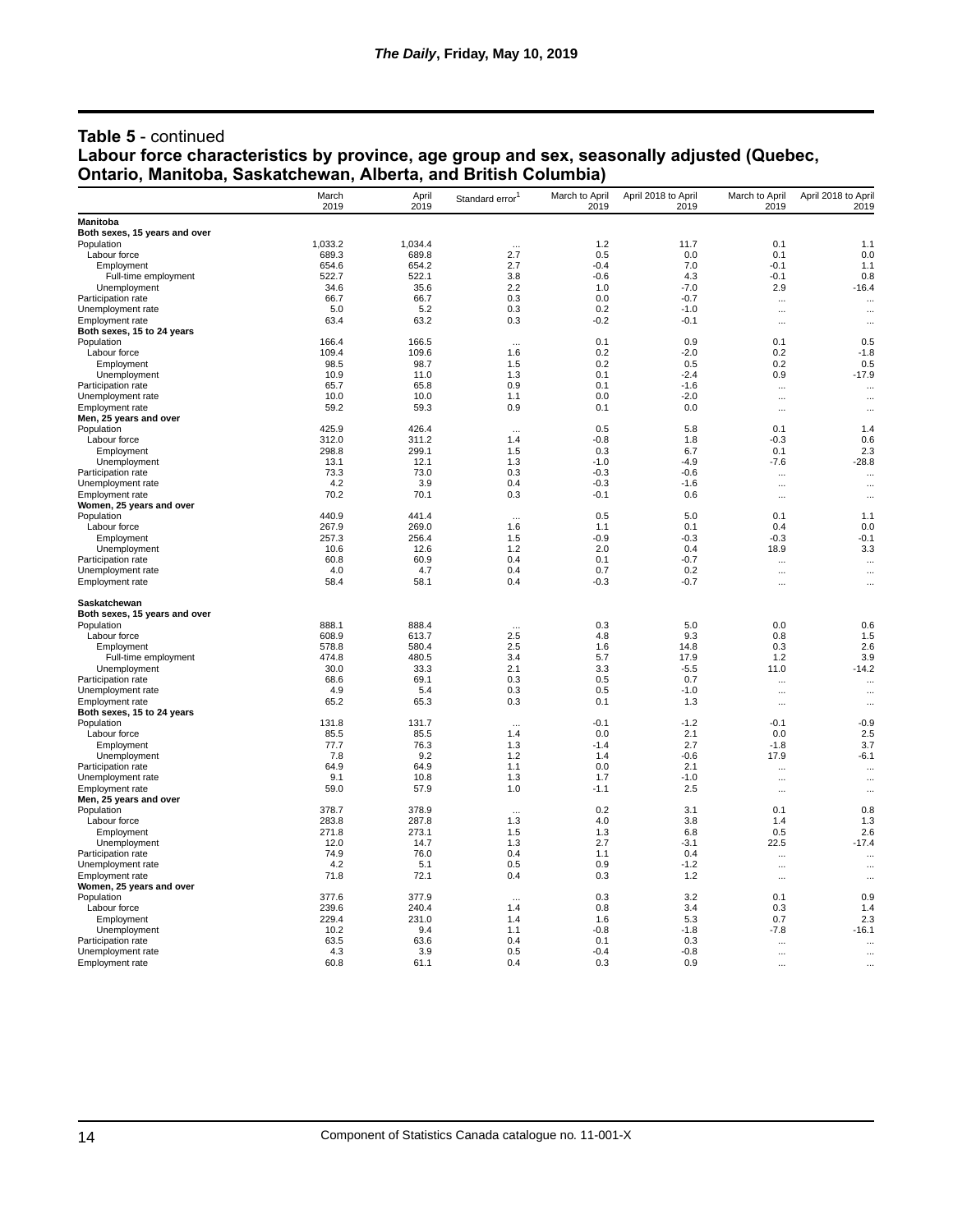#### **Table 5** - continued **Labour force characteristics by province, age group and sex, seasonally adjusted (Quebec, Ontario, Manitoba, Saskatchewan, Alberta, and British Columbia)**

|                                             | March          | April<br>2019  | Standard error <sup>1</sup> | March to April | April 2018 to April | March to April | April 2018 to April    |
|---------------------------------------------|----------------|----------------|-----------------------------|----------------|---------------------|----------------|------------------------|
| Alberta                                     | 2019           |                |                             | 2019           | 2019                | 2019           | 2019                   |
| Both sexes, 15 years and over               |                |                |                             |                |                     |                |                        |
| Population                                  | 3,505.3        | 3,510.9        | $\cdots$                    | 5.6            | 51.8                | 0.2            | 1.5                    |
| Labour force                                | 2,500.5        | 2,518.3        | 9.6                         | 17.8           | 28.9                | 0.7            | 1.2                    |
| Employment                                  | 2,328.4        | 2,349.8        | 9.9                         | 21.4           | 26.6                | 0.9            | 1.1                    |
| Full-time employment                        | 1,924.4        | 1,933.1        | 13.9                        | 8.7            | 18.8                | 0.5            | 1.0                    |
| Unemployment                                | 172.1          | 168.5          | 8.1                         | $-3.6$         | 2.3                 | $-2.1$         | 1.4                    |
| Participation rate                          | 71.3           | 71.7           | 0.3                         | 0.4            | $-0.3$              | $\ddotsc$      | $\ddotsc$              |
| Unemployment rate                           | 6.9            | 6.7            | 0.3                         | $-0.2$         | 0.0                 |                |                        |
| <b>Employment</b> rate                      | 66.4           | 66.9           | 0.3                         | 0.5            | $-0.3$              | $\cdots$       | $\ddotsc$              |
| Both sexes, 15 to 24 years                  |                |                |                             |                |                     |                |                        |
| Population                                  | 505.4          | 505.6          | $\ddotsc$                   | 0.2            | $-0.4$              | 0.0            | $-0.1$                 |
| Labour force<br>Employment                  | 317.9<br>283.6 | 322.5<br>291.1 | 5.5<br>5.1                  | 4.6<br>7.5     | $-0.7$<br>8.1       | 1.4<br>2.6     | $-0.2$<br>2.9          |
| Unemployment                                | 34.3           | 31.4           | 4.3                         | $-2.9$         | $-8.8$              | $-8.5$         | $-21.9$                |
| Participation rate                          | 62.9           | 63.8           | 1.1                         | 0.9            | $-0.1$              |                |                        |
| Unemployment rate                           | 10.8           | 9.7            | 1.2                         | $-1.1$         | $-2.7$              | <br>$\ddots$   | <br>$\cdots$           |
| Employment rate                             | 56.1           | 57.6           | 1.0                         | 1.5            | 1.7                 | $\ddots$       | $\cdots$               |
| Men, 25 years and over                      |                |                |                             |                |                     |                |                        |
| Population                                  | 1,505.1        | 1,507.4        | $\ddotsc$                   | 2.3            | 21.7                | 0.2            | 1.5                    |
| Labour force                                | 1,191.8        | 1,196.3        | 5.2                         | 4.5            | 10.7                | 0.4            | 0.9                    |
| Employment                                  | 1.112.8        | 1.118.6        | 5.8                         | 5.8            | 4.8                 | 0.5            | 0.4                    |
| Unemployment                                | 79.1           | 77.7           | 5.1                         | $-1.4$         | 5.9                 | $-1.8$         | 8.2                    |
| Participation rate                          | 79.2           | 79.4           | 0.3                         | 0.2            | $-0.4$              |                | $\ddotsc$              |
| Unemployment rate                           | 6.6            | 6.5            | 0.4                         | $-0.1$         | 0.4                 | $\cdots$       | $\cdots$               |
| Employment rate                             | 73.9           | 74.2           | 0.4                         | 0.3            | $-0.8$              | $\cdots$       | $\cdots$               |
| Women, 25 years and over                    |                |                |                             |                |                     |                |                        |
| Population                                  | 1,494.8        | 1,497.9        |                             | 3.1            | 30.6                | 0.2            | 2.1                    |
| Labour force                                | 990.7          | 999.5          | 5.5                         | 8.8            | 18.9                | 0.9            | 1.9                    |
| Employment                                  | 932.0<br>58.7  | 940.1<br>59.3  | 5.7<br>4.6                  | 8.1<br>0.6     | 13.6<br>5.2         | 0.9            | 1.5<br>9.6             |
| Unemployment<br>Participation rate          | 66.3           | 66.7           | 0.4                         | 0.4            | $-0.1$              | 1.0            |                        |
| Unemployment rate                           | 5.9            | 5.9            | 0.5                         | 0.0            | 0.4                 | $\cdots$       | $\ddotsc$<br>$\ddotsc$ |
| Employment rate                             | 62.3           | 62.8           | 0.4                         | 0.5            | $-0.3$              | <br>$\ddotsc$  | $\ddotsc$              |
| <b>British Columbia</b>                     |                |                |                             |                |                     |                |                        |
| Both sexes, 15 years and over               |                |                |                             |                |                     |                |                        |
| Population                                  | 4,071.5        | 4,077.9        |                             | 6.4            | 59.5                | 0.2            | 1.5                    |
| Labour force                                | 2,681.2        | 2,684.7        | 10.2                        | 3.5            | 73.1                | 0.1            | 2.8                    |
| Employment                                  | 2,555.7        | 2,561.6        | 10.3                        | 5.9            | 82.1                | 0.2            | 3.3                    |
| Full-time employment                        | 1,976.3        | 2,006.2        | 15.9                        | 29.9           | 44.0                | 1.5            | 2.2                    |
| Unemployment                                | 125.4          | 123.2          | 8.0                         | $-2.2$         | $-8.9$              | $-1.8$         | $-6.7$                 |
| Participation rate                          | 65.9           | 65.8           | 0.3                         | $-0.1$         | 0.8                 |                | $\cdots$               |
| Unemployment rate<br>Employment rate        | 4.7<br>62.8    | 4.6<br>62.8    | 0.3<br>0.3                  | $-0.1$<br>0.0  | $-0.5$<br>1.1       | $\ddots$       | $\cdots$               |
| Both sexes, 15 to 24 years                  |                |                |                             |                |                     | $\ddots$       | $\cdots$               |
| Population                                  | 585.9          | 586.7          | $\cdots$                    | 0.8            | 5.5                 | 0.1            | 0.9                    |
| Labour force                                | 387.7          | 395.6          | 5.8                         | 7.9            | 22.0                | 2.0            | 5.9                    |
| Employment                                  | 348.9          | 359.5          | 5.7                         | 10.6           | 18.8                | 3.0            | 5.5                    |
| Unemployment                                | 38.7           | 36.1           | 4.4                         | $-2.6$         | 3.2                 | $-6.7$         | 9.7                    |
| Participation rate                          | 66.2           | 67.4           | 1.0                         | 1.2            | 3.1                 | $\ddotsc$      |                        |
| Unemployment rate                           | 10.0           | 9.1            | 1.1                         | $-0.9$         | 0.3                 | $\ddots$       |                        |
| Employment rate                             | 59.5           | 61.3           | 1.0                         | 1.8            | 2.7                 | $\ddots$       |                        |
| Men, 25 years and over                      |                |                |                             |                |                     |                |                        |
| Population                                  | 1,702.6        | 1,705.7        | $\ddotsc$                   | 3.1            | 28.3                | 0.2            | 1.7                    |
| Labour force                                | 1,194.0        | 1,192.6        | 5.3                         | -1.4           | 21.6                | $-0.1$         | 1.8                    |
| Employment                                  | 1,152.7        | 1,149.1        | 5.8                         | $-3.6$         | 31.9                | $-0.3$         | 2.9                    |
| Unemployment                                | 41.4           | 43.5           | 4.6                         | 2.1            | $-10.3$             | 5.1            | $-19.1$                |
| Participation rate                          | 70.1           | 69.9           | 0.3                         | $-0.2$         | 0.1                 | $\ldots$       |                        |
| Unemployment rate                           | 3.5            | 3.6            | 0.4                         | 0.1            | $-1.0$              | $\ddotsc$      | $\ldots$               |
| Employment rate<br>Women, 25 years and over | 67.7           | 67.4           | 0.3                         | $-0.3$         | 0.8                 | $\cdots$       | $\cdots$               |
| Population                                  | 1,782.9        | 1,785.6        |                             | 2.7            | 25.8                | 0.2            | 1.5                    |
| Labour force                                | 1,099.5        | 1,096.5        | $\ddotsc$<br>6.2            | $-3.0$         | 29.4                | $-0.3$         | 2.8                    |
| Employment                                  | 1,054.1        | 1,053.0        | 6.0                         | $-1.1$         | 31.3                | $-0.1$         | 3.1                    |
| Unemployment                                | 45.3           | 43.5           | 4.6                         | $-1.8$         | $-1.9$              | $-4.0$         | $-4.2$                 |
| Participation rate                          | 61.7           | 61.4           | 0.4                         | $-0.3$         | 0.8                 |                | $\ddotsc$              |
| Unemployment rate                           | 4.1            | 4.0            | 0.4                         | $-0.1$         | $-0.3$              | $\ddotsc$      |                        |
| Employment rate                             | 59.1           | 59.0           | 0.3                         | $-0.1$         | 0.9                 | $\ddotsc$      | $\ddotsc$              |
|                                             |                |                |                             |                |                     |                |                        |

not applicable

1. Average standard error of change in two consecutive months. See the "Data Quality" section of the *Guide to the Labour Force Survey* (**[71-543-G](https://www150.statcan.gc.ca/en/catalogue/71-543-G)**) for more information.

**Note(s):** The sum of individual categories may not always add up to the total as a result of rounding.

**Source(s):** Table **[14-10-0287-03](https://www150.statcan.gc.ca/t1/tbl1/en/tv.action?pid=1410028703)** (formerly CANSIM table 282-0087).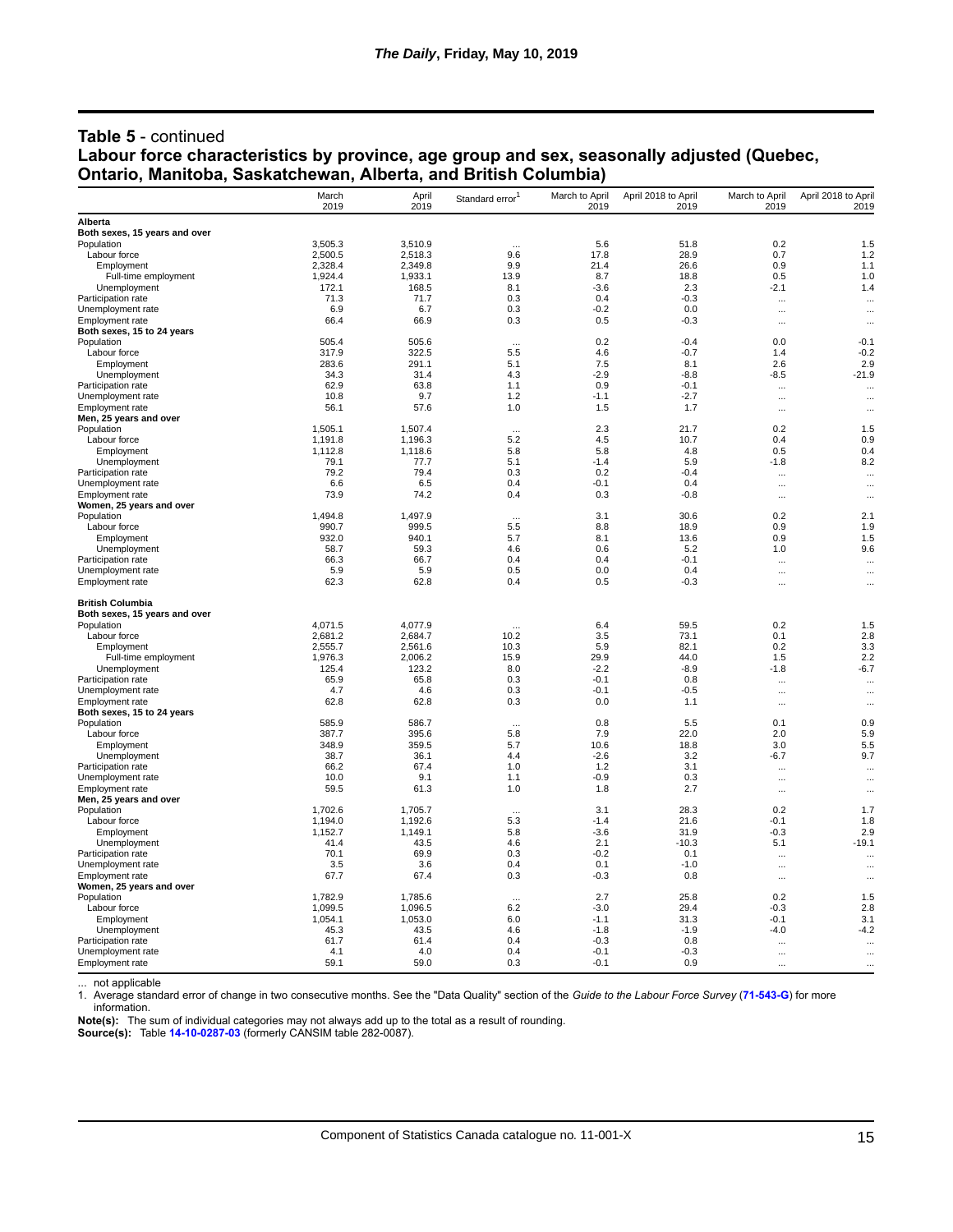## **Table 6 Employment by province and industry, seasonally adjusted**

|                                                                              | March<br>2019 | April<br>2019 | Standard error <sup>1</sup> | March to April<br>2019 | April 2018 to<br>April 2019 | March to April<br>2019 | April 2018 to<br>April 2019 |
|------------------------------------------------------------------------------|---------------|---------------|-----------------------------|------------------------|-----------------------------|------------------------|-----------------------------|
|                                                                              |               | thousands     |                             | change in thousands    |                             | % change               |                             |
| Newfoundland and Labrador                                                    |               |               |                             |                        |                             |                        |                             |
| Total employed, all industries                                               | 230.3         | 228.8         | 2.0                         | $-1.5$                 | 5.9                         | $-0.7$                 | 2.6                         |
| Goods-producing sector                                                       | 48.0          | 47.6          | 1.4                         | $-0.4$                 | 2.0                         | $-0.8$                 | 4.4                         |
| Agriculture                                                                  | 1.9           | 1.7           | 0.3                         | $-0.2$                 | $-0.1$                      | $-10.5$                | $-5.6$                      |
| Natural resources <sup>2</sup>                                               | 14.1          | 14.5          | 0.7                         | 0.4                    | 3.0                         | 2.8                    | 26.1                        |
| <b>Utilities</b>                                                             | 2.9           | 2.6           | 0.2                         | $-0.3$                 | $-0.7$                      | $-10.3$                | $-21.2$                     |
| Construction                                                                 | 19.9          | 20.4          | 0.9                         | 0.5                    | 0.3                         | 2.5                    | 1.5                         |
| Manufacturing                                                                | 9.2           | 8.3           | 0.7                         | $-0.9$                 | $-0.6$                      | $-9.8$                 | $-6.7$                      |
| Services-producing sector                                                    | 182.4         | 181.2         | 1.7                         | $-1.2$                 | 3.9                         | $-0.7$                 | 2.2                         |
| Wholesale and retail trade                                                   | 34.4          | 34.7          | 0.9                         | 0.3                    | $-1.9$                      | 0.9                    | $-5.2$                      |
| Transportation and warehousing                                               | 12.2          | 12.5          | 0.6                         | 0.3                    | 1.4                         | 2.5                    | 12.6                        |
| Finance, insurance, real estate, rental and leasing                          | 7.6           | 7.5           | 0.4                         | $-0.1$                 | 0.1                         | $-1.3$                 | 1.4                         |
| Professional, scientific and technical services                              | 10.7          | 10.3          | 0.5                         | $-0.4$                 | 0.9                         | $-3.7$                 | 9.6                         |
| Business, building and other support services                                | 7.3           | 7.5           | 0.5                         | 0.2                    | 1.2                         | 2.7                    | 19.0                        |
| <b>Educational services</b>                                                  | 16.4          | 15.5          | 0.5                         | $-0.9$                 | $-0.3$                      | $-5.5$                 | $-1.9$                      |
| Health care and social assistance                                            | 41.1          | 40.6          | 0.7                         | $-0.5$                 | 1.3                         | $-1.2$                 | 3.3                         |
| Information, culture and recreation                                          | 7.7           | 7.8           | 0.5                         | 0.1                    | 0.9                         | 1.3                    | 13.0                        |
| Accommodation and food services                                              | 17.8          | 17.4          | 0.7                         | $-0.4$                 | 0.8                         | $-2.2$                 | 4.8                         |
| Other services (except public administration)                                | 8.9           | 9.1           | 0.6                         | 0.2                    | $-2.5$                      | 2.2                    | $-21.6$                     |
| Public administration                                                        | 18.3          | 18.2          | 0.5                         | $-0.1$                 | 1.9                         | $-0.5$                 | 11.7                        |
| <b>Prince Edward Island</b>                                                  |               |               |                             |                        |                             |                        |                             |
| Total employed, all industries                                               | 77.0          | 77.8          | 0.6                         | 0.8                    | 2.6                         | 1.0                    | 3.5                         |
| Goods-producing sector                                                       | 19.8          | 20.4          | 0.5                         | 0.6                    | 1.6                         | 3.0                    | 8.5                         |
| Agriculture                                                                  | 3.7           | 4.2           | 0.3                         | 0.5                    | 0.4                         | 13.5                   | 10.5                        |
| Natural resources <sup>2</sup>                                               | 2.6           | 2.7           | 0.3                         | 0.1                    | 0.3                         | 3.8                    | 12.5                        |
| <b>Utilities</b>                                                             | 0.3           | 0.3           | 0.0                         | 0.0                    | 0.1                         | 0.0                    | 50.0                        |
| Construction                                                                 | 6.5           | 6.5           | 0.2                         | 0.0                    | 0.7                         | 0.0                    | 12.1                        |
| Manufacturing                                                                | 6.8           | 6.7           | 0.3                         | $-0.1$                 | 0.1                         | $-1.5$                 | 1.5                         |
| Services-producing sector                                                    | 57.2          | 57.4          | 0.5                         | 0.2                    | 1.0                         | 0.3                    | 1.8                         |
| Wholesale and retail trade                                                   | 11.5          | 11.2          | 0.3                         | $-0.3$                 | 0.1                         | $-2.6$                 | 0.9                         |
| Transportation and warehousing                                               | 3.2           | 3.2           | 0.2                         | 0.0                    | 0.8                         | 0.0                    | 33.3                        |
| Finance, insurance, real estate, rental and leasing                          | 2.7           | 2.8           | 0.1                         | 0.1                    | $-0.1$                      | 3.7                    | $-3.4$                      |
| Professional, scientific and technical services                              | 3.2           | 3.2           | 0.2                         | 0.0                    | $-0.4$                      | 0.0                    | $-11.1$                     |
| Business, building and other support services                                | 2.4           | 2.5           | 0.2                         | 0.1                    | 0.5                         | 4.2                    | 25.0                        |
| <b>Educational services</b>                                                  | 5.1           | 5.4           | 0.2                         | 0.3                    | $-0.1$                      | 5.9                    | $-1.8$                      |
| Health care and social assistance                                            | 10.8          | 11.0          | 0.2                         | 0.2                    | 0.2                         | 1.9                    | 1.9                         |
| Information, culture and recreation                                          | 2.2           | 1.9           | 0.2                         | $-0.3$                 | $-0.9$                      | $-13.6$                | $-32.1$                     |
| Accommodation and food services                                              | 5.5           | 5.4           | 0.3                         | $-0.1$                 | $-0.4$                      | $-1.8$                 | $-6.9$                      |
| Other services (except public administration)                                | 3.1           | 3.6           | 0.2                         | 0.5                    | 0.5                         | 16.1                   | 16.1                        |
| Public administration                                                        | 7.4           | 7.3           | 0.2                         | $-0.1$                 | 0.9                         | $-1.4$                 | 14.1                        |
| <b>Nova Scotia</b>                                                           | 466.5         |               | 2.7                         | $-2.1$                 |                             | $-0.5$                 |                             |
| Total employed, all industries                                               | 88.4          | 464.4<br>87.3 |                             |                        | 7.5<br>3.0                  | $-1.2$                 | 1.6<br>3.6                  |
| Goods-producing sector<br>Agriculture                                        | 5.5           | 6.4           | 1.6<br>0.5                  | $-1.1$<br>0.9          | 0.9                         | 16.4                   | 16.4                        |
|                                                                              |               |               |                             |                        |                             |                        |                             |
| Natural resources <sup>2</sup>                                               | 11.1          | 11.1          | 0.9                         | 0.0                    | 1.5                         | 0.0                    | 15.6                        |
| <b>Utilities</b>                                                             | 3.7           | 3.8           | 0.3                         | 0.1                    | $-0.5$                      | 2.7                    | $-11.6$                     |
| Construction                                                                 | 33.1          | 34.2          | 1.0                         | 1.1                    | 0.6                         | 3.3                    | 1.8                         |
| Manufacturing                                                                | 35.0          | 31.7          | 0.8                         | $-3.3$                 | 0.4                         | $-9.4$                 | 1.3                         |
| Services-producing sector                                                    | 378.2         | 377.1         | 2.6                         | $-1.1$                 | 4.5                         | $-0.3$                 | 1.2                         |
| Wholesale and retail trade                                                   | 82.0          | 82.4          | 1.4                         | 0.4                    | 3.5                         | 0.5                    | 4.4                         |
| Transportation and warehousing                                               | 20.6          | 19.7          | 0.6                         | $-0.9$                 | $-0.8$                      | $-4.4$                 | $-3.9$                      |
| Finance, insurance, real estate, rental and leasing                          | 20.9<br>27.7  | 21.1          | 0.6<br>0.8                  | 0.2<br>0.6             | $-0.5$                      | 1.0<br>2.2             | $-2.3$                      |
| Professional, scientific and technical services                              |               | 28.3          |                             |                        | 2.1                         |                        | 8.0                         |
| Business, building and other support services<br><b>Educational services</b> | 16.8<br>39.5  | 16.3<br>38.9  | 0.8<br>1.0                  | $-0.5$<br>$-0.6$       | $-1.7$<br>1.0               | $-3.0$<br>$-1.5$       | $-9.4$<br>2.6               |
|                                                                              | 71.0          | 72.3          | 1.2                         | 1.3                    | 4.0                         | 1.8                    | 5.9                         |
| Health care and social assistance                                            | 18.8          | 18.4          | 0.9                         | $-0.4$                 | 1.1                         | $-2.1$                 | 6.4                         |
| Information, culture and recreation<br>Accommodation and food services       | 34.6          | 32.9          | 1.2                         | $-1.7$                 | $-2.4$                      | $-4.9$                 | $-6.8$                      |
| Other services (except public administration)                                | 17.0          | 17.5          | 0.7                         | 0.5                    | $-1.6$                      | 2.9                    | $-8.4$                      |
| Public administration                                                        | 29.3          | 29.3          | 0.7                         | 0.0                    | $-0.3$                      | 0.0                    | $-1.0$                      |
|                                                                              |               |               |                             |                        |                             |                        |                             |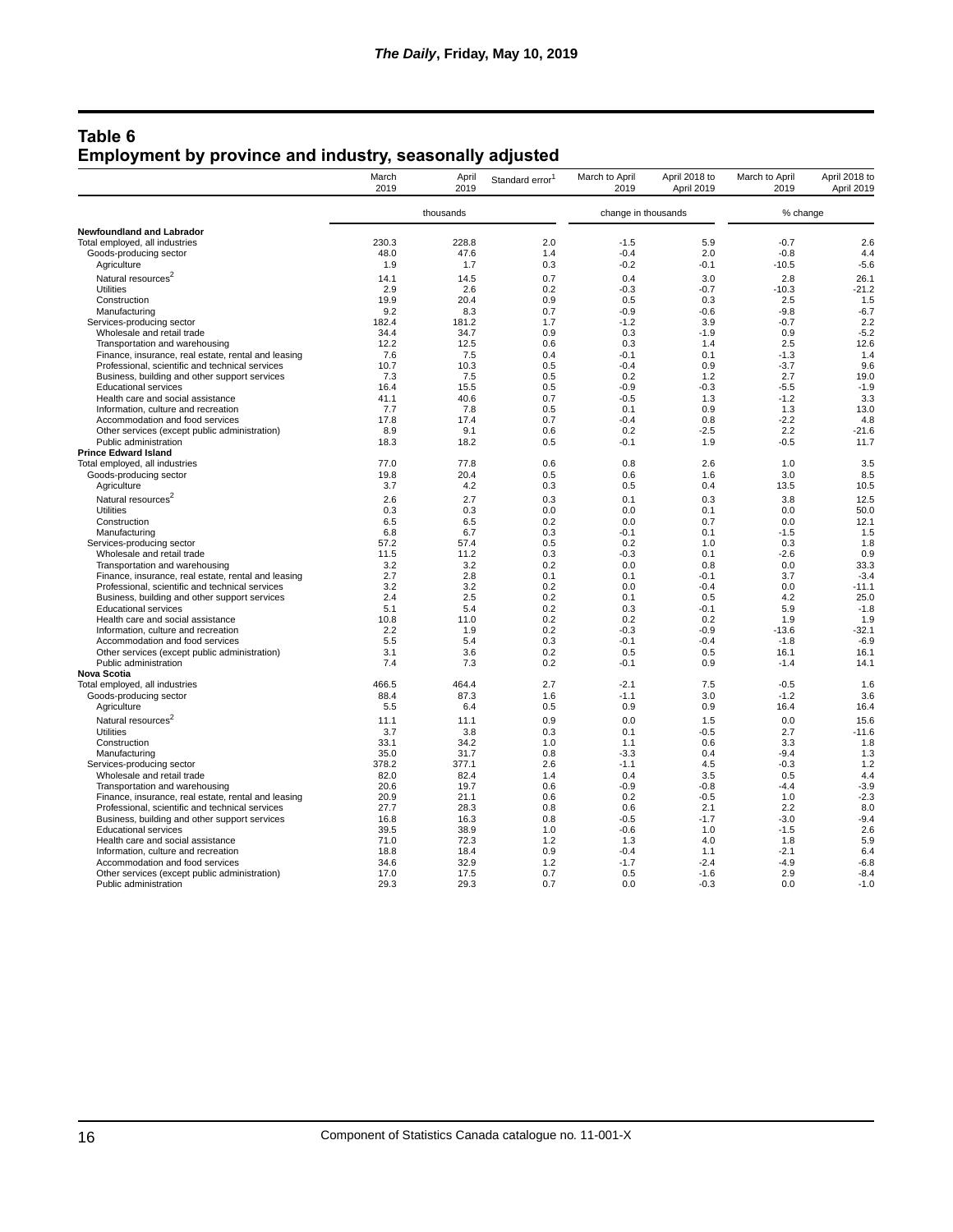| <b>Table 6 - continued</b>                                      |  |
|-----------------------------------------------------------------|--|
| <b>Employment by province and industry, seasonally adjusted</b> |  |

|                                                                                                        | March<br>2019  | April<br>2019  | Standard error <sup>1</sup> | March to April<br>2019 | April 2018 to<br>April 2019 | March to April<br>2019 | April 2018 to<br>April 2019 |
|--------------------------------------------------------------------------------------------------------|----------------|----------------|-----------------------------|------------------------|-----------------------------|------------------------|-----------------------------|
| <b>New Brunswick</b>                                                                                   |                |                |                             |                        |                             |                        |                             |
| Total employed, all industries                                                                         | 359.6          | 355.7          | 2.3                         | $-3.9$                 | 0.5                         | $-1.1$                 | 0.1                         |
| Goods-producing sector                                                                                 | 74.5           | 74.0           | 1.5                         | $-0.5$                 | $-0.7$                      | $-0.7$                 | $-0.9$                      |
| Agriculture                                                                                            | 5.3            | 5.3            | 0.5                         | 0.0                    | $-0.1$                      | 0.0                    | $-1.9$                      |
| Natural resources <sup>2</sup>                                                                         | 8.9            | 9.7            | 0.6                         | 0.8                    | 0.8                         | 9.0                    | 9.0                         |
| <b>Utilities</b>                                                                                       | 3.2            | 3.0            | 0.2                         | $-0.2$                 | $-0.3$                      | $-6.3$                 | $-9.1$                      |
| Construction                                                                                           | 24.8           | 25.3           | 0.9                         | 0.5                    | 0.5                         | 2.0                    | 2.0                         |
| Manufacturing                                                                                          | 32.3           | 30.6           | 0.9                         | $-1.7$                 | $-1.7$                      | $-5.3$                 | $-5.3$                      |
| Services-producing sector                                                                              | 285.1          | 281.7          | 2.0                         | $-3.4$                 | 1.2                         | $-1.2$                 | 0.4                         |
| Wholesale and retail trade                                                                             | 52.3           | 53.1           | 1.1                         | 0.8                    | $-0.7$                      | 1.5                    | $-1.3$                      |
| Transportation and warehousing                                                                         | 18.8           | 18.7           | 0.5                         | $-0.1$                 | 1.2                         | $-0.5$                 | 6.9                         |
| Finance, insurance, real estate, rental and leasing                                                    | 17.0           | 16.0           | 0.5                         | $-1.0$                 | $-0.8$                      | $-5.9$                 | $-4.8$                      |
| Professional, scientific and technical services                                                        | 16.2           | 16.1           | 0.5                         | $-0.1$                 | $-0.5$                      | $-0.6$                 | $-3.0$                      |
| Business, building and other support services                                                          | 15.4           | 16.5           | 0.7                         | 1.1                    | 0.3                         | 7.1                    | 1.9                         |
| <b>Educational services</b>                                                                            | 27.1           | 25.9           | 0.8                         | $-1.2$                 | $-1.0$                      | $-4.4$                 | $-3.7$                      |
| Health care and social assistance                                                                      | 59.7           | 60.6           | 0.8                         | 0.9                    | 0.4                         | 1.5                    | 0.7                         |
| Information, culture and recreation                                                                    | 14.1           | 13.3           | 0.6                         | $-0.8$                 | 1.6                         | $-5.7$                 | 13.7                        |
| Accommodation and food services                                                                        | 22.8           | 22.5           | 0.9                         | $-0.3$                 | 0.5                         | $-1.3$                 | 2.3                         |
| Other services (except public administration)                                                          | 15.6           | 14.3           | 0.5                         | $-1.3$                 | $-0.7$                      | $-8.3$                 | $-4.7$                      |
| Public administration                                                                                  | 26.2           | 24.8           | 0.6                         | $-1.4$                 | 0.9                         | $-5.3$                 | 3.8                         |
| Quebec                                                                                                 |                |                |                             |                        |                             |                        |                             |
| Total employed, all industries                                                                         | 4,301.6        | 4,339.5        | 15.6                        | 37.9                   | 74.9                        | 0.9                    | 1.8                         |
| Goods-producing sector                                                                                 | 875.7          | 876.2          | 8.6                         | 0.5                    | 21.8                        | 0.1                    | 2.6                         |
| Agriculture                                                                                            | 57.5           | 58.3           | 2.9                         | 0.8                    | 4.2                         | 1.4                    | 7.8                         |
| Natural resources <sup>2</sup>                                                                         | 45.2           | 42.9           | 2.2                         | $-2.3$                 | 4.6                         | $-5.1$                 | 12.0                        |
| <b>Utilities</b>                                                                                       | 26.6           | 27.5           | 1.3                         | 0.9                    | 2.6                         | 3.4                    | 10.4                        |
| Construction                                                                                           | 248.3          | 253.1          | 5.2                         | 4.8                    | 4.6                         | 1.9                    | 1.9                         |
| Manufacturing                                                                                          | 498.1          | 494.5          | 6.1                         | $-3.6$                 | 5.9                         | $-0.7$                 | 1.2                         |
| Services-producing sector                                                                              | 3,425.8        | 3,463.3        | 14.9                        | 37.5                   | 53.1                        | 1.1                    | 1.6                         |
| Wholesale and retail trade                                                                             | 664.0          | 680.1          | 7.6                         | 16.1                   | 20.6                        | 2.4                    | 3.1                         |
| Transportation and warehousing                                                                         | 228.5          | 233.8<br>238.7 | 4.4                         | 5.3<br>3.1             | 15.5<br>7.9                 | 2.3<br>1.3             | 7.1                         |
| Finance, insurance, real estate, rental and leasing<br>Professional, scientific and technical services | 235.6<br>354.2 | 344.0          | 4.3<br>5.7                  | $-10.2$                | 16.9                        | $-2.9$                 | 3.4<br>5.2                  |
| Business, building and other support services                                                          | 199.9          | 198.2          | 5.0                         | $-1.7$                 | 6.6                         | $-0.9$                 | 3.4                         |
| <b>Educational services</b>                                                                            | 299.8          | 301.8          | 5.8                         | 2.0                    | 5.3                         | 0.7                    | 1.8                         |
| Health care and social assistance                                                                      | 592.6          | 598.7          | 6.3                         | 6.1                    | 2.7                         | 1.0                    | 0.5                         |
| Information, culture and recreation                                                                    | 171.2          | 170.3          | 5.5                         | $-0.9$                 | $-9.0$                      | $-0.5$                 | $-5.0$                      |
| Accommodation and food services                                                                        | 251.2          | 247.8          | 6.2                         | $-3.4$                 | $-31.5$                     | $-1.4$                 | $-11.3$                     |
| Other services (except public administration)                                                          | 180.2          | 189.4          | 4.1                         | 9.2                    | 7.7                         | 5.1                    | 4.2                         |
| Public administration                                                                                  | 248.6          | 260.4          | 4.2                         | 11.8                   | 10.1                        | 4.7                    | 4.0                         |
| Ontario                                                                                                |                |                |                             |                        |                             |                        |                             |
| Total employed, all industries                                                                         | 7.370.0        | 7.417.1        | 19.9                        | 47.1                   | 204.8                       | 0.6                    | 2.8                         |
| Goods-producing sector                                                                                 | 1,458.8        | 1,483.6        | 10.2                        | 24.8                   | 33.9                        | 1.7                    | 2.3                         |
| Agriculture                                                                                            | 68.6           | 70.4           | 2.4                         | 1.8                    | 0.3                         | 2.6                    | 0.4                         |
| Natural resources <sup>2</sup>                                                                         | 36.6           | 33.7           | 1.6                         | $-2.9$                 | $-1.2$                      | $-7.9$                 | $-3.4$                      |
| <b>Utilities</b>                                                                                       | 56.6           | 57.3           | 1.9                         | 0.7                    | 2.3                         | 1.2                    | 4.2                         |
| Construction                                                                                           | 533.5          | 546.9          | 7.0                         | 13.4                   | 26.7                        | 2.5                    | 5.1                         |
| Manufacturing                                                                                          | 763.6          | 775.4          | 7.4                         | 11.8                   | 5.8                         | 1.5                    | 0.8                         |
| Services-producing sector                                                                              | 5,911.1        | 5,933.5        | 19.4                        | 22.4                   | 170.9                       | 0.4                    | 3.0                         |
| Wholesale and retail trade                                                                             | 1,102.2        | 1,110.3        | 9.9                         | 8.1                    | 42.5                        | 0.7                    | 4.0                         |
| Transportation and warehousing                                                                         | 401.1          | 395.5          | 6.3                         | $-5.6$                 | 28.7                        | $-1.4$                 | 7.8                         |
| Finance, insurance, real estate, rental and leasing                                                    | 581.4          | 584.4          | 6.8                         | 3.0                    | 19.9                        | 0.5                    | 3.5                         |
| Professional, scientific and technical services                                                        | 665.8          | 661.0          | 7.6                         | $-4.8$                 | 23.6                        | $-0.7$                 | 3.7                         |
| Business, building and other support services                                                          | 309.4          | 308.3          | 7.3                         | $-1.1$                 | $-8.7$                      | $-0.4$                 | $-2.7$                      |
| <b>Educational services</b>                                                                            | 546.8          | 546.7          | 7.4                         | $-0.1$                 | 38.4                        | 0.0                    | 7.6                         |
| Health care and social assistance                                                                      | 881.7          | 882.5          | 7.2                         | 0.8                    | 45.4                        | 0.1                    | 5.4                         |
| Information, culture and recreation                                                                    | 296.1          | 311.7          | 6.8                         | 15.6                   | $-13.5$                     | 5.3                    | $-4.2$                      |
| Accommodation and food services                                                                        | 449.4          | 460.6          | 7.8                         | 11.2                   | $-13.1$                     | 2.5                    | $-2.8$                      |
| Other services (except public administration)                                                          | 302.3          | 298.7          | 5.3                         | $-3.6$                 | 6.6                         | $-1.2$                 | 2.3                         |
| Public administration                                                                                  | 374.8          | 373.7          | 4.8                         | $-1.1$                 | 1.0                         | $-0.3$                 | 0.3                         |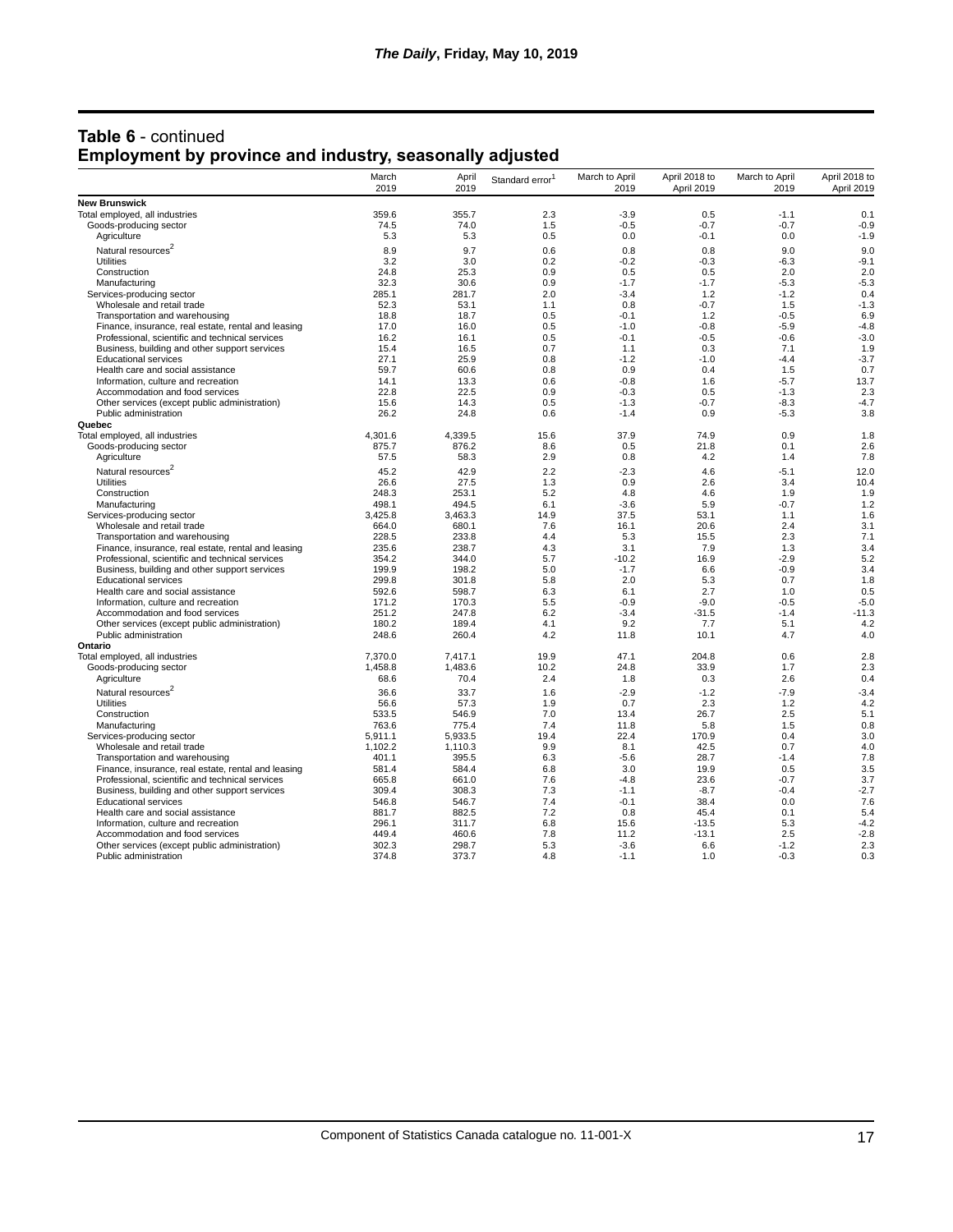| <b>Table 6 - continued</b>                                      |  |
|-----------------------------------------------------------------|--|
| <b>Employment by province and industry, seasonally adjusted</b> |  |

|                                                         | March<br>2019 | April<br>2019 | Standard error <sup>1</sup> | March to April<br>2019 | April 2018 to<br>April 2019 | March to April<br>2019 | April 2018 to<br>April 2019 |
|---------------------------------------------------------|---------------|---------------|-----------------------------|------------------------|-----------------------------|------------------------|-----------------------------|
| Manitoba                                                |               |               |                             |                        |                             |                        |                             |
| Total employed, all industries                          | 654.6         | 654.2         | 2.7                         | $-0.4$                 | 7.0                         | $-0.1$                 | 1.1                         |
| Goods-producing sector                                  | 155.6         | 154.1         | 1.6                         | $-1.5$                 | 5.3                         | $-1.0$                 | 3.6                         |
| Agriculture                                             | 25.4          | 25.5          | 0.9                         | 0.1                    | $-1.1$                      | 0.4                    | $-4.1$                      |
| Natural resources <sup>2</sup>                          | 6.4           | 5.0           | 0.4                         | $-1.4$                 | $-1.6$                      | $-21.9$                | $-24.2$                     |
| <b>Utilities</b>                                        | 6.4           | 6.3           | 0.2                         | $-0.1$                 | $-0.9$                      | $-1.6$                 | $-12.5$                     |
| Construction                                            | 51.8          | 52.6          | 1.0                         | 0.8                    | 6.5                         | 1.5                    | 14.1                        |
| Manufacturing                                           | 65.7          | 64.7          | 0.9                         | $-1.0$                 | 2.5                         | $-1.5$                 | 4.0                         |
| Services-producing sector                               | 499.0         | 500.1         | 2.5                         | 1.1                    | 1.7                         | 0.2                    | 0.3                         |
| Wholesale and retail trade                              | 85.6          | 86.0          | 1.2                         | 0.4                    | $-3.1$                      | 0.5                    | $-3.5$                      |
| Transportation and warehousing                          | 43.8          | 43.3          | 0.8                         | $-0.5$                 | 5.4                         | $-1.1$                 | 14.2                        |
| Finance, insurance, real estate, rental and leasing     | 34.4          | 35.0          | 0.7                         | 0.6                    | $-1.0$                      | 1.7                    | $-2.8$                      |
| Professional, scientific and technical services         | 28.8          | 29.0          | 0.7                         | 0.2                    | 0.8                         | 0.7                    | 2.8                         |
| Business, building and other support services           | 23.4          | 23.3          | 0.8                         | $-0.1$                 | 4.1                         | $-0.4$                 | 21.4                        |
| <b>Educational services</b>                             | 50.1          | 49.7          | 1.1                         | $-0.4$                 | $-3.2$                      | $-0.8$                 | $-6.0$                      |
| Health care and social assistance                       | 105.0         | 105.8         | 1.2                         | 0.8                    | 0.0                         | 0.8                    | 0.0                         |
| Information, culture and recreation                     | 22.3          | 22.7          | 0.9                         | 0.4                    | $-0.8$                      | 1.8                    | $-3.4$                      |
| Accommodation and food services                         | 42.5          | 42.9          | 1.0                         | 0.4                    | 0.2                         | 0.9                    | 0.5                         |
| Other services (except public administration)           | 27.8          | 27.7          | 0.7                         | -0.1<br>$-0.5$         | $-2.1$                      | $-0.4$                 | $-7.0$                      |
| Public administration<br>Saskatchewan                   | 35.3          | 34.8          | 0.7                         |                        | 1.4                         | $-1.4$                 | 4.2                         |
| Total employed, all industries                          | 578.8         | 580.4         | 2.5                         | 1.6                    | 14.8                        | 0.3                    | 2.6                         |
| Goods-producing sector                                  | 147.8         | 148.9         | 1.7                         | 1.1                    | 3.1                         | 0.7                    | 2.1                         |
| Agriculture                                             | 40.2          | 40.9          | 1.0                         | 0.7                    | 3.9                         | 1.7                    | 10.5                        |
|                                                         |               |               |                             |                        |                             |                        |                             |
| Natural resources <sup>2</sup>                          | 22.4          | 22.5          | 0.6                         | 0.1                    | $-2.4$                      | 0.4                    | $-9.6$                      |
| <b>Utilities</b>                                        | 7.4           | 7.2           | 0.3                         | $-0.2$                 | 0.6                         | $-2.7$                 | 9.1                         |
| Construction                                            | 48.1          | 47.6          | 1.1                         | $-0.5$                 | $-1.2$                      | $-1.0$                 | $-2.5$                      |
| Manufacturing                                           | 29.7<br>431.1 | 30.6          | 0.6<br>2.3                  | 0.9<br>0.4             | 2.0<br>11.7                 | 3.0                    | 7.0<br>2.8                  |
| Services-producing sector<br>Wholesale and retail trade | 85.8          | 431.5<br>87.0 | 1.2                         | 1.2                    | $-3.0$                      | 0.1<br>1.4             | $-3.3$                      |
| Transportation and warehousing                          | 27.2          | 27.1          | 0.7                         | $-0.1$                 | $-0.4$                      | $-0.4$                 | $-1.5$                      |
| Finance, insurance, real estate, rental and leasing     | 30.3          | 29.5          | 0.6                         | $-0.8$                 | 1.1                         | $-2.6$                 | 3.9                         |
| Professional, scientific and technical services         | 27.9          | 27.4          | 0.7                         | $-0.5$                 | 1.9                         | $-1.8$                 | 7.5                         |
| Business, building and other support services           | 17.1          | 16.8          | 0.6                         | $-0.3$                 | 1.7                         | $-1.8$                 | 11.3                        |
| <b>Educational services</b>                             | 44.0          | 44.1          | 0.9                         | 0.1                    | 2.6                         | 0.2                    | 6.3                         |
| Health care and social assistance                       | 81.2          | 80.5          | 1.0                         | $-0.7$                 | 2.8                         | $-0.9$                 | 3.6                         |
| Information, culture and recreation                     | 20.8          | 21.2          | 0.7                         | 0.4                    | 1.0                         | 1.9                    | 5.0                         |
| Accommodation and food services                         | 38.5          | 39.7          | 0.9                         | 1.2                    | 2.4                         | 3.1                    | 6.4                         |
| Other services (except public administration)           | 27.3          | 27.7          | 0.7                         | 0.4                    | 2.2                         | 1.5                    | 8.6                         |
| Public administration                                   | 31.0          | 30.5          | 0.7                         | $-0.5$                 | $-0.4$                      | $-1.6$                 | $-1.3$                      |
| Alberta                                                 |               |               |                             |                        |                             |                        |                             |
| Total employed, all industries                          | 2,328.4       | 2,349.8       | 9.9                         | 21.4                   | 26.6                        | 0.9                    | 1.1                         |
| Goods-producing sector                                  | 592.0         | 598.1         | 6.4                         | 6.1                    | $-9.2$                      | 1.0                    | $-1.5$                      |
| Agriculture                                             | 45.8          | 48.6          | 2.3                         | 2.8                    | $-4.4$                      | 6.1                    | $-8.3$                      |
| Natural resources <sup>2</sup>                          | 152.0         | 153.5         | 3.3                         | 1.5                    | 0.2                         | 1.0                    | 0.1                         |
| Utilities                                               | 22.8          | 23.5          | 1.1                         | 0.7                    | 0.4                         | 3.1                    | 1.7                         |
| Construction                                            | 235.8         | 234.0         | 4.7                         | $-1.8$                 | $-10.9$                     | $-0.8$                 | $-4.5$                      |
| Manufacturing                                           | 135.7         | 138.4         | 3.0                         | 2.7                    | 5.4                         | 2.0                    | 4.1                         |
| Services-producing sector                               | 1.736.4       | 1.751.7       | 9.2                         | 15.3                   | 35.8                        | 0.9                    | 2.1                         |
| Wholesale and retail trade                              | 329.5         | 337.2         | 4.8                         | 7.7                    | 6.6                         | 2.3                    | 2.0                         |
| Transportation and warehousing                          | 133.6         | 137.3         | 3.1                         | 3.7                    | $-0.6$                      | 2.8                    | $-0.4$                      |
| Finance, insurance, real estate, rental and leasing     | 105.0         | 104.6         | 2.4                         | $-0.4$                 | $-2.5$                      | $-0.4$                 | $-2.3$                      |
| Professional, scientific and technical services         | 178.1         | 180.7         | 3.5                         | 2.6                    | $-1.1$                      | 1.5                    | $-0.6$                      |
| Business, building and other support services           | 94.9          | 91.2          | 3.0                         | $-3.7$                 | 9.0                         | $-3.9$                 | 10.9                        |
| <b>Educational services</b>                             | 151.2         | 151.7         | 3.4                         | 0.5                    | $-7.5$                      | 0.3                    | $-4.7$                      |
| Health care and social assistance                       | 283.2         | 287.4         | 3.8                         | 4.2                    | 12.6                        | 1.5                    | 4.6                         |
| Information, culture and recreation                     | 72.1          | 73.1          | 2.9                         | 1.0                    | $-3.6$                      | 1.4                    | $-4.7$                      |
| Accommodation and food services                         | 148.9         | 144.5         | 3.9                         | $-4.4$                 | $-1.5$                      | $-3.0$                 | $-1.0$                      |
| Other services (except public administration)           | 118.9         | 123.9         | 3.0                         | 5.0                    | 12.1                        | 4.2                    | 10.8                        |
| Public administration                                   | 121.0         | 120.0         | 2.3                         | $-1.0$                 | 12.2                        | $-0.8$                 | 11.3                        |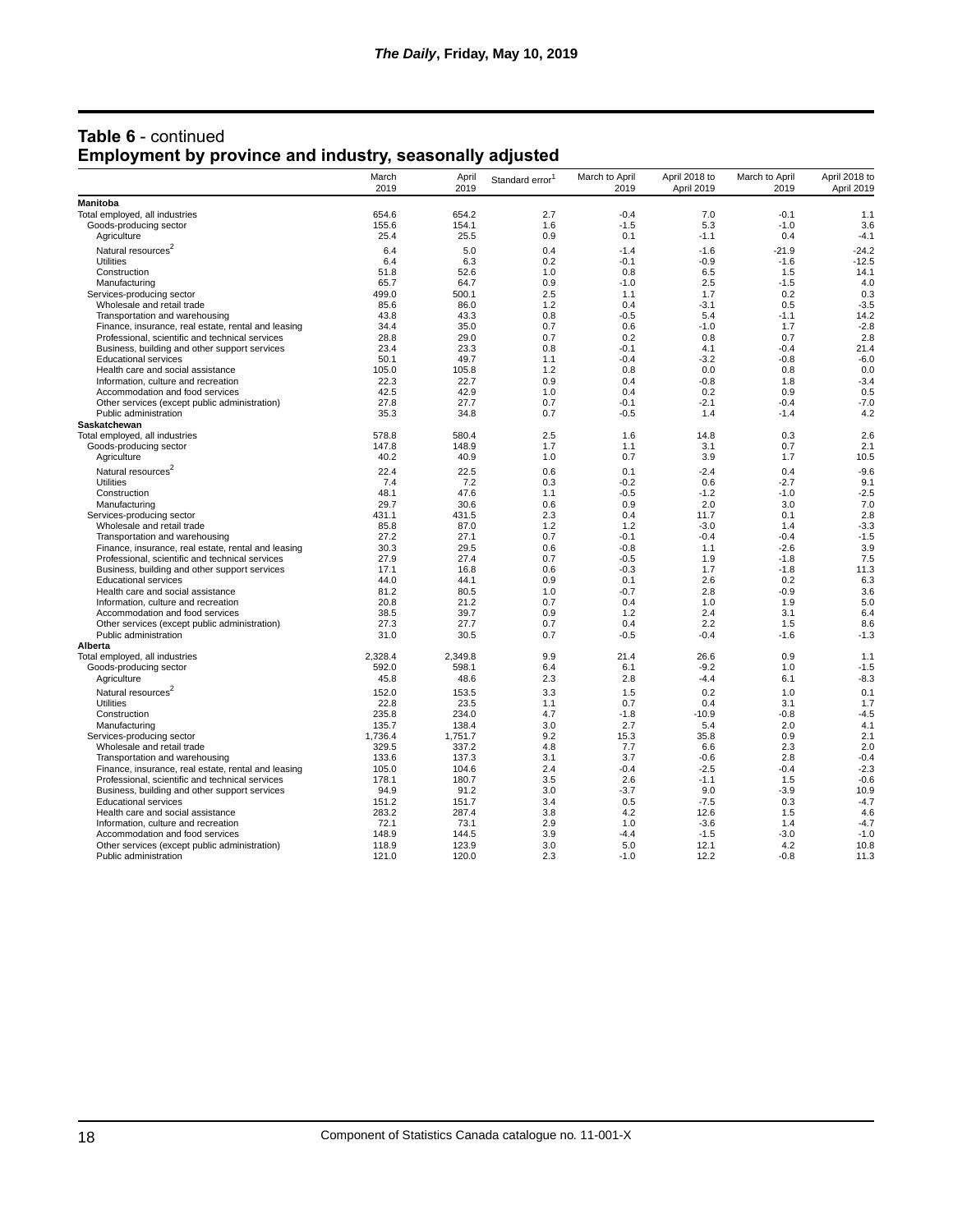#### **Table 6 Employment by province and industry, seasonally adjusted**

|                                                     | March<br>2019 | April<br>2019 | Standard error | March to April<br>2019 | April 2018 to<br>April 2019 | March to April<br>2019 | April 2018 to<br>April 2019 |
|-----------------------------------------------------|---------------|---------------|----------------|------------------------|-----------------------------|------------------------|-----------------------------|
|                                                     |               |               |                |                        |                             |                        |                             |
| <b>British Columbia</b>                             |               |               |                |                        |                             |                        |                             |
| Total employed, all industries                      | 2,555.7       | 2.561.6       | 10.3           | 5.9                    | 82.1                        | 0.2                    | 3.3                         |
| Goods-producing sector                              | 486.0         | 495.9         | 6.4            | 9.9                    | $-8.7$                      | 2.0                    | $-1.7$                      |
| Agriculture                                         | 26.9          | 26.0          | 2.3            | $-0.9$                 | 1.7                         | $-3.3$                 | 7.0                         |
| Natural resources <sup>2</sup>                      | 47.4          | 49.1          | 2.0            | 1.7                    | $-0.2$                      | 3.6                    | $-0.4$                      |
| <b>Utilities</b>                                    | 12.4          | 12.0          | 1.1            | $-0.4$                 | $-1.9$                      | $-3.2$                 | $-13.7$                     |
| Construction                                        | 233.5         | 241.4         | 4.8            | 7.9                    | 2.1                         | 3.4                    | 0.9                         |
| Manufacturing                                       | 165.8         | 167.2         | 3.6            | 1.4                    | $-10.6$                     | 0.8                    | $-6.0$                      |
| Services-producing sector                           | 2,069.7       | 2,065.7       | 9.9            | $-4.0$                 | 90.8                        | $-0.2$                 | 4.6                         |
| Wholesale and retail trade                          | 381.2         | 377.8         | 5.3            | $-3.4$                 | 11.0                        | $-0.9$                 | 3.0                         |
| Transportation and warehousing                      | 142.1         | 140.2         | 3.0            | $-1.9$                 | 5.1                         | $-1.3$                 | 3.8                         |
| Finance, insurance, real estate, rental and leasing | 156.8         | 155.9         | 3.3            | $-0.9$                 | 8.0                         | $-0.6$                 | 5.4                         |
| Professional, scientific and technical services     | 225.8         | 225.7         | 4.1            | $-0.1$                 | 18.7                        | 0.0                    | 9.0                         |
| Business, building and other support services       | 114.3         | 117.8         | 3.5            | 3.5                    | 19.5                        | 3.1                    | 19.8                        |
| <b>Educational services</b>                         | 171.4         | 170.9         | 3.8            | $-0.5$                 | 4.0                         | $-0.3$                 | 2.4                         |
| Health care and social assistance                   | 314.8         | 309.5         | 4.2            | $-5.3$                 | $-18.3$                     | $-1.7$                 | $-5.6$                      |
| Information, culture and recreation                 | 136.2         | 136.1         | 3.8            | $-0.1$                 | 13.4                        | $-0.1$                 | 10.9                        |
| Accommodation and food services                     | 195.1         | 195.1         | 4.5            | 0.0                    | 11.8                        | 0.0                    | 6.4                         |
| Other services (except public administration)       | 119.6         | 122.1         | 2.9            | 2.5                    | 5.0                         | 2.1                    | 4.3                         |
| Public administration                               | 112.6         | 114.5         | 2.2            | 1.9                    | 12.6                        | 1.7                    | 12.4                        |

1. Average standard error of change in two consecutive months. See the "Data Quality" section of the *Guide to the Labour Force Survey* (**[71-543-G](https://www150.statcan.gc.ca/en/catalogue/71-543-G)**) for more information.

2. Also referred to as "Forestry, fishing, mining, quarrying, and oil and gas extraction."

**Note(s):** The sum of individual categories may not always add up to the total as a result of rounding.

**Source(s):** Table **[14-10-0355-02](https://www150.statcan.gc.ca/t1/tbl1/en/tv.action?pid=1410035502)** (formerly CANSIM table 282-0088).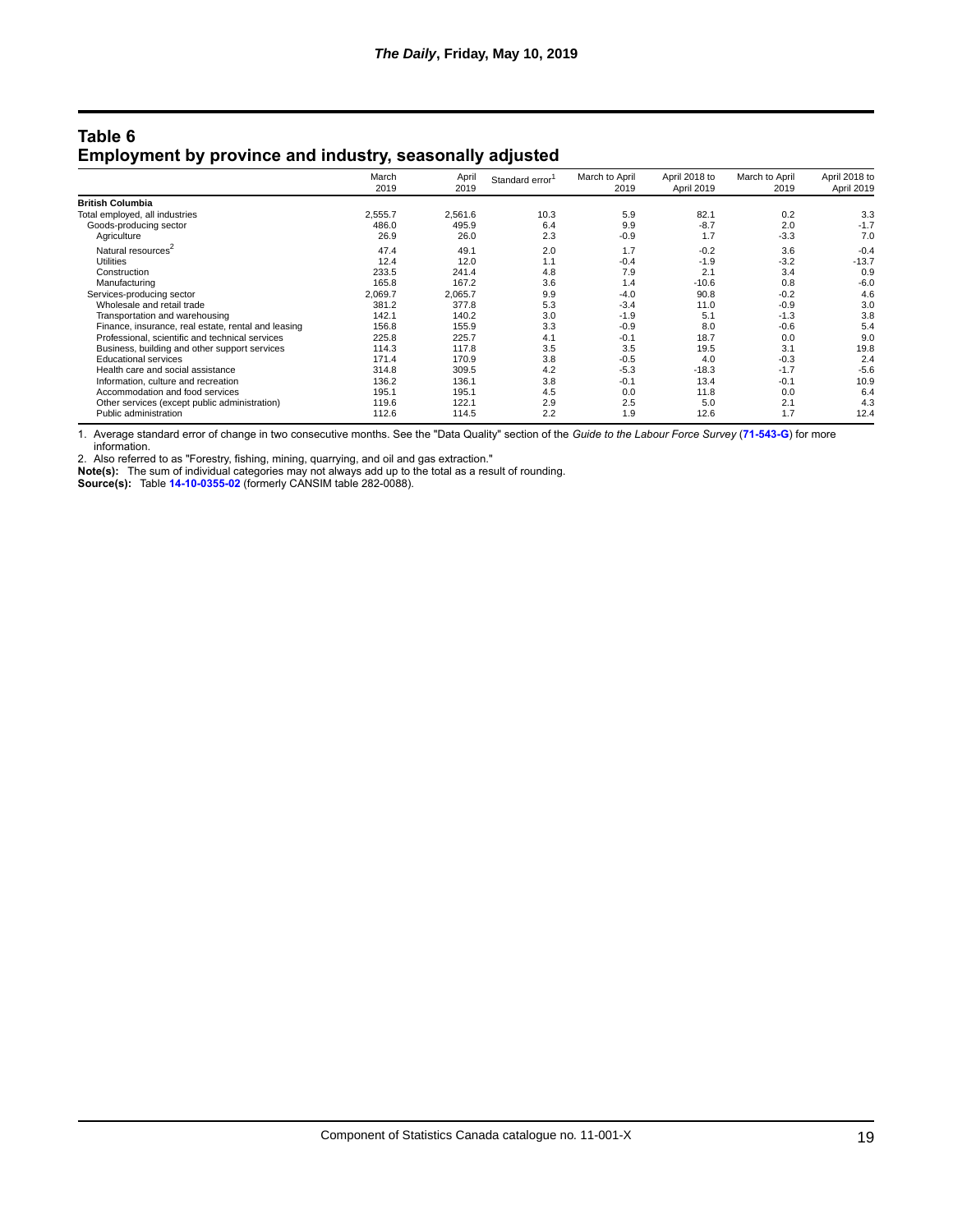## **Table 7 Labour force characteristics by census metropolitan area, three-month moving average, seasonally adjusted**

|                                                | March<br>2019 | April<br>2019            | Standard error <sup>1</sup> | March to April<br>2019                | April 2018 to<br>April 2019 | March to April<br>2019 | April 2018 to<br>April 2019 |
|------------------------------------------------|---------------|--------------------------|-----------------------------|---------------------------------------|-----------------------------|------------------------|-----------------------------|
|                                                |               | thousands (except rates) |                             | change in thousands (except<br>rates) |                             | % change               |                             |
| St. John's, Newfoundland and Labrador          |               |                          |                             |                                       |                             |                        |                             |
| Population                                     | 185.9         | 186.0                    | $\cdots$                    | 0.1                                   | 0.7                         | 0.1                    | 0.4                         |
| Labour force                                   | 125.3         | 126.4                    | 0.9                         | 1.1                                   | 7.0                         | 0.9                    | 5.9                         |
| Employment                                     | 115.5         | 116.4                    | 0.9                         | 0.9                                   | 7.5                         | 0.8                    | 6.9                         |
| Unemployment                                   | 9.8           | 10.0                     | 0.5                         | 0.2                                   | $-0.6$                      | 2.0                    | $-5.7$                      |
| Participation rate                             | 67.4          | 68.0                     | 0.5                         | 0.6                                   | 3.6                         |                        | $\cdots$                    |
| Unemployment rate                              | 7.8           | 7.9                      | 0.4                         | 0.1                                   | $-1.0$                      | $\cdots$               |                             |
| <b>Employment rate</b><br>Halifax, Nova Scotia | 62.1          | 62.6                     | 0.5                         | 0.5                                   | 3.8                         | $\cdots$               | $\cdots$                    |
| Population                                     | 370.5         | 371.1                    |                             | 0.6                                   | 7.4                         | 0.2                    | 2.0                         |
| Labour force                                   | 249.8         | 249.7                    | $\cdots$<br>1.4             | $-0.1$                                | 0.9                         | 0.0                    | 0.4                         |
| Employment                                     | 237.7         | 237.0                    | 1.4                         | $-0.7$                                | 2.3                         | $-0.3$                 | 1.0                         |
| Unemployment                                   | 12.2          | 12.7                     | 0.7                         | 0.5                                   | $-1.4$                      | 4.1                    | $-9.9$                      |
| Participation rate                             | 67.4          | 67.3                     | 0.4                         | $-0.1$                                | $-1.1$                      | $\cdots$               | $\cdots$                    |
| Unemployment rate                              | 4.9           | 5.1                      | 0.3                         | 0.2                                   | $-0.6$                      | $\cdots$               | $\cdots$                    |
| Employment rate                                | 64.2          | 63.9                     | 0.4                         | $-0.3$                                | $-0.6$                      | $\cdots$               |                             |
| <b>Moncton, New Brunswick</b>                  |               |                          |                             |                                       |                             |                        |                             |
| Population                                     | 130.4         | 130.6                    | $\cdots$                    | 0.2                                   | 2.0                         | 0.2                    | 1.6                         |
| Labour force                                   | 86.5          | 86.9                     | 0.8                         | 0.4                                   | 1.3                         | 0.5                    | 1.5                         |
| Employment                                     | 81.5          | 81.8                     | 0.8                         | 0.3                                   | 1.1                         | 0.4                    | 1.4                         |
| Unemployment                                   | 5.0           | 5.1                      | 0.4                         | 0.1                                   | 0.2                         | 2.0                    | 4.1                         |
| Participation rate                             | 66.3          | 66.5                     | 0.7                         | 0.2<br>0.1                            | $-0.1$                      | $\cdots$               | $\cdots$                    |
| Unemployment rate<br>Employment rate           | 5.8<br>62.5   | 5.9<br>62.6              | 0.5<br>0.6                  | 0.1                                   | 0.2<br>$-0.2$               | $\cdots$               | $\cdots$                    |
| Saint John, New Brunswick                      |               |                          |                             |                                       |                             | $\cdots$               | $\cdots$                    |
| Population                                     | 106.5         | 106.5                    | $\cdots$                    | 0.0                                   | 0.6                         | 0.0                    | 0.6                         |
| Labour force                                   | 71.9          | 71.5                     | 0.8                         | $-0.4$                                | 7.1                         | $-0.6$                 | 11.0                        |
| Employment                                     | 67.9          | 67.3                     | 0.8                         | $-0.6$                                | 7.1                         | $-0.9$                 | 11.8                        |
| Unemployment                                   | 4.0           | 4.2                      | 0.4                         | 0.2                                   | 0.0                         | 5.0                    | 0.0                         |
| Participation rate                             | 67.5          | 67.1                     | 0.8                         | $-0.4$                                | 6.3                         | $\cdots$               | $\cdots$                    |
| Unemployment rate                              | 5.6           | 5.9                      | 0.6                         | 0.3                                   | $-0.6$                      | $\cdots$               |                             |
| <b>Employment rate</b>                         | 63.8          | 63.2                     | 0.8                         | $-0.6$                                | 6.4                         | $\cdots$               | $\cdots$                    |
| Saguenay, Quebec                               |               |                          |                             |                                       |                             |                        |                             |
| Population                                     | 134.0         | 133.9                    | $\cdots$                    | $-0.1$                                | $-0.6$                      | $-0.1$                 | $-0.4$                      |
| Labour force                                   | 75.5          | 76.9                     | 0.8                         | 1.4<br>1.4                            | $-2.7$<br>$-1.7$            | 1.9                    | $-3.4$<br>$-2.3$            |
| Employment                                     | 71.9<br>3.6   | 73.3<br>3.6              | 0.8<br>0.3                  | 0.0                                   | $-1.1$                      | 1.9<br>0.0             | $-23.4$                     |
| Unemployment<br>Participation rate             | 56.3          | 57.4                     | 0.6                         | 1.1                                   | $-1.8$                      |                        |                             |
| Unemployment rate                              | 4.8           | 4.7                      | 0.4                         | $-0.1$                                | $-1.2$                      | $\cdots$<br>$\cdots$   | $\cdots$<br>$\cdots$        |
| Employment rate                                | 53.7          | 54.7                     | 0.6                         | 1.0                                   | $-1.1$                      | $\cdots$               |                             |
| Québec, Quebec                                 |               |                          |                             |                                       |                             |                        |                             |
| Population                                     | 686.1         | 686.3                    | $\cdots$                    | 0.2                                   | 3.8                         | 0.0                    | 0.6                         |
| Labour force                                   | 474.2         | 480.0                    | 3.3                         | 5.8                                   | 2.3                         | 1.2                    | 0.5                         |
| Employment                                     | 457.2         | 464.2                    | 3.5                         | 7.0                                   | 4.5                         | 1.5                    | 1.0                         |
| Unemployment                                   | 17.1          | 15.8                     | 1.3                         | $-1.3$                                | $-2.1$                      | $-7.6$                 | $-11.7$                     |
| Participation rate                             | 69.1          | 69.9                     | 0.5                         | 0.8                                   | $-0.1$                      | $\cdots$               |                             |
| Unemployment rate                              | 3.6           | 3.3                      | 0.3                         | $-0.3$                                | $-0.4$                      | $\cdots$               | $\cdots$                    |
| Employment rate                                | 66.6          | 67.6                     | 0.5                         | 1.0                                   | 0.2                         | $\cdots$               | $\cdots$                    |
| Sherbrooke, Quebec<br>Population               | 186.8         | 187.0                    |                             | 0.2                                   | 2.6                         | 0.1                    | 1.4                         |
| Labour force                                   | 115.0         | 115.8                    | $\cdots$<br>$1.2$           | 0.8                                   | $-1.7$                      | 0.7                    | $-1.4$                      |
| Employment                                     | 110.6         | 111.9                    | 1.2                         | 1.3                                   | 0.6                         | 1.2                    | 0.5                         |
| Unemployment                                   | 4.4           | 3.9                      | 0.4                         | $-0.5$                                | $-2.3$                      | $-11.4$                | $-37.1$                     |
| Participation rate                             | 61.6          | 61.9                     | 0.6                         | 0.3                                   | $-1.8$                      | $\cdots$               | $\cdots$                    |
| Unemployment rate                              | 3.8           | 3.4                      | 0.4                         | $-0.4$                                | $-1.9$                      | $\cdots$               |                             |
| <b>Employment rate</b>                         | 59.2          | 59.8                     | 0.6                         | 0.6                                   | $-0.6$                      | $\cdots$               | $\cdots$                    |
| Trois-Rivières, Quebec                         |               |                          |                             |                                       |                             |                        |                             |
| Population                                     | 134.8         | 134.9                    | $\cdots$                    | 0.1                                   | 0.7                         | 0.1                    | 0.5                         |
| Labour force                                   | 79.8          | 80.6                     | 0.9                         | 0.8                                   | 1.6                         | 1.0                    | 2.0                         |
| Employment                                     | 75.5          | 76.1                     | 0.9                         | 0.6                                   | 1.4                         | 0.8                    | 1.9                         |
| Unemployment<br>Participation rate             | 4.3           | 4.4                      | 0.3                         | 0.1                                   | 0.1                         | 2.3                    | 2.3                         |
| Unemployment rate                              | 59.2<br>5.4   | 59.7<br>5.5              | 0.7<br>0.4                  | 0.5<br>0.1                            | 0.8<br>0.1                  | $\cdots$               | $\cdots$                    |
| <b>Employment rate</b>                         | 56.0          | 56.4                     | 0.7                         | 0.4                                   | 0.7                         | $\cdots$               |                             |
| Montréal, Quebec                               |               |                          |                             |                                       |                             | $\cdots$               | $\cdots$                    |
| Population                                     | 3,493.3       | 3,496.9                  | $\cdots$                    | 3.6                                   | 51.2                        | 0.1                    | 1.5                         |
| Labour force                                   | 2,330.3       | 2.334.1                  | 8.1                         | 3.8                                   | 6.1                         | 0.2                    | 0.3                         |
| Employment                                     | 2,196.8       | 2,207.5                  | 8.4                         | 10.7                                  | 21.3                        | 0.5                    | 1.0                         |
| Unemployment                                   | 133.5         | 126.6                    | 4.9                         | $-6.9$                                | $-15.1$                     | $-5.2$                 | $-10.7$                     |
| Participation rate                             | 66.7          | 66.7                     | 0.2                         | 0.0                                   | $-0.9$                      | $\cdots$               | $\cdots$                    |
| Unemployment rate                              | 5.7           | 5.4                      | 0.2                         | $-0.3$                                | $-0.7$                      | $\cdots$               | $\cdots$                    |
| Employment rate                                | 62.9          | 63.1                     | 0.2                         | 0.2                                   | $-0.3$                      | $\cdots$               | $\cdots$                    |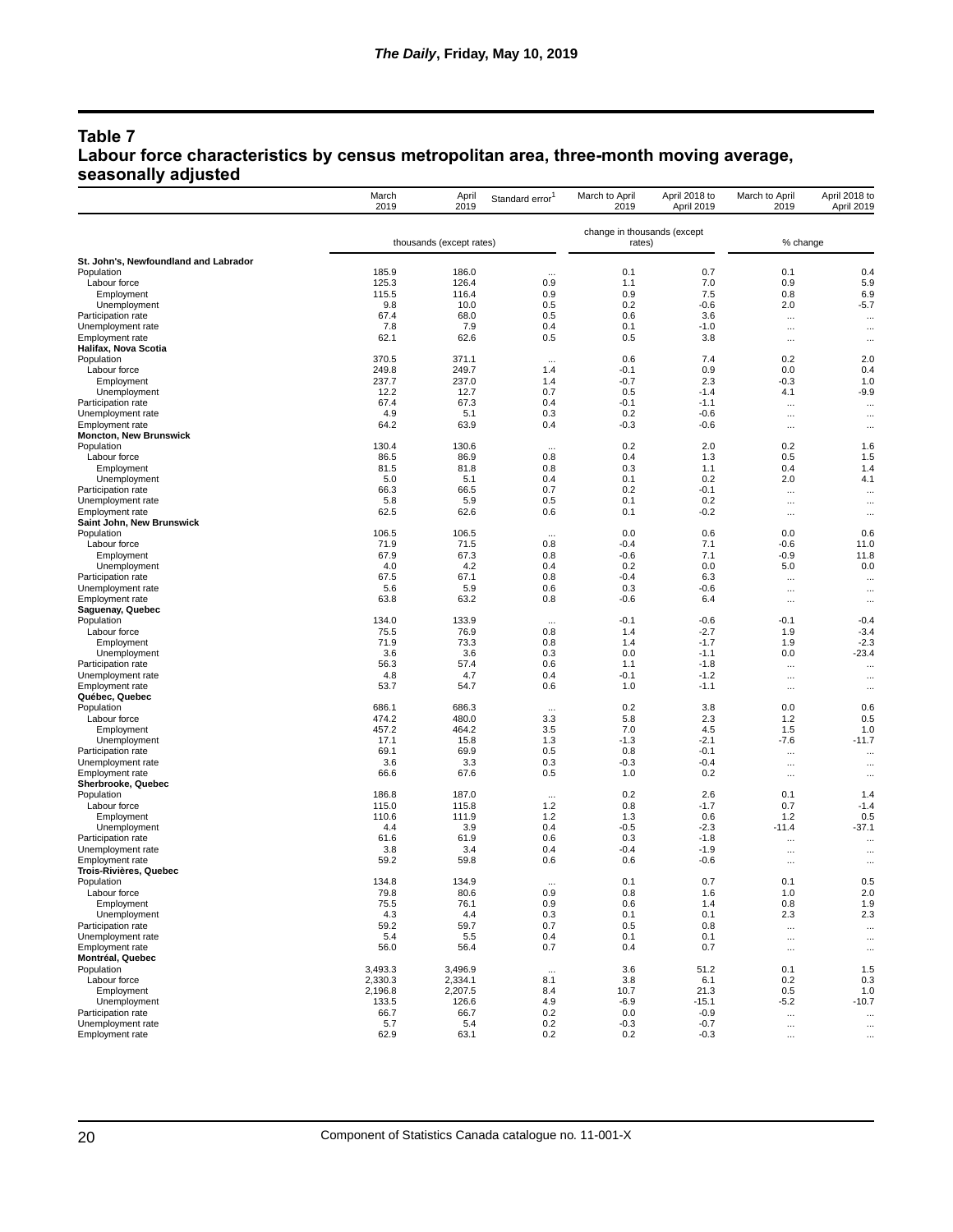## **Table 7** - continued **Labour force characteristics by census metropolitan area, three-month moving average, seasonally adjusted**

|                                               | March<br>2019  | April<br>2019  | Standard error | March to April<br>2019 | April 2018 to<br>April 2019 | March to April<br>2019 | April 2018 to<br>April 2019 |
|-----------------------------------------------|----------------|----------------|----------------|------------------------|-----------------------------|------------------------|-----------------------------|
| Ottawa-Gatineau, Ontario/Quebec               |                |                |                |                        |                             |                        |                             |
| Population                                    | 1,162.3        | 1,164.2        |                | 1.9                    | 23.2                        | 0.2                    | 2.0                         |
| Labour force                                  | 788.6          | 790.6          | 4.4            | 2.0                    | 12.8                        | 0.3                    | 1.6                         |
| Employment                                    | 748.5          | 747.1          | 44             | $-14$                  | 3.2                         | $-0.2$                 | 0.4                         |
| Unemployment                                  | 40.0           | 43.5           | 1.9            | 3.5                    | 9.6                         | 8.8                    | 28.3                        |
| Participation rate                            | 67.8           | 67.9           | 0.4            | 0.1<br>04              | $-0.3$                      | $\ddotsc$              |                             |
| Unemployment rate<br>Employment rate          | 5.1<br>64.4    | 5.5<br>64.2    | 0.2<br>0.4     | $-0.2$                 | 1.1<br>$-1.0$               | $\ddotsc$              |                             |
| Ottawa-Gatineau, Quebec part, Ontario/Quebec  |                |                |                |                        |                             | $\ldots$               | $\ddotsc$                   |
| Population                                    | 280.2          | 280.4          |                | 0.2                    | 3.1                         | 0.1                    | 1.1                         |
| Labour force                                  | 193.3          | 193.1          | 1.5            | $-0.2$                 | 0.1                         | $-0.1$                 | 0.1                         |
| Employment                                    | 182.6          | 182.3          | 1.6            | $-0.3$                 | $-1.5$                      | $-0.2$                 | $-0.8$                      |
| Unemployment                                  | 10.7           | 10.8           | 0.6            | 0.1                    | 1.6                         | 0.9                    | 17.4                        |
| Participation rate                            | 69.0           | 68.9           | 0.5            | $-0.1$                 | $-0.7$                      | $\ldots$               | $\ddotsc$                   |
| Unemployment rate                             | 5.5            | 5.6            | 0.3            | 0.1                    | 0.8                         | $\ddotsc$              |                             |
| Employment rate                               | 65.2           | 65.0           | 0.6            | $-0.2$                 | $-1.3$                      | $\ddots$               |                             |
| Ottawa-Gatineau, Ontario part, Ontario/Quebec |                |                |                |                        |                             |                        |                             |
| Population<br>Labour force                    | 882.1<br>595.3 | 883.8<br>597.4 | <br>4.2        | 1.7<br>2.1             | 20.2<br>12.6                | 0.2<br>0.4             | 2.3<br>2.2                  |
| Employment                                    | 566.0          | 564.8          | 4.1            | $-1.2$                 | 4.7                         | $-0.2$                 | 0.8                         |
| Unemployment                                  | 29.3           | 32.6           | 1.8            | 3.3                    | 8.0                         | 11.3                   | 32.5                        |
| Participation rate                            | 67.5           | 67.6           | 0.5            | 0.1                    | $-0.1$                      | $\ddots$               | $\cdots$                    |
| Unemployment rate                             | 4.9            | 5.5            | 0.3            | 0.6                    | 1.3                         | $\ddotsc$              |                             |
| Employment rate                               | 64.2           | 63.9           | 0.5            | $-0.3$                 | $-1.0$                      | $\ddots$               |                             |
| Kingston, Ontario                             |                |                |                |                        |                             |                        |                             |
| Population                                    | 144.9          | 145.1          |                | 0.2                    | 2.3                         | 0.1                    | 1.6                         |
| Labour force                                  | 91.6           | 92.7           | 0.8            | 1.1                    | 0.6                         | 1.2                    | 0.7                         |
| Employment                                    | 87.2           | 88.4           | 0.8            | 1.2                    | 0.8                         | 1.4                    | 0.9                         |
| Unemployment                                  | 4.4            | 4.3            | 0.3            | $-0.1$                 | $-0.3$                      | $-2.3$                 | $-6.5$                      |
| Participation rate                            | 63.2           | 63.9           | 0.5            | 0.7                    | $-0.6$                      | $\ddotsc$              |                             |
| Unemployment rate                             | 4.8            | 4.6            | 0.3            | $-0.2$                 | $-0.4$<br>$-0.4$            | $\ldots$               | $\cdots$                    |
| <b>Employment rate</b>                        | 60.2           | 60.9           | 0.5            | 0.7                    |                             | $\ldots$               |                             |
| Peterborough, Ontario<br>Population           | 107.0          | 107.1          |                | 0.1                    | 1.5                         | 0.1                    | 1.4                         |
| Labour force                                  | 68.5           | 66.6           | 1.3            | $-1.9$                 | 2.5                         | $-2.8$                 | 3.9                         |
| Employment                                    | 64.0           | 62.6           | 1.3            | $-1.4$                 | 0.9                         | $-2.2$                 | 1.5                         |
| Unemployment                                  | 4.6            | 4.0            | 0.5            | $-0.6$                 | 1.6                         | $-13.0$                | 66.7                        |
| Participation rate                            | 64.0           | 62.2           | 1.3            | $-1.8$                 | 1.5                         | $\ddots$               | $\cdots$                    |
| Unemployment rate                             | 6.7            | 6.0            | 0.8            | $-0.7$                 | 2.3                         | $\ldots$               | $\cdots$                    |
| Employment rate                               | 59.8           | 58.5           | 1.3            | $-1.3$                 | 0.1                         | $\ddotsc$              |                             |
| Oshawa, Ontario                               |                |                |                |                        |                             |                        |                             |
| Population                                    | 343.2          | 343.7          |                | 0.5                    | 6.6                         | 0.1                    | 2.0                         |
| Labour force                                  | 238.1<br>226.2 | 237.7<br>226.2 | 1.9            | $-0.4$<br>0.0          | 7.4<br>6.2                  | $-0.2$<br>0.0          | 3.2<br>2.8                  |
| Employment<br>Unemployment                    | 11.9           | 11.4           | 1.9<br>0.8     | $-0.5$                 | 1.1                         | $-4.2$                 | 10.7                        |
| Participation rate                            | 69.4           | 69.2           | 0.6            | $-0.2$                 | 0.9                         |                        |                             |
| Unemployment rate                             | 5.0            | 4.8            | 0.3            | $-0.2$                 | 0.3                         | $\ldots$<br>$\cdots$   | $\cdots$<br>$\cdots$        |
| Employment rate                               | 65.9           | 65.8           | 0.6            | $-0.1$                 | 0.5                         | $\ldots$               | $\cdots$                    |
| Toronto, Ontario                              |                |                |                |                        |                             |                        |                             |
| Population                                    | 5,508.6        | 5,519.6        |                | 11.0                   | 135.6                       | 0.2                    | 2.5                         |
| Labour force                                  | 3,666.9        | 3,687.6        | 10.7           | 20.7                   | 134.9                       | 0.6                    | 3.8                         |
| Employment                                    | 3,425.5        | 3,442.5        | 10.9           | 17.0                   | 103.4                       | 0.5                    | 3.1                         |
| Unemployment                                  | 241.4          | 245.1          | 5.9            | 3.7                    | 31.5                        | 1.5                    | 14.7                        |
| Participation rate                            | 66.6           | 66.8           | 0.2            | 0.2                    | 0.8                         | $\ddotsc$              | $\cdots$                    |
| Unemployment rate                             | 6.6            | 6.6            | 0.2            | 0.0                    | 0.6                         | $\cdots$               | $\ddotsc$                   |
| <b>Employment rate</b>                        | 62.2           | 62.4           | 0.2            | 0.2                    | 0.4                         | $\cdots$               | $\cdots$                    |
| Hamilton, Ontario                             | 674.7          | 675.4          |                | 0.7                    | 9.6                         | 0.1                    |                             |
| Population<br>Labour force                    | 436.9          | 434.4          | 3.4            | -2.5                   | 3.6                         | $-0.6$                 | 1.4<br>0.8                  |
| Employment                                    | 421.5          | 417.4          | 3.4            | -4.1                   | 8.9                         | $-1.0$                 | 2.2                         |
| Unemployment                                  | 15.3           | 17.0           | 1.4            | 1.7                    | $-5.3$                      | 11.1                   | $-23.8$                     |
| Participation rate                            | 64.8           | 64.3           | 0.5            | $-0.5$                 | $-0.4$                      | $\ddots$               | $\cdots$                    |
| Unemployment rate                             | 3.5            | 3.9            | 0.3            | 0.4                    | $-1.3$                      | $\cdots$               | $\ddotsc$                   |
| Employment rate                               | 62.5           | 61.8           | 0.5            | $-0.7$                 | 0.4                         | $\cdots$               | $\cdots$                    |
| St. Catharines-Niagara, Ontario               |                |                |                |                        |                             |                        |                             |
| Population                                    | 355.4          | 355.7          | $\ddotsc$      | 0.3                    | 4.7                         | 0.1                    | 1.3                         |
| Labour force                                  | 213.0          | 210.2          | 2.4            | $-2.8$                 | $-4.9$                      | $-1.3$                 | $-2.3$                      |
| Employment                                    | 199.0          | 196.5          | 2.4            | $-2.5$                 | $-5.7$                      | $-1.3$                 | $-2.8$                      |
| Unemployment                                  | 14.0           | 13.7           | 0.9            | -0.3                   | 0.8                         | $-2.1$                 | 6.2                         |
| Participation rate                            | 59.9           | 59.1           | 0.7            | $-0.8$                 | $-2.2$                      | $\ddotsc$              | $\ddotsc$                   |
| Unemployment rate                             | 6.6            | 6.5            | 0.4            | -0.1                   | 0.5                         | $\cdots$               |                             |
| Employment rate                               | 56.0           | 55.2           | 0.7            | $-0.8$                 | $-2.4$                      | $\cdots$               | $\ddotsc$                   |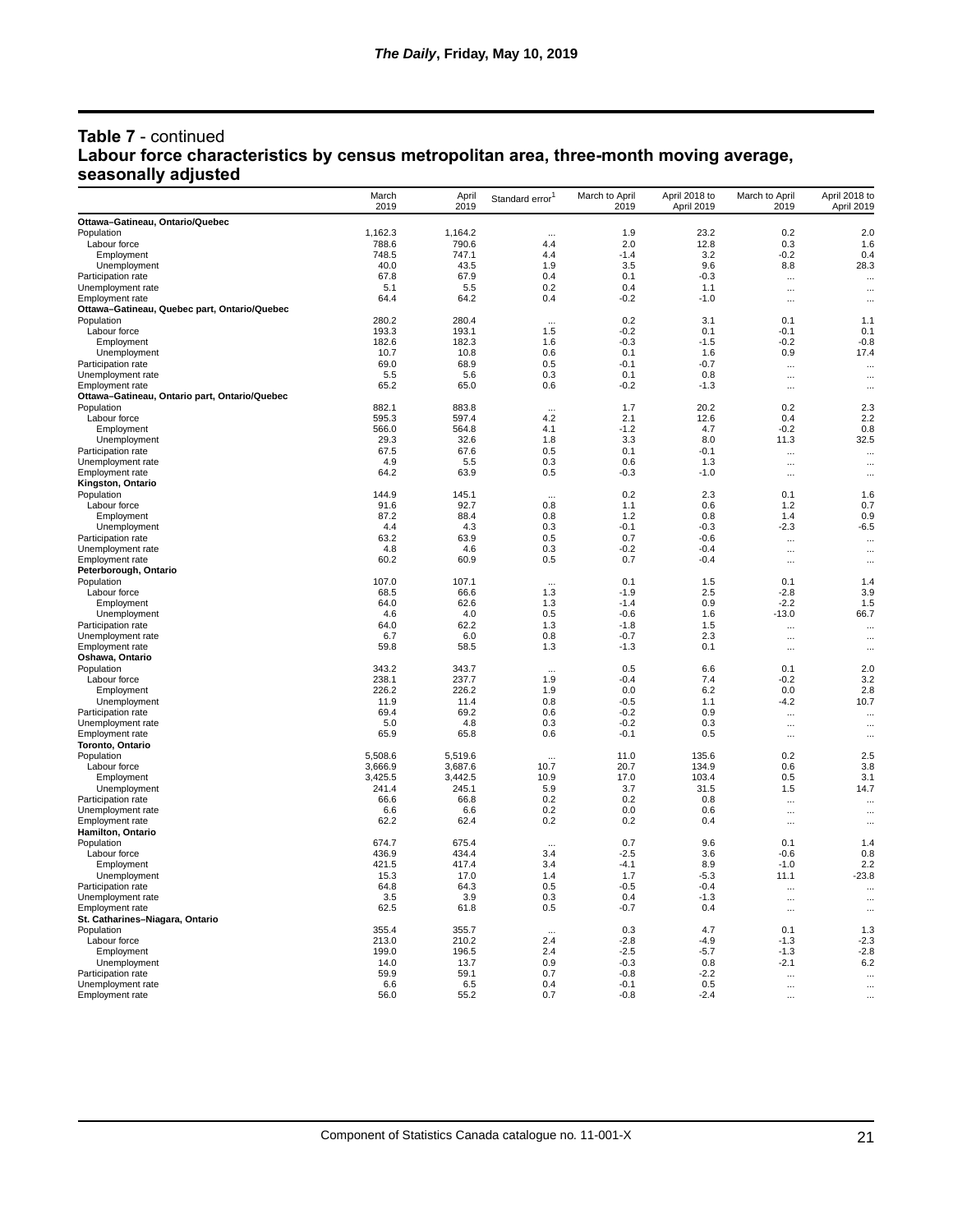## **Table 7** - continued **Labour force characteristics by census metropolitan area, three-month moving average, seasonally adjusted**

|                                                    | March<br>2019  | April<br>2019 | Standard error | March to April<br>2019 | April 2018 to<br>April 2019 | March to April<br>2019 | April 2018 to<br>April 2019 |
|----------------------------------------------------|----------------|---------------|----------------|------------------------|-----------------------------|------------------------|-----------------------------|
| Kitchener-Cambridge-Waterloo, Ontario              |                |               |                |                        |                             |                        |                             |
| Population                                         | 445.1          | 445.8         | $\cdots$       | 0.7                    | 8.6                         | 0.2                    | 2.0                         |
| Labour force                                       | 314.1          | 318.0         | 2.2            | 3.9                    | 20.4                        | $1.2$                  | 6.9                         |
| Employment                                         | 299.2          | 302.5         | 2.2            | 3.3                    | 21.4                        | 1.1                    | 7.6                         |
| Unemployment                                       | 14.9           | 15.5          | 1.0            | 0.6                    | $-1.0$                      | 4.0                    | $-6.1$                      |
| Participation rate                                 | 70.6           | 71.3          | 0.5            | 0.7                    | 3.2                         | $\ddotsc$              | $\ddotsc$                   |
| Unemployment rate                                  | 4.7            | 4.9           | 0.3            | 0.2                    | $-0.6$                      | $\ddotsc$              |                             |
| Employment rate                                    | 67.2           | 67.9          | 0.5            | 0.7                    | 3.6                         | $\cdots$               | $\cdots$                    |
| <b>Brantford, Ontario</b>                          | 117.5          | 117.6         |                | 0.1                    | 1.7                         | 0.1                    | 1.5                         |
| Population<br>Labour force                         | 79.2           | 81.5          | 0.9            | 2.3                    | 6.4                         | 2.9                    | 8.5                         |
| Employment                                         | 75.5           | 77.4          | 1.0            | 1.9                    | 7.7                         | 2.5                    | 11.0                        |
| Unemployment                                       | 3.7            | 4.1           | 0.4            | 0.4                    | $-1.3$                      | 10.8                   | $-24.1$                     |
| Participation rate                                 | 67.4           | 69.3          | 0.8            | 1.9                    | 4.5                         | $\ddots$               | $\ddotsc$                   |
| Unemployment rate                                  | 4.7            | 5.0           | 0.6            | 0.3                    | $-2.2$                      | $\ddotsc$              |                             |
| <b>Employment rate</b>                             | 64.3           | 65.8          | 0.9            | 1.5                    | 5.7                         | $\ldots$               | $\cdots$                    |
| Guelph, Ontario                                    |                |               |                |                        |                             |                        |                             |
| Population                                         | 137.9          | 138.1         | $\ddotsc$      | 0.2                    | 3.5                         | 0.1                    | 2.6                         |
| Labour force                                       | 96.8           | 98.4          | 1.2            | 1.6                    | 6.7                         | 1.7                    | 7.3                         |
| Employment                                         | 94.7           | 94.5          | 1.2            | $-0.2$                 | 7.2                         | $-0.2$                 | 8.2                         |
| Unemployment                                       | 2.1            | 3.9           | 0.5            | 1.8                    | $-0.5$                      | 85.7                   | $-11.4$                     |
| Participation rate<br>Unemployment rate            | 70.2<br>2.2    | 71.3<br>4.0   | 0.9<br>0.5     | 1.1<br>1.8             | 3.2<br>$-0.8$               | $\cdots$               | $\ddotsc$                   |
| <b>Employment rate</b>                             | 68.7           | 68.4          | 0.9            | $-0.3$                 | 3.5                         | $\ldots$<br>$\ldots$   | $\cdots$<br>$\cdots$        |
| London, Ontario                                    |                |               |                |                        |                             |                        |                             |
| Population                                         | 444.2          | 444.8         | $\ddotsc$      | 0.6                    | 8.0                         | 0.1                    | 1.8                         |
| Labour force                                       | 264.4          | 260.6         | 2.7            | -3.8                   | $-7.3$                      | $-1.4$                 | $-2.7$                      |
| Employment                                         | 251.1          | 248.0         | 2.6            | $-3.1$                 | $-4.9$                      | $-1.2$                 | $-1.9$                      |
| Unemployment                                       | 13.3           | 12.6          | 1.0            | $-0.7$                 | $-2.4$                      | -5.3                   | $-16.0$                     |
| Participation rate                                 | 59.5           | 58.6          | 0.6            | $-0.9$                 | $-2.7$                      | $\ddots$               | $\ddotsc$                   |
| Unemployment rate                                  | 5.0            | 4.8           | 0.4            | $-0.2$                 | $-0.8$                      | $\cdots$               | $\cdots$                    |
| <b>Employment rate</b>                             | 56.5           | 55.8          | 0.6            | -0.7                   | $-2.1$                      | $\ldots$               |                             |
| Windsor, Ontario                                   |                |               |                |                        |                             |                        |                             |
| Population                                         | 293.2          | 293.6         |                | 0.4                    | 5.0                         | 0.1                    | 1.7                         |
| Labour force                                       | 184.4<br>174.2 | 186.0         | 1.7            | 1.6                    | 11.9                        | 0.9                    | 6.8<br>6.9                  |
| Employment<br>Unemployment                         | 10.2           | 175.6<br>10.5 | 1.7<br>0.8     | 1.4<br>0.3             | 11.3<br>0.7                 | 0.8<br>2.9             | 7.1                         |
| Participation rate                                 | 62.9           | 63.4          | 0.6            | 0.5                    | 3.1                         | $\cdots$               | $\cdots$                    |
| Unemployment rate                                  | 5.5            | 5.6           | 0.5            | 0.1                    | 0.0                         | $\cdots$               | $\cdots$                    |
| Employment rate                                    | 59.4           | 59.8          | 0.6            | 0.4                    | 2.9                         | $\ddotsc$              | $\cdots$                    |
| <b>Barrie, Ontario</b>                             |                |               |                |                        |                             |                        |                             |
| Population                                         | 178.7          | 178.9         | $\ddotsc$      | 0.2                    | 3.6                         | 0.1                    | 2.1                         |
| Labour force                                       | 124.8          | 123.3         | 1.8            | $-1.5$                 | 3.6                         | $-1.2$                 | 3.0                         |
| Employment                                         | 117.1          | 114.8         | 1.8            | -2.3                   | 5.1                         | $-2.0$                 | 4.6                         |
| Unemployment                                       | 7.8            | 8.6           | 0.9            | 0.8                    | $-1.4$                      | 10.3                   | $-14.0$                     |
| Participation rate                                 | 69.8           | 68.9          | 1.0            | $-0.9$                 | 0.6                         | $\cdots$               | $\ddotsc$                   |
| Unemployment rate                                  | 6.3            | 7.0           | 0.7<br>1.0     | 0.7<br>$-1.3$          | $-1.4$<br>1.6               | $\cdots$               | $\ddotsc$                   |
| Employment rate<br><b>Greater Sudbury, Ontario</b> | 65.5           | 64.2          |                |                        |                             | $\ddotsc$              | $\cdots$                    |
| Population                                         | 141.0          | 141.0         | $\ddotsc$      | 0.0                    | 0.3                         | 0.0                    | 0.2                         |
| Labour force                                       | 92.0           | 92.3          | 0.8            | 0.3                    | 5.9                         | 0.3                    | 6.8                         |
| Employment                                         | 86.6           | 87.3          | 0.9            | 0.7                    | 7.1                         | 0.8                    | 8.9                         |
| Unemployment                                       | 5.4            | 5.0           | 0.4            | $-0.4$                 | $-1.2$                      | -7.4                   | $-19.4$                     |
| Participation rate                                 | 65.2           | 65.5          | 0.6            | 0.3                    | 4.1                         | $\ddotsc$              | $\cdots$                    |
| Unemployment rate                                  | 5.9            | 5.4           | 0.4            | -0.5                   | $-1.8$                      | $\ldots$               |                             |
| Employment rate                                    | 61.4           | 61.9          | 0.6            | 0.5                    | 4.9                         | $\cdots$               | $\cdots$                    |
| <b>Thunder Bay, Ontario</b>                        |                |               |                |                        |                             |                        |                             |
| Population                                         | 104.7          | 104.7         |                | 0.0                    | $-0.1$                      | 0.0                    | $-0.1$                      |
| Labour force                                       | 65.2           | 64.9          | 0.6            | $-0.3$                 | $-2.6$                      | $-0.5$                 | $-3.9$                      |
| Employment<br>Unemployment                         | 61.1<br>4.1    | 61.1<br>3.9   | 0.5<br>0.2     | 0.0<br>$-0.2$          | $-3.0$<br>0.5               | 0.0<br>$-4.9$          | $-4.7$<br>14.7              |
| Participation rate                                 | 62.3           | 62.0          | 0.5            | $-0.3$                 | $-2.4$                      |                        |                             |
| Unemployment rate                                  | 6.3            | 6.0           | 0.3            | $-0.3$                 | 1.0                         | $\cdots$<br>$\ddots$   | $\ddotsc$                   |
| Employment rate                                    | 58.4           | 58.4          | 0.5            | 0.0                    | $-2.8$                      | $\ddotsc$              | $\cdots$<br>                |
| Winnipeg, Manitoba                                 |                |               |                |                        |                             |                        |                             |
| Population                                         | 692.4          | 693.4         |                | 1.0                    | 10.9                        | 0.1                    | 1.6                         |
| Labour force                                       | 469.6          | 469.6         | 1.3            | 0.0                    | 7.6                         | 0.0                    | 1.6                         |
| Employment                                         | 444.3          | 445.2         | 1.4            | 0.9                    | 13.6                        | 0.2                    | 3.2                         |
| Unemployment                                       | 25.3           | 24.4          | 0.8            | $-0.9$                 | $-6.0$                      | -3.6                   | $-19.7$                     |
| Participation rate                                 | 67.8           | 67.7          | 0.2            | $-0.1$                 | 0.0                         | $\cdots$               | $\cdots$                    |
| Unemployment rate                                  | 5.4            | 5.2           | 0.2            | $-0.2$                 | $-1.4$                      | $\cdots$               | $\ddotsc$                   |
| Employment rate                                    | 64.2           | 64.2          | 0.2            | 0.0                    | 1.0                         | $\ddotsc$              | $\ddotsc$                   |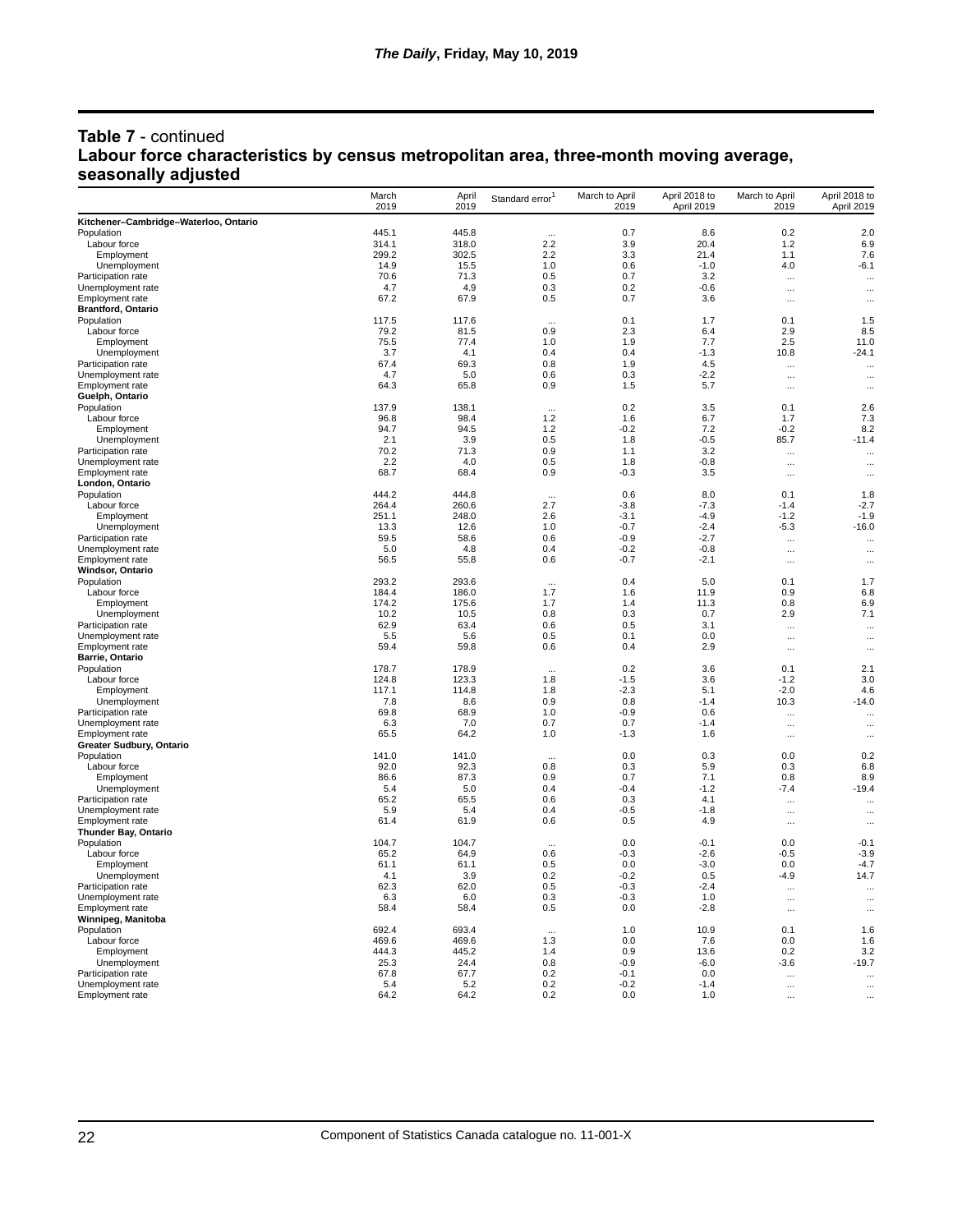## **Table 7** - continued **Labour force characteristics by census metropolitan area, three-month moving average, seasonally adjusted**

| Regina, Saskatchewan<br>211.0<br>0.3<br>3.8<br>0.1<br>211.3<br>1.8<br>$\ddotsc$<br>148.8<br>150.0<br>0.9<br>1.2<br>0.9<br>0.8<br>Labour force<br>0.6<br>142.0<br>0.9<br>1.2<br>2.7<br>Employment<br>143.2<br>0.8<br>1.9<br>Unemployment<br>6.8<br>6.8<br>0.5<br>0.0<br>$-1.8$<br>0.0<br>$-20.9$<br>70.5<br>0.5<br>$-0.9$<br>Participation rate<br>71.0<br>0.4<br>$\cdots$<br>$\cdots$<br>Unemployment rate<br>4.6<br>4.5<br>0.3<br>$-0.1$<br>$-1.3$<br><br>$\cdots$<br>67.3<br>67.8<br>0.4<br>0.5<br>0.1<br><b>Employment rate</b><br>$\cdots$<br>$\cdots$<br>Saskatoon, Saskatchewan<br>273.4<br>273.9<br>0.5<br>6.0<br>0.2<br>2.2<br>Population<br>$\ddotsc$<br>190.9<br>0.7<br>6.2<br>3.3<br>Labour force<br>191.6<br>1.0<br>0.4<br>179.4<br>180.0<br>0.6<br>7.3<br>0.3<br>Employment<br>1.0<br>4.2<br>11.6<br>0.6<br>0.0<br>0.0<br>$-8.7$<br>Unemployment<br>11.6<br>$-1.1$<br>Participation rate<br>69.8<br>70.0<br>0.4<br>0.2<br>0.8<br>$\cdots$<br>$\ddotsc$<br>0.3<br>0.0<br>$-0.8$<br>Unemployment rate<br>6.1<br>6.1<br>$\cdots$<br>$\cdots$<br>65.6<br>65.7<br>0.4<br>0.1<br>1.2<br>$\cdots$<br>$\cdots$<br>27.4<br>0.2<br>2.2<br>1,261.8<br>1,264.0<br>2.2<br>Population<br>$\cdots$<br>25.5<br>Labour force<br>926.1<br>937.7<br>4.3<br>11.6<br>1.3<br>2.8<br>854.7<br>866.9<br>4.6<br>12.2<br>27.0<br>3.2<br>Employment<br>1.4<br>71.4<br>70.8<br>2.6<br>$-0.6$<br>$-1.5$<br>$-0.8$<br>$-2.1$<br>Unemployment<br>73.4<br>74.2<br>0.3<br>0.8<br>0.4<br>Participation rate<br>$\cdots$<br>$\cdots$<br>Unemployment rate<br>7.7<br>7.6<br>0.3<br>$-0.1$<br>$-0.3$<br>$\cdots$<br>$\cdots$<br>67.7<br>68.6<br>0.4<br>0.9<br>0.7<br>Employment rate<br>$\cdots$<br>$\cdots$<br><b>Edmonton, Alberta</b><br>0.2<br>Population<br>1,175.2<br>1,177.1<br>1.9<br>24.3<br>2.1<br>$\cdots$<br>38.2<br>$-0.2$<br>857.7<br>856.3<br>4.0<br>$-1.4$<br>4.7<br>Labour force<br>33.3<br>Employment<br>797.1<br>797.5<br>4.2<br>0.4<br>0.1<br>4.4<br>60.7<br>58.8<br>2.3<br>$-1.9$<br>4.9<br>$-3.1$<br>9.1<br>Unemployment<br>73.0<br>72.7<br>0.3<br>$-0.3$<br>1.7<br>Participation rate<br><br>$\cdots$<br>7.1<br>Unemployment rate<br>6.9<br>0.3<br>$-0.2$<br>0.3<br>$\cdots$<br>$\cdots$<br><b>Employment rate</b><br>67.8<br>67.8<br>0.4<br>0.0<br>1.5<br>$\cdots$<br>$\cdots$<br>Kelowna, British Columbia<br>Population<br>164.6<br>164.8<br>0.2<br>3.1<br>0.1<br>1.9<br>$\cdots$<br>107.8<br>Labour force<br>110.8<br>1.3<br>3.0<br>1.8<br>2.8<br>1.7<br>103.6<br>2.3<br>2.2<br>105.9<br>1.3<br>2.3<br>2.2<br>Employment<br>4.2<br>0.7<br>$-0.5$<br>Unemployment<br>4.9<br>0.6<br>16.7<br>$-9.3$<br>65.5<br>67.2<br>0.8<br>$-0.2$<br>Participation rate<br>1.7<br>$\cdots$<br>$\cdots$<br>3.9<br>4.4<br>0.5<br>0.5<br>$-0.6$<br><br>$\cdots$<br>62.9<br>0.8<br>1.4<br>0.2<br>64.3<br>$\cdots$<br>$\ddotsc$<br>Abbotsford-Mission, British Columbia<br>155.6<br>155.9<br>0.3<br>3.7<br>0.2<br>2.4<br>Population<br>$\ddotsc$<br>104.1<br>0.9<br>Labour force<br>104.6<br>0.5<br>4.6<br>0.5<br>4.6<br>98.6<br>Employment<br>98.8<br>0.9<br>0.2<br>3.3<br>0.2<br>3.5<br>0.2<br>28.9<br>Unemployment<br>5.6<br>5.8<br>0.3<br>1.3<br>3.6<br>66.9<br>0.6<br>0.2<br>Participation rate<br>67.1<br>1.4<br>$\cdots$<br>$\ddotsc$<br>5.4<br>Unemployment rate<br>5.5<br>0.3<br>0.1<br>1.0<br>$\cdots$<br>$\ddotsc$<br>63.4<br>63.4<br>0.6<br>0.0<br>0.7<br>Employment rate<br><br>$\cdots$<br>Vancouver, British Columbia<br>2,252.0<br>2,255.2<br>3.2<br>38.7<br>0.1<br>1.7<br>Population<br>$\cdots$<br>Labour force<br>1,547.8<br>1,546.2<br>5.8<br>$-1.6$<br>62.9<br>$-0.1$<br>4.2<br>56.3<br>4.0<br>Employment<br>1,473.7<br>1,477.8<br>5.9<br>4.1<br>0.3<br>74.1<br>2.9<br>Unemployment<br>68.4<br>$-5.7$<br>6.5<br>-7.7<br>10.5<br>Participation rate<br>68.7<br>0.3<br>68.6<br>$-0.1$<br>1.7<br>$\cdots$<br>$\cdots$<br>4.8<br>0.2<br>Unemployment rate<br>4.4<br>$-0.4$<br>0.2<br>$\ldots$<br>$\cdots$<br>65.4<br>0.3<br>Employment rate<br>65.5<br>0.1<br>1.4<br>$\cdots$<br>$\cdots$<br>318.3<br>0.4<br>0.1<br>Population<br>318.7<br>5.1<br>1.6<br>$\cdots$<br>196.3<br>197.1<br>0.8<br>$-3.8$<br>Labour force<br>1.6<br>$-7.8$<br>0.4<br>Employment<br>190.4<br>191.0<br>1.7<br>0.6<br>$-5.2$<br>0.3<br>$-2.7$<br>$-29.9$<br>5.9<br>0.2<br>Unemployment<br>6.1<br>0.6<br>$-2.6$<br>3.4<br>Participation rate<br>61.7<br>0.5<br>$-3.5$<br>61.8<br>0.1<br><br>$\cdots$<br>Unemployment rate<br>3.0<br>3.1<br>0.3<br>0.1<br>$-1.1$<br>$\cdots$<br>$\cdots$<br>59.8<br>59.9<br>0.5<br>$-2.7$<br>Employment rate<br>0.1<br><br>$\cdots$ |                            | March<br>2019 | April<br>2019 | Standard error <sup>1</sup> | March to April<br>2019 | April 2018 to<br>April 2019 | March to April<br>2019 | April 2018 to<br>April 2019 |
|------------------------------------------------------------------------------------------------------------------------------------------------------------------------------------------------------------------------------------------------------------------------------------------------------------------------------------------------------------------------------------------------------------------------------------------------------------------------------------------------------------------------------------------------------------------------------------------------------------------------------------------------------------------------------------------------------------------------------------------------------------------------------------------------------------------------------------------------------------------------------------------------------------------------------------------------------------------------------------------------------------------------------------------------------------------------------------------------------------------------------------------------------------------------------------------------------------------------------------------------------------------------------------------------------------------------------------------------------------------------------------------------------------------------------------------------------------------------------------------------------------------------------------------------------------------------------------------------------------------------------------------------------------------------------------------------------------------------------------------------------------------------------------------------------------------------------------------------------------------------------------------------------------------------------------------------------------------------------------------------------------------------------------------------------------------------------------------------------------------------------------------------------------------------------------------------------------------------------------------------------------------------------------------------------------------------------------------------------------------------------------------------------------------------------------------------------------------------------------------------------------------------------------------------------------------------------------------------------------------------------------------------------------------------------------------------------------------------------------------------------------------------------------------------------------------------------------------------------------------------------------------------------------------------------------------------------------------------------------------------------------------------------------------------------------------------------------------------------------------------------------------------------------------------------------------------------------------------------------------------------------------------------------------------------------------------------------------------------------------------------------------------------------------------------------------------------------------------------------------------------------------------------------------------------------------------------------------------------------------------------------------------------------------------------------------------------------------------------------------------------------------------------------------------------------------------------------------------------------------------------------------------------------------------------------------------------------------------------------------------------------------------------------------------------------------------------------------------------------------------------------------------------------------------------------------------------------------------------------------------------------------------------------------------------------------------------------------------------------------------------------------------------------------------------------------------------------------------------------------------------------------------------------------|----------------------------|---------------|---------------|-----------------------------|------------------------|-----------------------------|------------------------|-----------------------------|
|                                                                                                                                                                                                                                                                                                                                                                                                                                                                                                                                                                                                                                                                                                                                                                                                                                                                                                                                                                                                                                                                                                                                                                                                                                                                                                                                                                                                                                                                                                                                                                                                                                                                                                                                                                                                                                                                                                                                                                                                                                                                                                                                                                                                                                                                                                                                                                                                                                                                                                                                                                                                                                                                                                                                                                                                                                                                                                                                                                                                                                                                                                                                                                                                                                                                                                                                                                                                                                                                                                                                                                                                                                                                                                                                                                                                                                                                                                                                                                                                                                                                                                                                                                                                                                                                                                                                                                                                                                                                                                                                          |                            |               |               |                             |                        |                             |                        |                             |
|                                                                                                                                                                                                                                                                                                                                                                                                                                                                                                                                                                                                                                                                                                                                                                                                                                                                                                                                                                                                                                                                                                                                                                                                                                                                                                                                                                                                                                                                                                                                                                                                                                                                                                                                                                                                                                                                                                                                                                                                                                                                                                                                                                                                                                                                                                                                                                                                                                                                                                                                                                                                                                                                                                                                                                                                                                                                                                                                                                                                                                                                                                                                                                                                                                                                                                                                                                                                                                                                                                                                                                                                                                                                                                                                                                                                                                                                                                                                                                                                                                                                                                                                                                                                                                                                                                                                                                                                                                                                                                                                          | Population                 |               |               |                             |                        |                             |                        |                             |
|                                                                                                                                                                                                                                                                                                                                                                                                                                                                                                                                                                                                                                                                                                                                                                                                                                                                                                                                                                                                                                                                                                                                                                                                                                                                                                                                                                                                                                                                                                                                                                                                                                                                                                                                                                                                                                                                                                                                                                                                                                                                                                                                                                                                                                                                                                                                                                                                                                                                                                                                                                                                                                                                                                                                                                                                                                                                                                                                                                                                                                                                                                                                                                                                                                                                                                                                                                                                                                                                                                                                                                                                                                                                                                                                                                                                                                                                                                                                                                                                                                                                                                                                                                                                                                                                                                                                                                                                                                                                                                                                          |                            |               |               |                             |                        |                             |                        |                             |
|                                                                                                                                                                                                                                                                                                                                                                                                                                                                                                                                                                                                                                                                                                                                                                                                                                                                                                                                                                                                                                                                                                                                                                                                                                                                                                                                                                                                                                                                                                                                                                                                                                                                                                                                                                                                                                                                                                                                                                                                                                                                                                                                                                                                                                                                                                                                                                                                                                                                                                                                                                                                                                                                                                                                                                                                                                                                                                                                                                                                                                                                                                                                                                                                                                                                                                                                                                                                                                                                                                                                                                                                                                                                                                                                                                                                                                                                                                                                                                                                                                                                                                                                                                                                                                                                                                                                                                                                                                                                                                                                          |                            |               |               |                             |                        |                             |                        |                             |
|                                                                                                                                                                                                                                                                                                                                                                                                                                                                                                                                                                                                                                                                                                                                                                                                                                                                                                                                                                                                                                                                                                                                                                                                                                                                                                                                                                                                                                                                                                                                                                                                                                                                                                                                                                                                                                                                                                                                                                                                                                                                                                                                                                                                                                                                                                                                                                                                                                                                                                                                                                                                                                                                                                                                                                                                                                                                                                                                                                                                                                                                                                                                                                                                                                                                                                                                                                                                                                                                                                                                                                                                                                                                                                                                                                                                                                                                                                                                                                                                                                                                                                                                                                                                                                                                                                                                                                                                                                                                                                                                          |                            |               |               |                             |                        |                             |                        |                             |
|                                                                                                                                                                                                                                                                                                                                                                                                                                                                                                                                                                                                                                                                                                                                                                                                                                                                                                                                                                                                                                                                                                                                                                                                                                                                                                                                                                                                                                                                                                                                                                                                                                                                                                                                                                                                                                                                                                                                                                                                                                                                                                                                                                                                                                                                                                                                                                                                                                                                                                                                                                                                                                                                                                                                                                                                                                                                                                                                                                                                                                                                                                                                                                                                                                                                                                                                                                                                                                                                                                                                                                                                                                                                                                                                                                                                                                                                                                                                                                                                                                                                                                                                                                                                                                                                                                                                                                                                                                                                                                                                          |                            |               |               |                             |                        |                             |                        |                             |
|                                                                                                                                                                                                                                                                                                                                                                                                                                                                                                                                                                                                                                                                                                                                                                                                                                                                                                                                                                                                                                                                                                                                                                                                                                                                                                                                                                                                                                                                                                                                                                                                                                                                                                                                                                                                                                                                                                                                                                                                                                                                                                                                                                                                                                                                                                                                                                                                                                                                                                                                                                                                                                                                                                                                                                                                                                                                                                                                                                                                                                                                                                                                                                                                                                                                                                                                                                                                                                                                                                                                                                                                                                                                                                                                                                                                                                                                                                                                                                                                                                                                                                                                                                                                                                                                                                                                                                                                                                                                                                                                          |                            |               |               |                             |                        |                             |                        |                             |
|                                                                                                                                                                                                                                                                                                                                                                                                                                                                                                                                                                                                                                                                                                                                                                                                                                                                                                                                                                                                                                                                                                                                                                                                                                                                                                                                                                                                                                                                                                                                                                                                                                                                                                                                                                                                                                                                                                                                                                                                                                                                                                                                                                                                                                                                                                                                                                                                                                                                                                                                                                                                                                                                                                                                                                                                                                                                                                                                                                                                                                                                                                                                                                                                                                                                                                                                                                                                                                                                                                                                                                                                                                                                                                                                                                                                                                                                                                                                                                                                                                                                                                                                                                                                                                                                                                                                                                                                                                                                                                                                          |                            |               |               |                             |                        |                             |                        |                             |
|                                                                                                                                                                                                                                                                                                                                                                                                                                                                                                                                                                                                                                                                                                                                                                                                                                                                                                                                                                                                                                                                                                                                                                                                                                                                                                                                                                                                                                                                                                                                                                                                                                                                                                                                                                                                                                                                                                                                                                                                                                                                                                                                                                                                                                                                                                                                                                                                                                                                                                                                                                                                                                                                                                                                                                                                                                                                                                                                                                                                                                                                                                                                                                                                                                                                                                                                                                                                                                                                                                                                                                                                                                                                                                                                                                                                                                                                                                                                                                                                                                                                                                                                                                                                                                                                                                                                                                                                                                                                                                                                          |                            |               |               |                             |                        |                             |                        |                             |
|                                                                                                                                                                                                                                                                                                                                                                                                                                                                                                                                                                                                                                                                                                                                                                                                                                                                                                                                                                                                                                                                                                                                                                                                                                                                                                                                                                                                                                                                                                                                                                                                                                                                                                                                                                                                                                                                                                                                                                                                                                                                                                                                                                                                                                                                                                                                                                                                                                                                                                                                                                                                                                                                                                                                                                                                                                                                                                                                                                                                                                                                                                                                                                                                                                                                                                                                                                                                                                                                                                                                                                                                                                                                                                                                                                                                                                                                                                                                                                                                                                                                                                                                                                                                                                                                                                                                                                                                                                                                                                                                          |                            |               |               |                             |                        |                             |                        |                             |
|                                                                                                                                                                                                                                                                                                                                                                                                                                                                                                                                                                                                                                                                                                                                                                                                                                                                                                                                                                                                                                                                                                                                                                                                                                                                                                                                                                                                                                                                                                                                                                                                                                                                                                                                                                                                                                                                                                                                                                                                                                                                                                                                                                                                                                                                                                                                                                                                                                                                                                                                                                                                                                                                                                                                                                                                                                                                                                                                                                                                                                                                                                                                                                                                                                                                                                                                                                                                                                                                                                                                                                                                                                                                                                                                                                                                                                                                                                                                                                                                                                                                                                                                                                                                                                                                                                                                                                                                                                                                                                                                          |                            |               |               |                             |                        |                             |                        |                             |
|                                                                                                                                                                                                                                                                                                                                                                                                                                                                                                                                                                                                                                                                                                                                                                                                                                                                                                                                                                                                                                                                                                                                                                                                                                                                                                                                                                                                                                                                                                                                                                                                                                                                                                                                                                                                                                                                                                                                                                                                                                                                                                                                                                                                                                                                                                                                                                                                                                                                                                                                                                                                                                                                                                                                                                                                                                                                                                                                                                                                                                                                                                                                                                                                                                                                                                                                                                                                                                                                                                                                                                                                                                                                                                                                                                                                                                                                                                                                                                                                                                                                                                                                                                                                                                                                                                                                                                                                                                                                                                                                          |                            |               |               |                             |                        |                             |                        |                             |
|                                                                                                                                                                                                                                                                                                                                                                                                                                                                                                                                                                                                                                                                                                                                                                                                                                                                                                                                                                                                                                                                                                                                                                                                                                                                                                                                                                                                                                                                                                                                                                                                                                                                                                                                                                                                                                                                                                                                                                                                                                                                                                                                                                                                                                                                                                                                                                                                                                                                                                                                                                                                                                                                                                                                                                                                                                                                                                                                                                                                                                                                                                                                                                                                                                                                                                                                                                                                                                                                                                                                                                                                                                                                                                                                                                                                                                                                                                                                                                                                                                                                                                                                                                                                                                                                                                                                                                                                                                                                                                                                          |                            |               |               |                             |                        |                             |                        |                             |
|                                                                                                                                                                                                                                                                                                                                                                                                                                                                                                                                                                                                                                                                                                                                                                                                                                                                                                                                                                                                                                                                                                                                                                                                                                                                                                                                                                                                                                                                                                                                                                                                                                                                                                                                                                                                                                                                                                                                                                                                                                                                                                                                                                                                                                                                                                                                                                                                                                                                                                                                                                                                                                                                                                                                                                                                                                                                                                                                                                                                                                                                                                                                                                                                                                                                                                                                                                                                                                                                                                                                                                                                                                                                                                                                                                                                                                                                                                                                                                                                                                                                                                                                                                                                                                                                                                                                                                                                                                                                                                                                          |                            |               |               |                             |                        |                             |                        |                             |
|                                                                                                                                                                                                                                                                                                                                                                                                                                                                                                                                                                                                                                                                                                                                                                                                                                                                                                                                                                                                                                                                                                                                                                                                                                                                                                                                                                                                                                                                                                                                                                                                                                                                                                                                                                                                                                                                                                                                                                                                                                                                                                                                                                                                                                                                                                                                                                                                                                                                                                                                                                                                                                                                                                                                                                                                                                                                                                                                                                                                                                                                                                                                                                                                                                                                                                                                                                                                                                                                                                                                                                                                                                                                                                                                                                                                                                                                                                                                                                                                                                                                                                                                                                                                                                                                                                                                                                                                                                                                                                                                          | <b>Employment</b> rate     |               |               |                             |                        |                             |                        |                             |
|                                                                                                                                                                                                                                                                                                                                                                                                                                                                                                                                                                                                                                                                                                                                                                                                                                                                                                                                                                                                                                                                                                                                                                                                                                                                                                                                                                                                                                                                                                                                                                                                                                                                                                                                                                                                                                                                                                                                                                                                                                                                                                                                                                                                                                                                                                                                                                                                                                                                                                                                                                                                                                                                                                                                                                                                                                                                                                                                                                                                                                                                                                                                                                                                                                                                                                                                                                                                                                                                                                                                                                                                                                                                                                                                                                                                                                                                                                                                                                                                                                                                                                                                                                                                                                                                                                                                                                                                                                                                                                                                          | Calgary, Alberta           |               |               |                             |                        |                             |                        |                             |
|                                                                                                                                                                                                                                                                                                                                                                                                                                                                                                                                                                                                                                                                                                                                                                                                                                                                                                                                                                                                                                                                                                                                                                                                                                                                                                                                                                                                                                                                                                                                                                                                                                                                                                                                                                                                                                                                                                                                                                                                                                                                                                                                                                                                                                                                                                                                                                                                                                                                                                                                                                                                                                                                                                                                                                                                                                                                                                                                                                                                                                                                                                                                                                                                                                                                                                                                                                                                                                                                                                                                                                                                                                                                                                                                                                                                                                                                                                                                                                                                                                                                                                                                                                                                                                                                                                                                                                                                                                                                                                                                          |                            |               |               |                             |                        |                             |                        |                             |
|                                                                                                                                                                                                                                                                                                                                                                                                                                                                                                                                                                                                                                                                                                                                                                                                                                                                                                                                                                                                                                                                                                                                                                                                                                                                                                                                                                                                                                                                                                                                                                                                                                                                                                                                                                                                                                                                                                                                                                                                                                                                                                                                                                                                                                                                                                                                                                                                                                                                                                                                                                                                                                                                                                                                                                                                                                                                                                                                                                                                                                                                                                                                                                                                                                                                                                                                                                                                                                                                                                                                                                                                                                                                                                                                                                                                                                                                                                                                                                                                                                                                                                                                                                                                                                                                                                                                                                                                                                                                                                                                          |                            |               |               |                             |                        |                             |                        |                             |
|                                                                                                                                                                                                                                                                                                                                                                                                                                                                                                                                                                                                                                                                                                                                                                                                                                                                                                                                                                                                                                                                                                                                                                                                                                                                                                                                                                                                                                                                                                                                                                                                                                                                                                                                                                                                                                                                                                                                                                                                                                                                                                                                                                                                                                                                                                                                                                                                                                                                                                                                                                                                                                                                                                                                                                                                                                                                                                                                                                                                                                                                                                                                                                                                                                                                                                                                                                                                                                                                                                                                                                                                                                                                                                                                                                                                                                                                                                                                                                                                                                                                                                                                                                                                                                                                                                                                                                                                                                                                                                                                          |                            |               |               |                             |                        |                             |                        |                             |
|                                                                                                                                                                                                                                                                                                                                                                                                                                                                                                                                                                                                                                                                                                                                                                                                                                                                                                                                                                                                                                                                                                                                                                                                                                                                                                                                                                                                                                                                                                                                                                                                                                                                                                                                                                                                                                                                                                                                                                                                                                                                                                                                                                                                                                                                                                                                                                                                                                                                                                                                                                                                                                                                                                                                                                                                                                                                                                                                                                                                                                                                                                                                                                                                                                                                                                                                                                                                                                                                                                                                                                                                                                                                                                                                                                                                                                                                                                                                                                                                                                                                                                                                                                                                                                                                                                                                                                                                                                                                                                                                          |                            |               |               |                             |                        |                             |                        |                             |
|                                                                                                                                                                                                                                                                                                                                                                                                                                                                                                                                                                                                                                                                                                                                                                                                                                                                                                                                                                                                                                                                                                                                                                                                                                                                                                                                                                                                                                                                                                                                                                                                                                                                                                                                                                                                                                                                                                                                                                                                                                                                                                                                                                                                                                                                                                                                                                                                                                                                                                                                                                                                                                                                                                                                                                                                                                                                                                                                                                                                                                                                                                                                                                                                                                                                                                                                                                                                                                                                                                                                                                                                                                                                                                                                                                                                                                                                                                                                                                                                                                                                                                                                                                                                                                                                                                                                                                                                                                                                                                                                          |                            |               |               |                             |                        |                             |                        |                             |
|                                                                                                                                                                                                                                                                                                                                                                                                                                                                                                                                                                                                                                                                                                                                                                                                                                                                                                                                                                                                                                                                                                                                                                                                                                                                                                                                                                                                                                                                                                                                                                                                                                                                                                                                                                                                                                                                                                                                                                                                                                                                                                                                                                                                                                                                                                                                                                                                                                                                                                                                                                                                                                                                                                                                                                                                                                                                                                                                                                                                                                                                                                                                                                                                                                                                                                                                                                                                                                                                                                                                                                                                                                                                                                                                                                                                                                                                                                                                                                                                                                                                                                                                                                                                                                                                                                                                                                                                                                                                                                                                          |                            |               |               |                             |                        |                             |                        |                             |
|                                                                                                                                                                                                                                                                                                                                                                                                                                                                                                                                                                                                                                                                                                                                                                                                                                                                                                                                                                                                                                                                                                                                                                                                                                                                                                                                                                                                                                                                                                                                                                                                                                                                                                                                                                                                                                                                                                                                                                                                                                                                                                                                                                                                                                                                                                                                                                                                                                                                                                                                                                                                                                                                                                                                                                                                                                                                                                                                                                                                                                                                                                                                                                                                                                                                                                                                                                                                                                                                                                                                                                                                                                                                                                                                                                                                                                                                                                                                                                                                                                                                                                                                                                                                                                                                                                                                                                                                                                                                                                                                          |                            |               |               |                             |                        |                             |                        |                             |
|                                                                                                                                                                                                                                                                                                                                                                                                                                                                                                                                                                                                                                                                                                                                                                                                                                                                                                                                                                                                                                                                                                                                                                                                                                                                                                                                                                                                                                                                                                                                                                                                                                                                                                                                                                                                                                                                                                                                                                                                                                                                                                                                                                                                                                                                                                                                                                                                                                                                                                                                                                                                                                                                                                                                                                                                                                                                                                                                                                                                                                                                                                                                                                                                                                                                                                                                                                                                                                                                                                                                                                                                                                                                                                                                                                                                                                                                                                                                                                                                                                                                                                                                                                                                                                                                                                                                                                                                                                                                                                                                          |                            |               |               |                             |                        |                             |                        |                             |
|                                                                                                                                                                                                                                                                                                                                                                                                                                                                                                                                                                                                                                                                                                                                                                                                                                                                                                                                                                                                                                                                                                                                                                                                                                                                                                                                                                                                                                                                                                                                                                                                                                                                                                                                                                                                                                                                                                                                                                                                                                                                                                                                                                                                                                                                                                                                                                                                                                                                                                                                                                                                                                                                                                                                                                                                                                                                                                                                                                                                                                                                                                                                                                                                                                                                                                                                                                                                                                                                                                                                                                                                                                                                                                                                                                                                                                                                                                                                                                                                                                                                                                                                                                                                                                                                                                                                                                                                                                                                                                                                          |                            |               |               |                             |                        |                             |                        |                             |
|                                                                                                                                                                                                                                                                                                                                                                                                                                                                                                                                                                                                                                                                                                                                                                                                                                                                                                                                                                                                                                                                                                                                                                                                                                                                                                                                                                                                                                                                                                                                                                                                                                                                                                                                                                                                                                                                                                                                                                                                                                                                                                                                                                                                                                                                                                                                                                                                                                                                                                                                                                                                                                                                                                                                                                                                                                                                                                                                                                                                                                                                                                                                                                                                                                                                                                                                                                                                                                                                                                                                                                                                                                                                                                                                                                                                                                                                                                                                                                                                                                                                                                                                                                                                                                                                                                                                                                                                                                                                                                                                          |                            |               |               |                             |                        |                             |                        |                             |
|                                                                                                                                                                                                                                                                                                                                                                                                                                                                                                                                                                                                                                                                                                                                                                                                                                                                                                                                                                                                                                                                                                                                                                                                                                                                                                                                                                                                                                                                                                                                                                                                                                                                                                                                                                                                                                                                                                                                                                                                                                                                                                                                                                                                                                                                                                                                                                                                                                                                                                                                                                                                                                                                                                                                                                                                                                                                                                                                                                                                                                                                                                                                                                                                                                                                                                                                                                                                                                                                                                                                                                                                                                                                                                                                                                                                                                                                                                                                                                                                                                                                                                                                                                                                                                                                                                                                                                                                                                                                                                                                          |                            |               |               |                             |                        |                             |                        |                             |
|                                                                                                                                                                                                                                                                                                                                                                                                                                                                                                                                                                                                                                                                                                                                                                                                                                                                                                                                                                                                                                                                                                                                                                                                                                                                                                                                                                                                                                                                                                                                                                                                                                                                                                                                                                                                                                                                                                                                                                                                                                                                                                                                                                                                                                                                                                                                                                                                                                                                                                                                                                                                                                                                                                                                                                                                                                                                                                                                                                                                                                                                                                                                                                                                                                                                                                                                                                                                                                                                                                                                                                                                                                                                                                                                                                                                                                                                                                                                                                                                                                                                                                                                                                                                                                                                                                                                                                                                                                                                                                                                          |                            |               |               |                             |                        |                             |                        |                             |
|                                                                                                                                                                                                                                                                                                                                                                                                                                                                                                                                                                                                                                                                                                                                                                                                                                                                                                                                                                                                                                                                                                                                                                                                                                                                                                                                                                                                                                                                                                                                                                                                                                                                                                                                                                                                                                                                                                                                                                                                                                                                                                                                                                                                                                                                                                                                                                                                                                                                                                                                                                                                                                                                                                                                                                                                                                                                                                                                                                                                                                                                                                                                                                                                                                                                                                                                                                                                                                                                                                                                                                                                                                                                                                                                                                                                                                                                                                                                                                                                                                                                                                                                                                                                                                                                                                                                                                                                                                                                                                                                          |                            |               |               |                             |                        |                             |                        |                             |
|                                                                                                                                                                                                                                                                                                                                                                                                                                                                                                                                                                                                                                                                                                                                                                                                                                                                                                                                                                                                                                                                                                                                                                                                                                                                                                                                                                                                                                                                                                                                                                                                                                                                                                                                                                                                                                                                                                                                                                                                                                                                                                                                                                                                                                                                                                                                                                                                                                                                                                                                                                                                                                                                                                                                                                                                                                                                                                                                                                                                                                                                                                                                                                                                                                                                                                                                                                                                                                                                                                                                                                                                                                                                                                                                                                                                                                                                                                                                                                                                                                                                                                                                                                                                                                                                                                                                                                                                                                                                                                                                          |                            |               |               |                             |                        |                             |                        |                             |
|                                                                                                                                                                                                                                                                                                                                                                                                                                                                                                                                                                                                                                                                                                                                                                                                                                                                                                                                                                                                                                                                                                                                                                                                                                                                                                                                                                                                                                                                                                                                                                                                                                                                                                                                                                                                                                                                                                                                                                                                                                                                                                                                                                                                                                                                                                                                                                                                                                                                                                                                                                                                                                                                                                                                                                                                                                                                                                                                                                                                                                                                                                                                                                                                                                                                                                                                                                                                                                                                                                                                                                                                                                                                                                                                                                                                                                                                                                                                                                                                                                                                                                                                                                                                                                                                                                                                                                                                                                                                                                                                          |                            |               |               |                             |                        |                             |                        |                             |
|                                                                                                                                                                                                                                                                                                                                                                                                                                                                                                                                                                                                                                                                                                                                                                                                                                                                                                                                                                                                                                                                                                                                                                                                                                                                                                                                                                                                                                                                                                                                                                                                                                                                                                                                                                                                                                                                                                                                                                                                                                                                                                                                                                                                                                                                                                                                                                                                                                                                                                                                                                                                                                                                                                                                                                                                                                                                                                                                                                                                                                                                                                                                                                                                                                                                                                                                                                                                                                                                                                                                                                                                                                                                                                                                                                                                                                                                                                                                                                                                                                                                                                                                                                                                                                                                                                                                                                                                                                                                                                                                          |                            |               |               |                             |                        |                             |                        |                             |
|                                                                                                                                                                                                                                                                                                                                                                                                                                                                                                                                                                                                                                                                                                                                                                                                                                                                                                                                                                                                                                                                                                                                                                                                                                                                                                                                                                                                                                                                                                                                                                                                                                                                                                                                                                                                                                                                                                                                                                                                                                                                                                                                                                                                                                                                                                                                                                                                                                                                                                                                                                                                                                                                                                                                                                                                                                                                                                                                                                                                                                                                                                                                                                                                                                                                                                                                                                                                                                                                                                                                                                                                                                                                                                                                                                                                                                                                                                                                                                                                                                                                                                                                                                                                                                                                                                                                                                                                                                                                                                                                          |                            |               |               |                             |                        |                             |                        |                             |
|                                                                                                                                                                                                                                                                                                                                                                                                                                                                                                                                                                                                                                                                                                                                                                                                                                                                                                                                                                                                                                                                                                                                                                                                                                                                                                                                                                                                                                                                                                                                                                                                                                                                                                                                                                                                                                                                                                                                                                                                                                                                                                                                                                                                                                                                                                                                                                                                                                                                                                                                                                                                                                                                                                                                                                                                                                                                                                                                                                                                                                                                                                                                                                                                                                                                                                                                                                                                                                                                                                                                                                                                                                                                                                                                                                                                                                                                                                                                                                                                                                                                                                                                                                                                                                                                                                                                                                                                                                                                                                                                          |                            |               |               |                             |                        |                             |                        |                             |
|                                                                                                                                                                                                                                                                                                                                                                                                                                                                                                                                                                                                                                                                                                                                                                                                                                                                                                                                                                                                                                                                                                                                                                                                                                                                                                                                                                                                                                                                                                                                                                                                                                                                                                                                                                                                                                                                                                                                                                                                                                                                                                                                                                                                                                                                                                                                                                                                                                                                                                                                                                                                                                                                                                                                                                                                                                                                                                                                                                                                                                                                                                                                                                                                                                                                                                                                                                                                                                                                                                                                                                                                                                                                                                                                                                                                                                                                                                                                                                                                                                                                                                                                                                                                                                                                                                                                                                                                                                                                                                                                          |                            |               |               |                             |                        |                             |                        |                             |
|                                                                                                                                                                                                                                                                                                                                                                                                                                                                                                                                                                                                                                                                                                                                                                                                                                                                                                                                                                                                                                                                                                                                                                                                                                                                                                                                                                                                                                                                                                                                                                                                                                                                                                                                                                                                                                                                                                                                                                                                                                                                                                                                                                                                                                                                                                                                                                                                                                                                                                                                                                                                                                                                                                                                                                                                                                                                                                                                                                                                                                                                                                                                                                                                                                                                                                                                                                                                                                                                                                                                                                                                                                                                                                                                                                                                                                                                                                                                                                                                                                                                                                                                                                                                                                                                                                                                                                                                                                                                                                                                          |                            |               |               |                             |                        |                             |                        |                             |
|                                                                                                                                                                                                                                                                                                                                                                                                                                                                                                                                                                                                                                                                                                                                                                                                                                                                                                                                                                                                                                                                                                                                                                                                                                                                                                                                                                                                                                                                                                                                                                                                                                                                                                                                                                                                                                                                                                                                                                                                                                                                                                                                                                                                                                                                                                                                                                                                                                                                                                                                                                                                                                                                                                                                                                                                                                                                                                                                                                                                                                                                                                                                                                                                                                                                                                                                                                                                                                                                                                                                                                                                                                                                                                                                                                                                                                                                                                                                                                                                                                                                                                                                                                                                                                                                                                                                                                                                                                                                                                                                          | Unemployment rate          |               |               |                             |                        |                             |                        |                             |
|                                                                                                                                                                                                                                                                                                                                                                                                                                                                                                                                                                                                                                                                                                                                                                                                                                                                                                                                                                                                                                                                                                                                                                                                                                                                                                                                                                                                                                                                                                                                                                                                                                                                                                                                                                                                                                                                                                                                                                                                                                                                                                                                                                                                                                                                                                                                                                                                                                                                                                                                                                                                                                                                                                                                                                                                                                                                                                                                                                                                                                                                                                                                                                                                                                                                                                                                                                                                                                                                                                                                                                                                                                                                                                                                                                                                                                                                                                                                                                                                                                                                                                                                                                                                                                                                                                                                                                                                                                                                                                                                          | <b>Employment rate</b>     |               |               |                             |                        |                             |                        |                             |
|                                                                                                                                                                                                                                                                                                                                                                                                                                                                                                                                                                                                                                                                                                                                                                                                                                                                                                                                                                                                                                                                                                                                                                                                                                                                                                                                                                                                                                                                                                                                                                                                                                                                                                                                                                                                                                                                                                                                                                                                                                                                                                                                                                                                                                                                                                                                                                                                                                                                                                                                                                                                                                                                                                                                                                                                                                                                                                                                                                                                                                                                                                                                                                                                                                                                                                                                                                                                                                                                                                                                                                                                                                                                                                                                                                                                                                                                                                                                                                                                                                                                                                                                                                                                                                                                                                                                                                                                                                                                                                                                          |                            |               |               |                             |                        |                             |                        |                             |
|                                                                                                                                                                                                                                                                                                                                                                                                                                                                                                                                                                                                                                                                                                                                                                                                                                                                                                                                                                                                                                                                                                                                                                                                                                                                                                                                                                                                                                                                                                                                                                                                                                                                                                                                                                                                                                                                                                                                                                                                                                                                                                                                                                                                                                                                                                                                                                                                                                                                                                                                                                                                                                                                                                                                                                                                                                                                                                                                                                                                                                                                                                                                                                                                                                                                                                                                                                                                                                                                                                                                                                                                                                                                                                                                                                                                                                                                                                                                                                                                                                                                                                                                                                                                                                                                                                                                                                                                                                                                                                                                          |                            |               |               |                             |                        |                             |                        |                             |
|                                                                                                                                                                                                                                                                                                                                                                                                                                                                                                                                                                                                                                                                                                                                                                                                                                                                                                                                                                                                                                                                                                                                                                                                                                                                                                                                                                                                                                                                                                                                                                                                                                                                                                                                                                                                                                                                                                                                                                                                                                                                                                                                                                                                                                                                                                                                                                                                                                                                                                                                                                                                                                                                                                                                                                                                                                                                                                                                                                                                                                                                                                                                                                                                                                                                                                                                                                                                                                                                                                                                                                                                                                                                                                                                                                                                                                                                                                                                                                                                                                                                                                                                                                                                                                                                                                                                                                                                                                                                                                                                          |                            |               |               |                             |                        |                             |                        |                             |
|                                                                                                                                                                                                                                                                                                                                                                                                                                                                                                                                                                                                                                                                                                                                                                                                                                                                                                                                                                                                                                                                                                                                                                                                                                                                                                                                                                                                                                                                                                                                                                                                                                                                                                                                                                                                                                                                                                                                                                                                                                                                                                                                                                                                                                                                                                                                                                                                                                                                                                                                                                                                                                                                                                                                                                                                                                                                                                                                                                                                                                                                                                                                                                                                                                                                                                                                                                                                                                                                                                                                                                                                                                                                                                                                                                                                                                                                                                                                                                                                                                                                                                                                                                                                                                                                                                                                                                                                                                                                                                                                          |                            |               |               |                             |                        |                             |                        |                             |
|                                                                                                                                                                                                                                                                                                                                                                                                                                                                                                                                                                                                                                                                                                                                                                                                                                                                                                                                                                                                                                                                                                                                                                                                                                                                                                                                                                                                                                                                                                                                                                                                                                                                                                                                                                                                                                                                                                                                                                                                                                                                                                                                                                                                                                                                                                                                                                                                                                                                                                                                                                                                                                                                                                                                                                                                                                                                                                                                                                                                                                                                                                                                                                                                                                                                                                                                                                                                                                                                                                                                                                                                                                                                                                                                                                                                                                                                                                                                                                                                                                                                                                                                                                                                                                                                                                                                                                                                                                                                                                                                          |                            |               |               |                             |                        |                             |                        |                             |
|                                                                                                                                                                                                                                                                                                                                                                                                                                                                                                                                                                                                                                                                                                                                                                                                                                                                                                                                                                                                                                                                                                                                                                                                                                                                                                                                                                                                                                                                                                                                                                                                                                                                                                                                                                                                                                                                                                                                                                                                                                                                                                                                                                                                                                                                                                                                                                                                                                                                                                                                                                                                                                                                                                                                                                                                                                                                                                                                                                                                                                                                                                                                                                                                                                                                                                                                                                                                                                                                                                                                                                                                                                                                                                                                                                                                                                                                                                                                                                                                                                                                                                                                                                                                                                                                                                                                                                                                                                                                                                                                          |                            |               |               |                             |                        |                             |                        |                             |
|                                                                                                                                                                                                                                                                                                                                                                                                                                                                                                                                                                                                                                                                                                                                                                                                                                                                                                                                                                                                                                                                                                                                                                                                                                                                                                                                                                                                                                                                                                                                                                                                                                                                                                                                                                                                                                                                                                                                                                                                                                                                                                                                                                                                                                                                                                                                                                                                                                                                                                                                                                                                                                                                                                                                                                                                                                                                                                                                                                                                                                                                                                                                                                                                                                                                                                                                                                                                                                                                                                                                                                                                                                                                                                                                                                                                                                                                                                                                                                                                                                                                                                                                                                                                                                                                                                                                                                                                                                                                                                                                          |                            |               |               |                             |                        |                             |                        |                             |
|                                                                                                                                                                                                                                                                                                                                                                                                                                                                                                                                                                                                                                                                                                                                                                                                                                                                                                                                                                                                                                                                                                                                                                                                                                                                                                                                                                                                                                                                                                                                                                                                                                                                                                                                                                                                                                                                                                                                                                                                                                                                                                                                                                                                                                                                                                                                                                                                                                                                                                                                                                                                                                                                                                                                                                                                                                                                                                                                                                                                                                                                                                                                                                                                                                                                                                                                                                                                                                                                                                                                                                                                                                                                                                                                                                                                                                                                                                                                                                                                                                                                                                                                                                                                                                                                                                                                                                                                                                                                                                                                          |                            |               |               |                             |                        |                             |                        |                             |
|                                                                                                                                                                                                                                                                                                                                                                                                                                                                                                                                                                                                                                                                                                                                                                                                                                                                                                                                                                                                                                                                                                                                                                                                                                                                                                                                                                                                                                                                                                                                                                                                                                                                                                                                                                                                                                                                                                                                                                                                                                                                                                                                                                                                                                                                                                                                                                                                                                                                                                                                                                                                                                                                                                                                                                                                                                                                                                                                                                                                                                                                                                                                                                                                                                                                                                                                                                                                                                                                                                                                                                                                                                                                                                                                                                                                                                                                                                                                                                                                                                                                                                                                                                                                                                                                                                                                                                                                                                                                                                                                          |                            |               |               |                             |                        |                             |                        |                             |
|                                                                                                                                                                                                                                                                                                                                                                                                                                                                                                                                                                                                                                                                                                                                                                                                                                                                                                                                                                                                                                                                                                                                                                                                                                                                                                                                                                                                                                                                                                                                                                                                                                                                                                                                                                                                                                                                                                                                                                                                                                                                                                                                                                                                                                                                                                                                                                                                                                                                                                                                                                                                                                                                                                                                                                                                                                                                                                                                                                                                                                                                                                                                                                                                                                                                                                                                                                                                                                                                                                                                                                                                                                                                                                                                                                                                                                                                                                                                                                                                                                                                                                                                                                                                                                                                                                                                                                                                                                                                                                                                          |                            |               |               |                             |                        |                             |                        |                             |
|                                                                                                                                                                                                                                                                                                                                                                                                                                                                                                                                                                                                                                                                                                                                                                                                                                                                                                                                                                                                                                                                                                                                                                                                                                                                                                                                                                                                                                                                                                                                                                                                                                                                                                                                                                                                                                                                                                                                                                                                                                                                                                                                                                                                                                                                                                                                                                                                                                                                                                                                                                                                                                                                                                                                                                                                                                                                                                                                                                                                                                                                                                                                                                                                                                                                                                                                                                                                                                                                                                                                                                                                                                                                                                                                                                                                                                                                                                                                                                                                                                                                                                                                                                                                                                                                                                                                                                                                                                                                                                                                          |                            |               |               |                             |                        |                             |                        |                             |
|                                                                                                                                                                                                                                                                                                                                                                                                                                                                                                                                                                                                                                                                                                                                                                                                                                                                                                                                                                                                                                                                                                                                                                                                                                                                                                                                                                                                                                                                                                                                                                                                                                                                                                                                                                                                                                                                                                                                                                                                                                                                                                                                                                                                                                                                                                                                                                                                                                                                                                                                                                                                                                                                                                                                                                                                                                                                                                                                                                                                                                                                                                                                                                                                                                                                                                                                                                                                                                                                                                                                                                                                                                                                                                                                                                                                                                                                                                                                                                                                                                                                                                                                                                                                                                                                                                                                                                                                                                                                                                                                          |                            |               |               |                             |                        |                             |                        |                             |
|                                                                                                                                                                                                                                                                                                                                                                                                                                                                                                                                                                                                                                                                                                                                                                                                                                                                                                                                                                                                                                                                                                                                                                                                                                                                                                                                                                                                                                                                                                                                                                                                                                                                                                                                                                                                                                                                                                                                                                                                                                                                                                                                                                                                                                                                                                                                                                                                                                                                                                                                                                                                                                                                                                                                                                                                                                                                                                                                                                                                                                                                                                                                                                                                                                                                                                                                                                                                                                                                                                                                                                                                                                                                                                                                                                                                                                                                                                                                                                                                                                                                                                                                                                                                                                                                                                                                                                                                                                                                                                                                          |                            |               |               |                             |                        |                             |                        |                             |
|                                                                                                                                                                                                                                                                                                                                                                                                                                                                                                                                                                                                                                                                                                                                                                                                                                                                                                                                                                                                                                                                                                                                                                                                                                                                                                                                                                                                                                                                                                                                                                                                                                                                                                                                                                                                                                                                                                                                                                                                                                                                                                                                                                                                                                                                                                                                                                                                                                                                                                                                                                                                                                                                                                                                                                                                                                                                                                                                                                                                                                                                                                                                                                                                                                                                                                                                                                                                                                                                                                                                                                                                                                                                                                                                                                                                                                                                                                                                                                                                                                                                                                                                                                                                                                                                                                                                                                                                                                                                                                                                          |                            |               |               |                             |                        |                             |                        |                             |
|                                                                                                                                                                                                                                                                                                                                                                                                                                                                                                                                                                                                                                                                                                                                                                                                                                                                                                                                                                                                                                                                                                                                                                                                                                                                                                                                                                                                                                                                                                                                                                                                                                                                                                                                                                                                                                                                                                                                                                                                                                                                                                                                                                                                                                                                                                                                                                                                                                                                                                                                                                                                                                                                                                                                                                                                                                                                                                                                                                                                                                                                                                                                                                                                                                                                                                                                                                                                                                                                                                                                                                                                                                                                                                                                                                                                                                                                                                                                                                                                                                                                                                                                                                                                                                                                                                                                                                                                                                                                                                                                          |                            |               |               |                             |                        |                             |                        |                             |
|                                                                                                                                                                                                                                                                                                                                                                                                                                                                                                                                                                                                                                                                                                                                                                                                                                                                                                                                                                                                                                                                                                                                                                                                                                                                                                                                                                                                                                                                                                                                                                                                                                                                                                                                                                                                                                                                                                                                                                                                                                                                                                                                                                                                                                                                                                                                                                                                                                                                                                                                                                                                                                                                                                                                                                                                                                                                                                                                                                                                                                                                                                                                                                                                                                                                                                                                                                                                                                                                                                                                                                                                                                                                                                                                                                                                                                                                                                                                                                                                                                                                                                                                                                                                                                                                                                                                                                                                                                                                                                                                          | Victoria, British Columbia |               |               |                             |                        |                             |                        |                             |
|                                                                                                                                                                                                                                                                                                                                                                                                                                                                                                                                                                                                                                                                                                                                                                                                                                                                                                                                                                                                                                                                                                                                                                                                                                                                                                                                                                                                                                                                                                                                                                                                                                                                                                                                                                                                                                                                                                                                                                                                                                                                                                                                                                                                                                                                                                                                                                                                                                                                                                                                                                                                                                                                                                                                                                                                                                                                                                                                                                                                                                                                                                                                                                                                                                                                                                                                                                                                                                                                                                                                                                                                                                                                                                                                                                                                                                                                                                                                                                                                                                                                                                                                                                                                                                                                                                                                                                                                                                                                                                                                          |                            |               |               |                             |                        |                             |                        |                             |
|                                                                                                                                                                                                                                                                                                                                                                                                                                                                                                                                                                                                                                                                                                                                                                                                                                                                                                                                                                                                                                                                                                                                                                                                                                                                                                                                                                                                                                                                                                                                                                                                                                                                                                                                                                                                                                                                                                                                                                                                                                                                                                                                                                                                                                                                                                                                                                                                                                                                                                                                                                                                                                                                                                                                                                                                                                                                                                                                                                                                                                                                                                                                                                                                                                                                                                                                                                                                                                                                                                                                                                                                                                                                                                                                                                                                                                                                                                                                                                                                                                                                                                                                                                                                                                                                                                                                                                                                                                                                                                                                          |                            |               |               |                             |                        |                             |                        |                             |
|                                                                                                                                                                                                                                                                                                                                                                                                                                                                                                                                                                                                                                                                                                                                                                                                                                                                                                                                                                                                                                                                                                                                                                                                                                                                                                                                                                                                                                                                                                                                                                                                                                                                                                                                                                                                                                                                                                                                                                                                                                                                                                                                                                                                                                                                                                                                                                                                                                                                                                                                                                                                                                                                                                                                                                                                                                                                                                                                                                                                                                                                                                                                                                                                                                                                                                                                                                                                                                                                                                                                                                                                                                                                                                                                                                                                                                                                                                                                                                                                                                                                                                                                                                                                                                                                                                                                                                                                                                                                                                                                          |                            |               |               |                             |                        |                             |                        |                             |
|                                                                                                                                                                                                                                                                                                                                                                                                                                                                                                                                                                                                                                                                                                                                                                                                                                                                                                                                                                                                                                                                                                                                                                                                                                                                                                                                                                                                                                                                                                                                                                                                                                                                                                                                                                                                                                                                                                                                                                                                                                                                                                                                                                                                                                                                                                                                                                                                                                                                                                                                                                                                                                                                                                                                                                                                                                                                                                                                                                                                                                                                                                                                                                                                                                                                                                                                                                                                                                                                                                                                                                                                                                                                                                                                                                                                                                                                                                                                                                                                                                                                                                                                                                                                                                                                                                                                                                                                                                                                                                                                          |                            |               |               |                             |                        |                             |                        |                             |
|                                                                                                                                                                                                                                                                                                                                                                                                                                                                                                                                                                                                                                                                                                                                                                                                                                                                                                                                                                                                                                                                                                                                                                                                                                                                                                                                                                                                                                                                                                                                                                                                                                                                                                                                                                                                                                                                                                                                                                                                                                                                                                                                                                                                                                                                                                                                                                                                                                                                                                                                                                                                                                                                                                                                                                                                                                                                                                                                                                                                                                                                                                                                                                                                                                                                                                                                                                                                                                                                                                                                                                                                                                                                                                                                                                                                                                                                                                                                                                                                                                                                                                                                                                                                                                                                                                                                                                                                                                                                                                                                          |                            |               |               |                             |                        |                             |                        |                             |
|                                                                                                                                                                                                                                                                                                                                                                                                                                                                                                                                                                                                                                                                                                                                                                                                                                                                                                                                                                                                                                                                                                                                                                                                                                                                                                                                                                                                                                                                                                                                                                                                                                                                                                                                                                                                                                                                                                                                                                                                                                                                                                                                                                                                                                                                                                                                                                                                                                                                                                                                                                                                                                                                                                                                                                                                                                                                                                                                                                                                                                                                                                                                                                                                                                                                                                                                                                                                                                                                                                                                                                                                                                                                                                                                                                                                                                                                                                                                                                                                                                                                                                                                                                                                                                                                                                                                                                                                                                                                                                                                          |                            |               |               |                             |                        |                             |                        |                             |
|                                                                                                                                                                                                                                                                                                                                                                                                                                                                                                                                                                                                                                                                                                                                                                                                                                                                                                                                                                                                                                                                                                                                                                                                                                                                                                                                                                                                                                                                                                                                                                                                                                                                                                                                                                                                                                                                                                                                                                                                                                                                                                                                                                                                                                                                                                                                                                                                                                                                                                                                                                                                                                                                                                                                                                                                                                                                                                                                                                                                                                                                                                                                                                                                                                                                                                                                                                                                                                                                                                                                                                                                                                                                                                                                                                                                                                                                                                                                                                                                                                                                                                                                                                                                                                                                                                                                                                                                                                                                                                                                          |                            |               |               |                             |                        |                             |                        |                             |

... not applicable

1. Average standard error of change in two consecutive months. See the "Data Quality" section of the *Guide to the Labour Force Survey* (**[71-543-G](https://www150.statcan.gc.ca/en/catalogue/71-543-G)**) for more information.

**Note(s):** The sum of individual categories may not always add up to the total as a result of rounding. **Source(s):** Table **[14-10-0294-02](https://www150.statcan.gc.ca/t1/tbl1/en/tv.action?pid=1410029402)** (formerly CANSIM table 282-0135).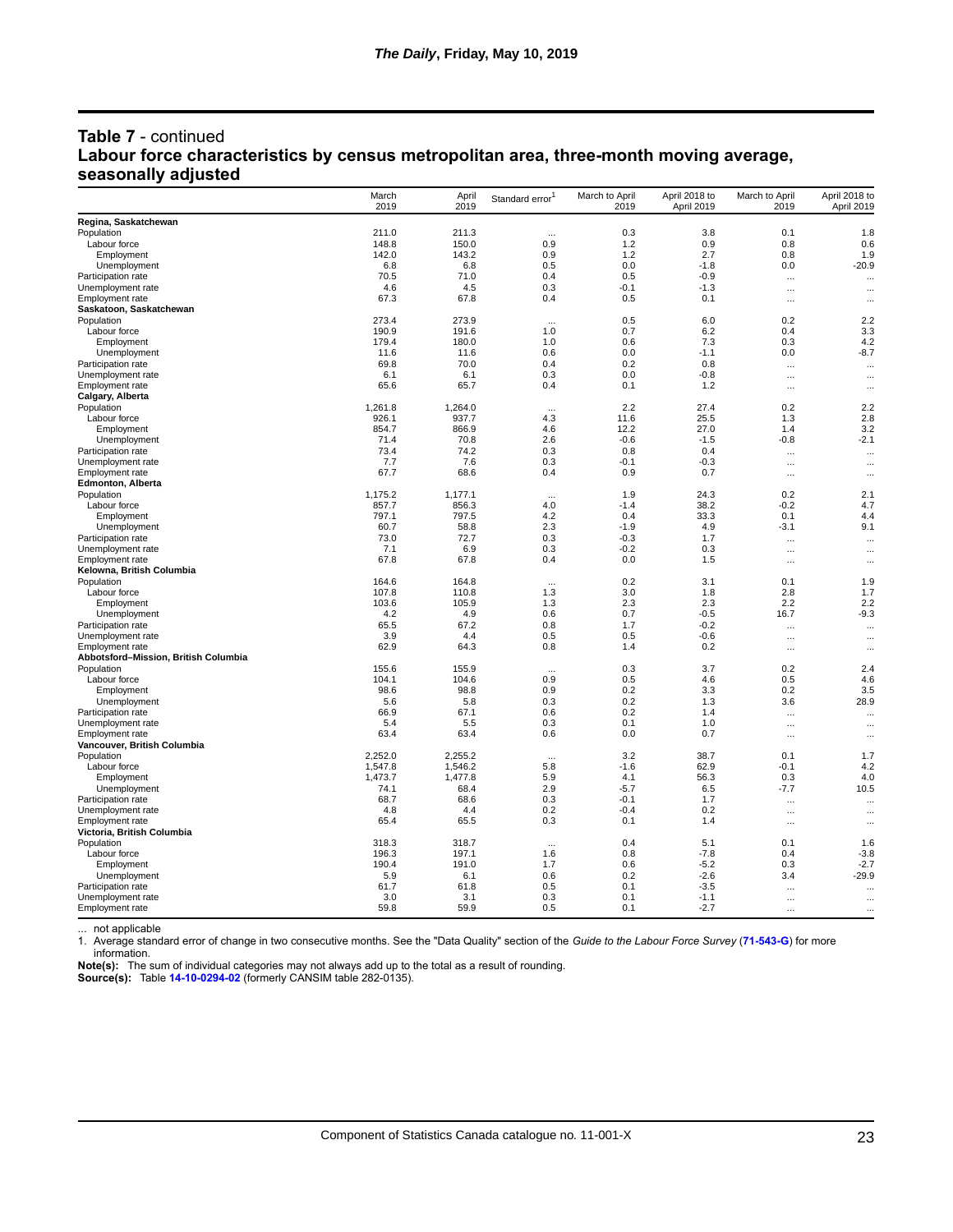#### **Table 8 Labour force characteristics by Montréal, Toronto and Vancouver census metropolitan areas, monthly, seasonally adjusted**

|                             | March<br>2019 | April<br>2019            | Standard error <sup>1</sup> | March to April<br>2019                | April 2018 to<br>April 2019 | March to April<br>2019 | April 2018 to<br>April 2019 |
|-----------------------------|---------------|--------------------------|-----------------------------|---------------------------------------|-----------------------------|------------------------|-----------------------------|
|                             |               | thousands (except rates) |                             | change in thousands (except<br>rates) |                             | % change               |                             |
| Montréal, Quebec            |               |                          |                             |                                       |                             |                        |                             |
| Population                  | 3,496.5       | 3,500.9                  |                             | 4.4                                   | 51.0                        | 0.1                    | 1.5                         |
| Labour force                | 2,329.0       | 2,335.4                  | 17.1                        | 6.4                                   | 17.5                        | 0.3                    | 0.8                         |
| Employment                  | 2,198.8       | 2,215.6                  | 17.0                        | 16.8                                  | 35.6                        | 0.8                    | 1.6                         |
| Unemployment                | 130.3         | 119.8                    | 11.8                        | $-10.5$                               | $-18.1$                     | $-8.1$                 | $-13.1$                     |
| Participation rate          | 66.6          | 66.7                     | 0.5                         | 0.1                                   | $-0.5$                      | $\cdots$               | $\cdots$                    |
| Unemployment rate           | 5.6           | 5.1                      | 0.5                         | $-0.5$                                | $-0.8$                      | $\cdots$               | $\cdots$                    |
| Employment rate             | 62.9          | 63.3                     | 0.5                         | 0.4                                   | 0.1                         | $\cdots$               | $\cdots$                    |
| Toronto, Ontario            |               |                          |                             |                                       |                             |                        |                             |
| Population                  | 5.518.4       | 5,532.2                  | $\cdots$                    | 13.8                                  | 135.9                       | 0.3                    | 2.5                         |
| Labour force                | 3,685.7       | 3,701.4                  | 22.1                        | 15.7                                  | 151.7                       | 0.4                    | 4.3                         |
| Employment                  | 3,436.5       | 3,456.4                  | 22.0                        | 19.9                                  | 129.4                       | 0.6                    | 3.9                         |
| Unemployment                | 249.2         | 245.0                    | 14.0                        | $-4.2$                                | 22.2                        | $-1.7$                 | 10.0                        |
| Participation rate          | 66.8          | 66.9                     | 0.4                         | 0.1                                   | 1.1                         | $\cdots$               | $\cdots$                    |
| Unemployment rate           | 6.8           | 6.6                      | 0.4                         | $-0.2$                                | 0.3                         | $\cdots$               |                             |
| Employment rate             | 62.3          | 62.5                     | 0.4                         | 0.2                                   | 0.8                         | $\cdots$               |                             |
| Vancouver, British Columbia |               |                          |                             |                                       |                             |                        |                             |
| Population                  | 2,254.7       | 2,258.8                  | $\cdots$                    | 4.1                                   | 38.8                        | 0.2                    | 1.7                         |
| Labour force                | 1,549.9       | 1.540.7                  | 11.7                        | $-9.2$                                | 64.5                        | $-0.6$                 | 4.4                         |
| Employment                  | 1,480.3       | 1,477.8                  | 11.8                        | $-2.5$                                | 68.0                        | $-0.2$                 | 4.8                         |
| Unemployment                | 69.6          | 62.9                     | 7.0                         | $-6.7$                                | $-3.5$                      | $-9.6$                 | $-5.3$                      |
| Participation rate          | 68.7          | 68.2                     | 0.5                         | $-0.5$                                | 1.7                         | $\cdots$               | $\cdots$                    |
| Unemployment rate           | 4.5           | 4.1                      | 0.5                         | $-0.4$                                | $-0.4$                      | $\cdots$               | $\cdots$                    |
| Employment rate             | 65.7          | 65.4                     | 0.5                         | $-0.3$                                | 1.9                         | $\cdots$               | $\cdots$                    |

not applicable

1. Average standard error of change in two consecutive months. See the "Data Quality" section of the *Guide to the Labour Force Survey* (**[71-543-G](https://www150.statcan.gc.ca/en/catalogue/71-543-G)**) for more information.

**Note(s):** The sum of individual categories may not always add up to the total as a result of rounding. **Source(s):** Table **[14-10-0295-02](https://www150.statcan.gc.ca/t1/tbl1/en/tv.action?pid=1410029502)** (formerly CANSIM table 282-0136).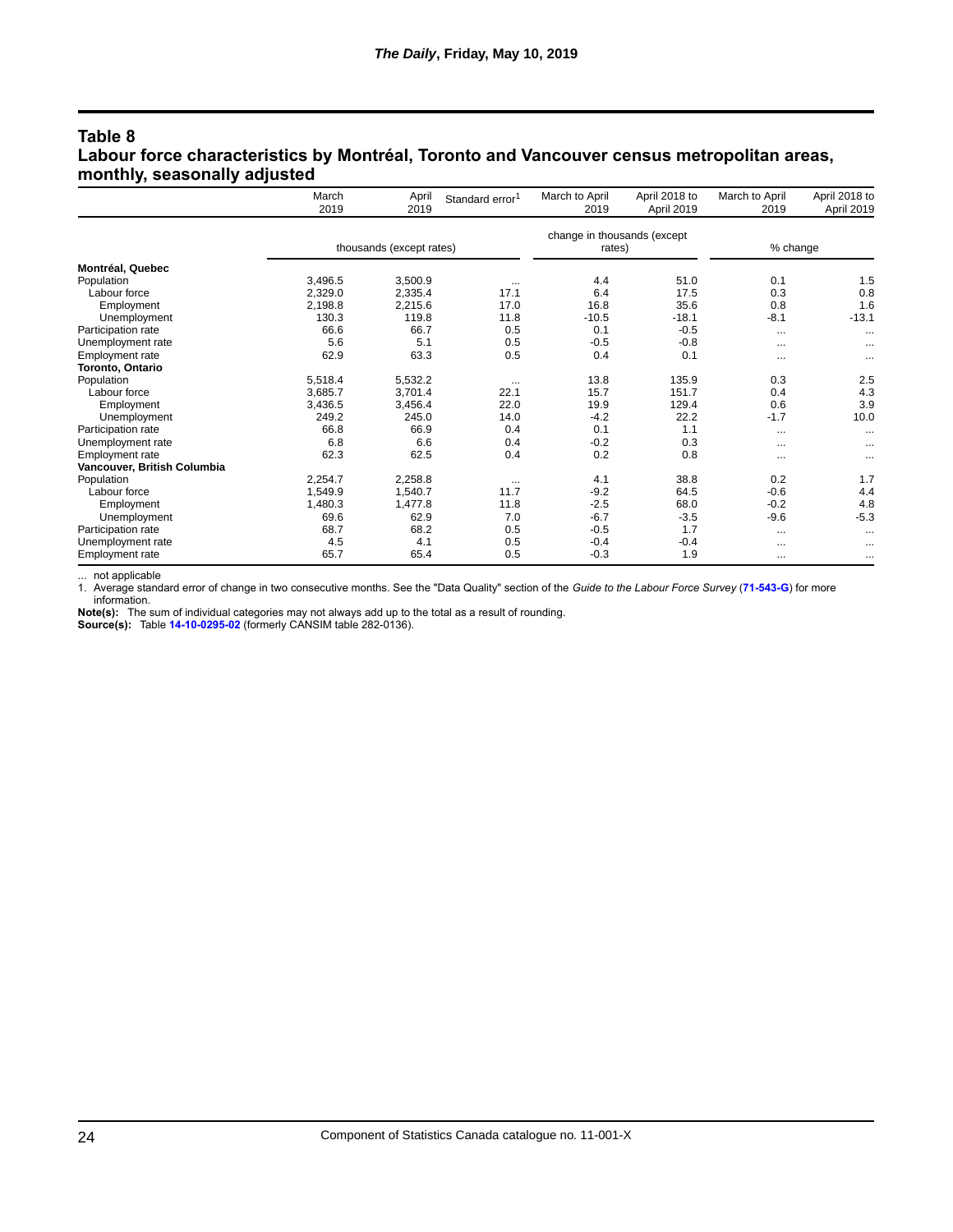## **Table 9**

#### **Labour force characteristics by province and economic region,1 three-month moving average ending in April 2018 and April 2019, unadjusted for seasonality**

|                                                                     | Population           | Labour force         | Employment           | Unemployment       | Participation<br>rate | Unemployment<br>rate | Employment<br>rate |
|---------------------------------------------------------------------|----------------------|----------------------|----------------------|--------------------|-----------------------|----------------------|--------------------|
|                                                                     |                      | thousands            |                      |                    |                       | $\%$                 |                    |
| Canada                                                              |                      |                      |                      |                    |                       |                      |                    |
| 2018<br>2019                                                        | 30,158.3<br>30,586.9 | 19,540.1<br>19,937.2 | 18,336.3<br>18,726.4 | 1,203.9<br>1,210.9 | 64.8<br>65.2          | 6.2<br>6.1           | 60.8<br>61.2       |
| Newfoundland and Labrador                                           |                      |                      |                      |                    |                       |                      |                    |
| 2018                                                                | 444.5                | 255.9                | 214.2                | 41.7               | 57.6                  | 16.3                 | 48.2               |
| 2019<br>Avalon Peninsula                                            | 441.5                | 254.1                | 220.9                | 33.3               | 57.6                  | 13.1                 | 50.0               |
| 2018                                                                | 237.8                | 144.3                | 125.5                | 18.9               | 60.7                  | 13.1                 | 52.8               |
| 2019                                                                | 237.5                | 148.9                | 133.7                | 15.3               | 62.7                  | 10.3                 | 56.3               |
| South Coast-Burin Peninsula and Notre Dame-Central<br>Bonavista Bay |                      |                      |                      |                    |                       |                      |                    |
| 2018                                                                | 120.7                | 63.8                 | 49.6                 | 14.1               | 52.9                  | 22.1                 | 41.1               |
| 2019<br>West Coast-Northern Peninsula-Labrador                      | 119.1                | 59.1                 | 47.5                 | 11.6               | 49.6                  | 19.6                 | 39.9               |
| 2018                                                                | 86.0                 | 47.9                 | 39.1                 | 8.7                | 55.7                  | 18.2                 | 45.5               |
| 2019                                                                | 84.9                 | 46.1                 | 39.7                 | 6.4                | 54.3                  | 13.9                 | 46.8               |
| <b>Prince Edward Island</b><br>2018                                 | 124.9                | 82.1                 | 71.2                 | 10.9               | 65.7                  | 13.3                 | 57.0               |
| 2019                                                                | 127.5                | 82.3                 | 72.4                 | 9.9                | 64.5                  | 12.0                 | 56.8               |
| <b>Nova Scotia</b>                                                  |                      |                      |                      |                    |                       |                      |                    |
| 2018<br>2019                                                        | 796.6<br>803.9       | 484.9<br>491.3       | 444.1<br>454.9       | 40.8<br>36.5       | 60.9<br>61.1          | 8.4<br>7.4           | 55.7<br>56.6       |
| Cape Breton                                                         |                      |                      |                      |                    |                       |                      |                    |
| 2018                                                                | 104.7                | 52.7                 | 44.5                 | 8.2                | 50.3                  | 15.6                 | 42.5               |
| 2019<br>North Shore                                                 | 104.1                | 55.6                 | 47.1                 | 8.5                | 53.4                  | 15.3                 | 45.2               |
| 2018                                                                | 127.6                | 72.4                 | 65.1                 | 7.3                | 56.7                  | 10.1                 | 51.0               |
| 2019                                                                | 127.7                | 72.2                 | 66.5                 | 5.6                | 56.5                  | 7.8                  | 52.1               |
| Annapolis Valley<br>2018                                            | 103.1                | 61.5                 | 55.8                 | 5.7                | 59.7                  | 9.3                  | 54.1               |
| 2019                                                                | 103.3                | 61.8                 | 57.3                 | 4.5                | 59.8                  | 7.3                  | 55.5               |
| Southern                                                            |                      |                      |                      |                    |                       |                      |                    |
| 2018<br>2019                                                        | 97.5<br>97.7         | 51.9<br>54.9         | 47.6<br>50.6         | 4.3<br>4.3         | 53.2<br>56.2          | 8.3<br>7.8           | 48.8<br>51.8       |
| Halifax                                                             |                      |                      |                      |                    |                       |                      |                    |
| 2018                                                                | 363.7                | 246.4                | 231.0                | 15.4               | 67.7                  | 6.3                  | 63.5               |
| 2019<br><b>New Brunswick</b>                                        | 371.1                | 246.9                | 233.4                | 13.5               | 66.5                  | 5.5                  | 62.9               |
| 2018                                                                | 626.5                | 377.9                | 343.0                | 34.9               | 60.3                  | 9.2                  | 54.7               |
| 2019                                                                | 629.3                | 381.5                | 345.8                | 35.7               | 60.6                  | 9.4                  | 54.9               |
| Campbellton-Miramichi<br>2018                                       | 127.5                | 69.9                 | 59.7                 | 10.1               | 54.8                  | 14.4                 | 46.8               |
| 2019                                                                | 126.9                | 66.2                 | 55.9                 | 10.2               | 52.2                  | 15.4                 | 44.1               |
| Moncton-Richibucto                                                  | 181.2                |                      |                      |                    |                       | 8.2                  |                    |
| 2018<br>2019                                                        | 183.0                | 115.3<br>116.6       | 105.7<br>106.2       | 9.5<br>10.4        | 63.6<br>63.7          | 8.9                  | 58.3<br>58.0       |
| Saint John-St. Stephen                                              |                      |                      |                      |                    |                       |                      |                    |
| 2018<br>2019                                                        | 142.2<br>142.7       | 81.6<br>91.7         | 75.9<br>85.5         | 5.8<br>6.2         | 57.4<br>64.3          | 7.1<br>6.8           | 53.4<br>59.9       |
| Fredericton-Oromocto                                                |                      |                      |                      |                    |                       |                      |                    |
| 2018                                                                | 112.7                | 72.0                 | 65.9                 | 6.1                | 63.9                  | 8.5                  | 58.5               |
| 2019<br>Edmundston-Woodstock                                        | 113.9                | 70.0                 | 64.2                 | 5.8                | 61.5                  | 8.3                  | 56.4               |
| 2018                                                                | 63.0                 | 39.1                 | 35.8                 | 3.3                | 62.1                  | 8.4                  | 56.8               |
| 2019                                                                | 62.8                 | 37.0                 | 33.9                 | 3.1                | 58.9                  | 8.4                  | 54.0               |
| Quebec<br>2018                                                      | 6,965.3              | 4,471.5              | 4,198.2              | 273.3              | 64.2                  | 6.1                  | 60.3               |
| 2019                                                                | 7,031.1              | 4,514.6              | 4,253.4              | 261.2              | 64.2                  | 5.8                  | 60.5               |
| Gaspésie-Îles-de-la-Madeleine                                       |                      |                      |                      |                    |                       |                      |                    |
| 2018<br>2019                                                        | 76.4<br>75.8         | 41.8<br>36.4         | 35.2<br>30.0         | 6.6<br>6.4         | 54.7<br>48.0          | 15.8<br>17.6         | 46.1<br>39.6       |
| Bas-Saint-Laurent                                                   |                      |                      |                      |                    |                       |                      |                    |
| 2018                                                                | 168.2                | 95.1                 | 87.8                 | 7.3                | 56.5                  | 7.7                  | 52.2               |
| 2019<br>Capitale-Nationale                                          | 167.8                | 97.6                 | 89.4                 | 8.2                | 58.2                  | 8.4                  | 53.3               |
| 2018                                                                | 627.1                | 423.3                | 404.5                | 18.8               | 67.5                  | 4.4                  | 64.5               |
| 2019                                                                | 630.1                | 430.6                | 411.4                | 19.2               | 68.3                  | 4.5                  | 65.3               |
| Chaudière-Appalaches<br>2018                                        | 352.1                | 225.7                | 217.9                | 7.8                | 64.1                  | 3.5                  | 61.9               |
| 2019                                                                | 353.5                | 220.9                | 211.5                | 9.4                | 62.5                  | 4.3                  | 59.8               |
| Estrie                                                              |                      |                      |                      |                    |                       |                      |                    |
| 2018<br>2019                                                        | 273.7<br>276.5       | 165.0<br>165.4       | 155.4<br>158.5       | 9.6<br>6.9         | 60.3<br>59.8          | 5.8<br>4.2           | 56.8<br>57.3       |
| Centre-du-Québec                                                    |                      |                      |                      |                    |                       |                      |                    |
| 2018                                                                | 202.7                | 118.1                | 110.5                | 7.6                | 58.3                  | 6.4                  | 54.5               |
| 2019<br>Montérégie                                                  | 203.8                | 130.5                | 121.3                | 9.2                | 64.0                  | 7.0                  | 59.5               |
| 2018                                                                | 1,275.2              | 855.8                | 814.9                | 41.0               | 67.1                  | 4.8                  | 63.9               |
|                                                                     |                      |                      |                      |                    |                       |                      |                    |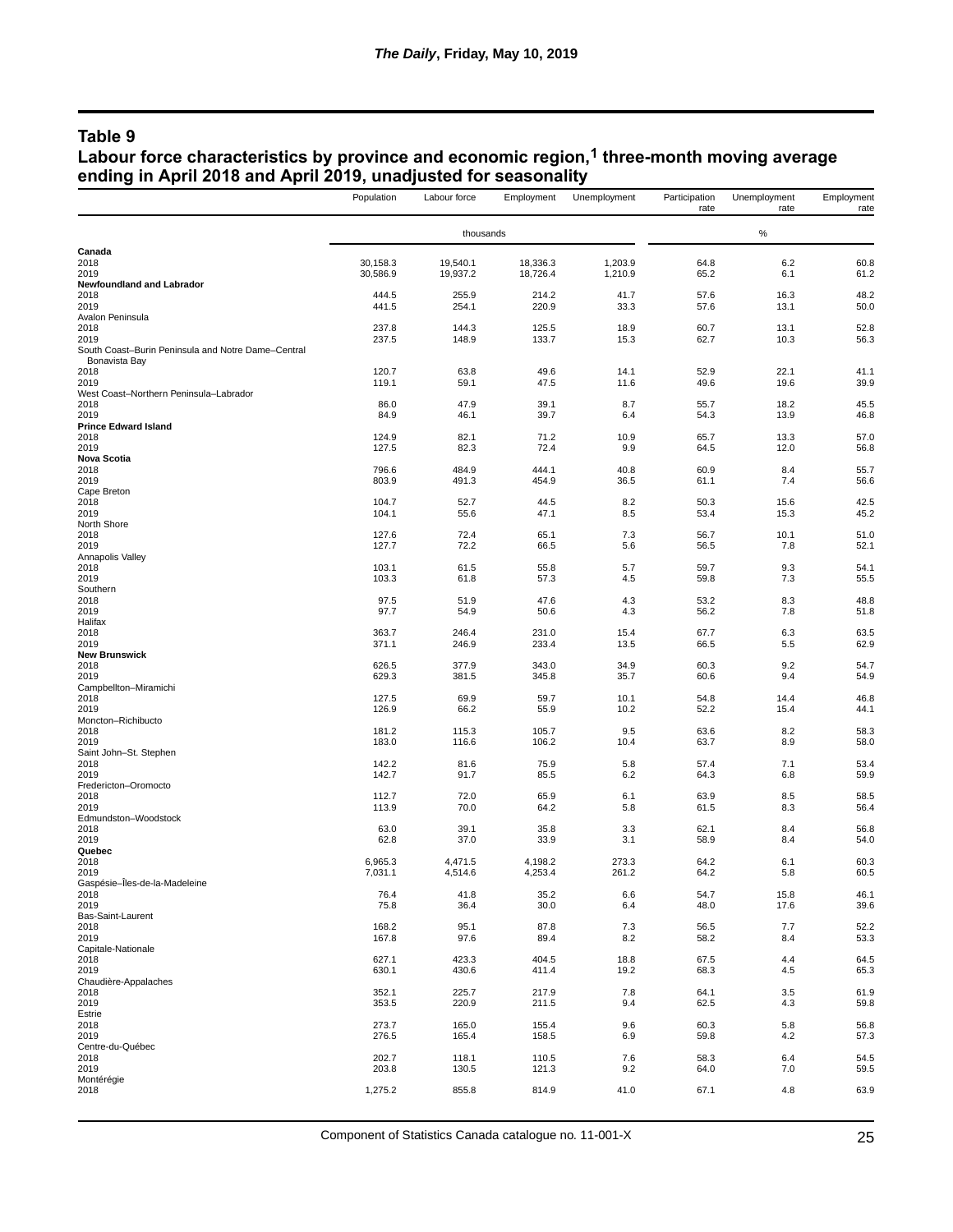#### **Table 9** - continued **Labour force characteristics by province and economic region,1 three-month moving average ending in April 2018 and April 2019, unadjusted for seasonality**

|                                         | Population         | Labour force       | Employment         | Unemployment | Participation<br>rate | Unemployment<br>rate | Employment<br>rate |
|-----------------------------------------|--------------------|--------------------|--------------------|--------------|-----------------------|----------------------|--------------------|
| 2019                                    | 1,285.7            | 835.7              | 791.6              | 44.1         | 65.0                  | 5.3                  | 61.6               |
| Montréal                                |                    |                    |                    |              |                       |                      |                    |
| 2018<br>2019                            | 1,709.6<br>1,743.0 | 1,113.2<br>1,137.8 | 1,030.0<br>1,059.7 | 83.2<br>78.1 | 65.1<br>65.3          | 7.5<br>6.9           | 60.2<br>60.8       |
| Laval                                   |                    |                    |                    |              |                       |                      |                    |
| 2018                                    | 361.1              | 249.7              | 235.7              | 14.0         | 69.1                  | 5.6                  | 65.3<br>62.7       |
| 2019<br>Lanaudière                      | 366.1              | 243.0              | 229.6              | 13.4         | 66.4                  | 5.5                  |                    |
| 2018                                    | 419.8              | 272.9              | 254.4              | 18.5         | 65.0                  | 6.8                  | 60.6               |
| 2019                                    | 422.8              | 262.1              | 249.0              | 13.1         | 62.0                  | 5.0                  | 58.9               |
| Laurentides<br>2018                     | 508.6              | 306.5              | 286.2              | 20.3         | 60.3                  | 6.6                  | 56.3               |
| 2019                                    | 514.9              | 341.7              | 326.3              | 15.4         | 66.4                  | 4.5                  | 63.4               |
| Outaouais                               |                    |                    |                    |              |                       |                      |                    |
| 2018<br>2019                            | 324.0<br>327.0     | 213.8<br>219.9     | 201.0<br>205.8     | 12.8<br>14.1 | 66.0<br>67.2          | 6.0<br>6.4           | 62.0<br>62.9       |
| Abitibi-Témiscamingue                   |                    |                    |                    |              |                       |                      |                    |
| 2018                                    | 120.2              | 81.1               | 77.3               | 3.8          | 67.5                  | 4.7                  | 64.3               |
| 2019<br>Mauricie                        | 120.0              | 80.9               | 77.3               | 3.6          | 67.4                  | 4.4                  | 64.4               |
| 2018                                    | 225.4              | 117.7              | 109.0              | 8.7          | 52.2                  | 7.4                  | 48.4               |
| 2019                                    | 225.5              | 127.5              | 119.5              | 8.0          | 56.5                  | 6.3                  | 53.0               |
| Saguenay-Lac-Saint-Jean<br>2018         | 230.5              | 134.2              | 124.1              | 10.1         | 58.2                  | 7.5                  | 53.8               |
| 2019                                    | 229.5              | 130.4              | 121.5              | 8.9          | 56.8                  | 6.8                  | 52.9               |
| Côte-Nord and Nord-du-Québec            |                    |                    |                    |              |                       |                      |                    |
| 2018<br>2019                            | 90.6<br>89.3       | 57.7<br>54.2       | 54.3<br>51.1       | 3.4<br>3.1   | 63.7<br>60.7          | 5.9<br>5.7           | 59.9<br>57.2       |
| Ontario                                 |                    |                    |                    |              |                       |                      |                    |
| 2018                                    | 11,829.1           | 7,536.1            | 7,108.4            | 427.6        | 63.7                  | 5.7<br>6.0           | 60.1               |
| 2019<br>Ottawa                          | 12,054.2           | 7,768.2            | 7,304.3            | 463.8        | 64.4                  |                      | 60.6               |
| 2018                                    | 1,135.1            | 743.1              | 709.2              | 33.9         | 65.5                  | 4.6                  | 62.5               |
| 2019                                    | 1,155.4            | 758.4              | 718.2              | 40.2         | 65.6                  | 5.3                  | 62.2               |
| Kingston-Pembroke<br>2018               | 382.6              | 215.0              | 205.1              | 9.9          | 56.2                  | 4.6                  | 53.6               |
| 2019                                    | 386.2              | 233.6              | 221.0              | 12.6         | 60.5                  | 5.4                  | 57.2               |
| Muskoka-Kawarthas                       |                    |                    |                    |              |                       |                      |                    |
| 2018<br>2019                            | 333.0<br>337.4     | 180.1<br>181.6     | 167.8<br>170.3     | 12.3<br>11.3 | 54.1<br>53.8          | 6.8<br>6.2           | 50.4<br>50.5       |
| Toronto                                 |                    |                    |                    |              |                       |                      |                    |
| 2018                                    | 5,637.9            | 3,687.7            | 3,472.4            | 215.4        | 65.4                  | 5.8                  | 61.6               |
| 2019<br>Kitchener-Waterloo-Barrie       | 5,775.9            | 3,834.2            | 3,587.1            | 247.2        | 66.4                  | 6.4                  | 62.1               |
| 2018                                    | 1,125.1            | 738.0              | 695.4              | 42.5         | 65.6                  | 5.8                  | 61.8               |
| 2019<br>Hamilton-Niagara Peninsula      | 1,149.2            | 777.4              | 734.0              | 43.4         | 67.6                  | 5.6                  | 63.9               |
| 2018                                    | 1,238.4            | 778.9              | 735.6              | 43.3         | 62.9                  | 5.6                  | 59.4               |
| 2019                                    | 1,257.2            | 782.3              | 744.6              | 37.7         | 62.2                  | 4.8                  | 59.2               |
| London                                  | 570.7              | 349.4              | 329.2              | 20.2         | 61.2                  | 5.8                  |                    |
| 2018<br>2019                            | 580.2              | 349.5              | 331.6              | 18.0         | 60.2                  | 5.2                  | 57.7<br>57.2       |
| Windsor-Sarnia                          |                    |                    |                    |              |                       |                      |                    |
| 2018<br>2019                            | 531.6<br>537.0     | 317.5<br>324.2     | 298.1<br>303.4     | 19.4<br>20.9 | 59.7<br>60.4          | 6.1<br>6.4           | 56.1<br>56.5       |
| Stratford-Bruce Peninsula               |                    |                    |                    |              |                       |                      |                    |
| 2018                                    | 247.7              | 162.1              | 155.0              | 7.1          | 65.4                  | 4.4                  | 62.6               |
| 2019<br>Northeast                       | 249.5              | 151.6              | 142.6              | 8.9          | 60.8                  | 5.9                  | 57.2               |
| 2018                                    | 455.2              | 257.2              | 239.7              | 17.5         | 56.5                  | 6.8                  | 52.7               |
| 2019                                    | 454.6              | 268.0              | 250.5              | 17.5         | 59.0                  | 6.5                  | 55.1               |
| Northwest<br>2018                       | 171.9              | 107.1              | 101.0              | 6.1          | 62.3                  | 5.7                  | 58.8               |
| 2019                                    | 171.7              | 107.4              | 101.2              | 6.2          | 62.6                  | 5.8                  | 58.9               |
| Manitoba                                |                    |                    |                    |              |                       |                      |                    |
| 2018<br>2019                            | 1,021.5<br>1,033.2 | 680.0<br>682.9     | 637.0<br>646.9     | 43.0<br>36.0 | 66.6<br>66.1          | 6.3<br>5.3           | 62.4<br>62.6       |
| Southeast                               |                    |                    |                    |              |                       |                      |                    |
| 2018                                    | 94.0               | 64.0               | 60.8               | 3.3          | 68.1                  | 5.2                  | 64.7               |
| 2019<br>South Central and North Central | 95.2               | 62.5               | 60.1               | 2.4          | 65.7                  | 3.8                  | 63.1               |
| 2018                                    | 87.0               | 56.3               | 54.6               | 1.7          | 64.7                  | 3.0                  | 62.8               |
| 2019                                    | 87.7               | 58.2               | 55.6               | 2.6          | 66.4                  | 4.5                  | 63.4               |
| Southwest<br>2018                       | 89.7               | 57.6               | 54.7               | 2.9          | 64.2                  | 5.0                  | 61.0               |
| 2019                                    | 90.3               | 60.7               | 57.6               | 3.1          | 67.2                  | 5.1                  | 63.8               |
| Winnipeg                                |                    |                    |                    |              |                       |                      |                    |
| 2018<br>2019                            | 620.5<br>631.0     | 415.0<br>421.8     | 385.5<br>398.7     | 29.5<br>23.1 | 66.9<br>66.8          | 7.1<br>5.5           | 62.1<br>63.2       |
|                                         |                    |                    |                    |              |                       |                      |                    |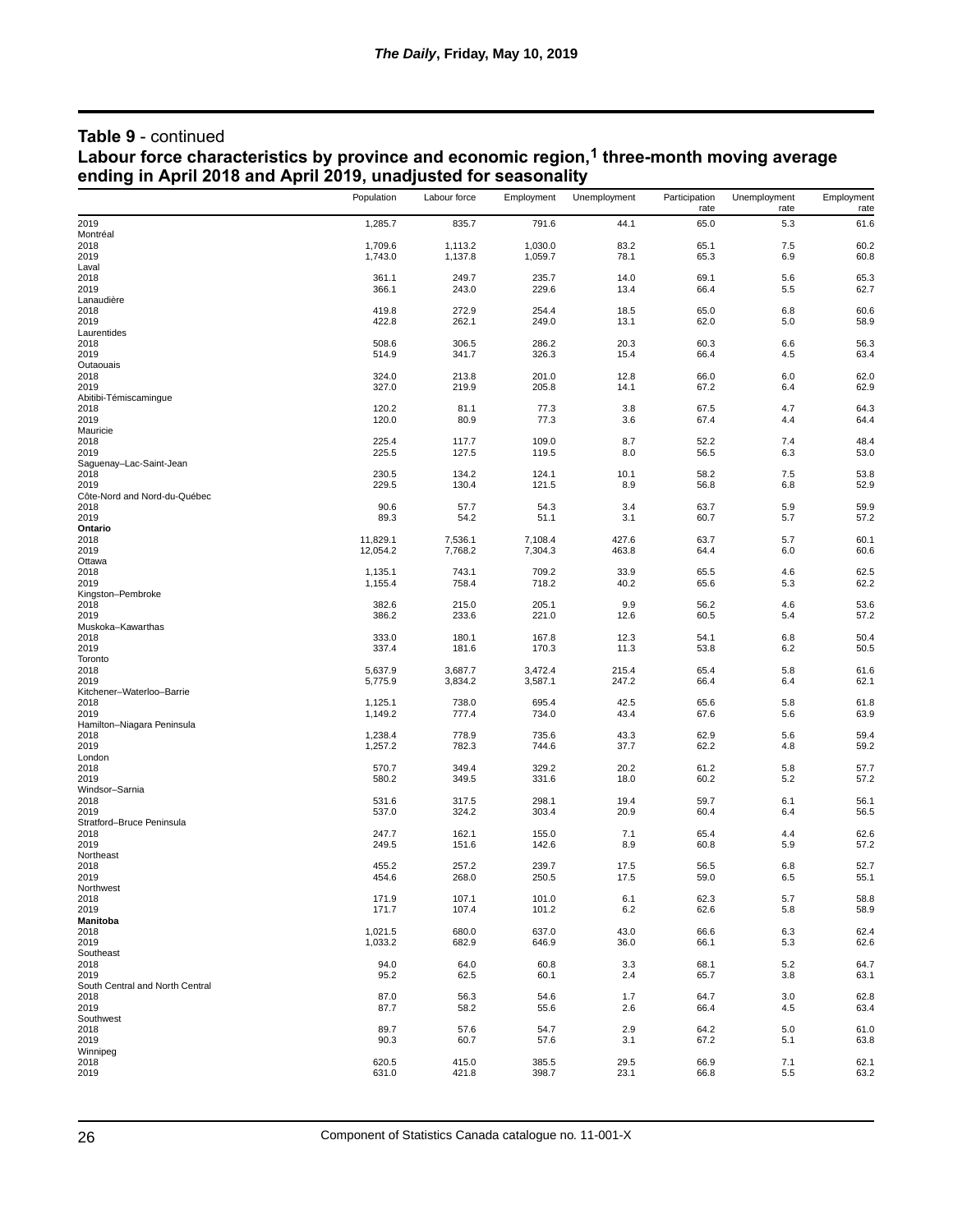#### **Table 9** - continued

#### **Labour force characteristics by province and economic region,1 three-month moving average ending in April 2018 and April 2019, unadjusted for seasonality**

|                                       | Population         | Labour force       | Employment         | Unemployment | Participation<br>rate | Unemployment<br>rate | Employment<br>rate |
|---------------------------------------|--------------------|--------------------|--------------------|--------------|-----------------------|----------------------|--------------------|
| Interlake                             |                    |                    |                    |              |                       |                      |                    |
| 2018                                  | 76.1               | 48.6               | 45.3               | 3.3          | 63.9                  | 6.8                  | 59.5               |
| 2019                                  | 76.2               | 45.8               | 43.3               | 2.5          | 60.1                  | 5.5                  | 56.8               |
| Parklands and North                   |                    |                    |                    |              |                       |                      |                    |
| 2018<br>2019                          | 54.2<br>52.8       | 38.5<br>34.0       | 36.1<br>31.8       | 2.4<br>2.3   | 71.0<br>64.4          | 6.2<br>6.8           | 66.6<br>60.2       |
| Saskatchewan                          |                    |                    |                    |              |                       |                      |                    |
| 2018                                  | 882.5              | 597.9              | 558.9              | 39.0         | 67.8                  | 6.5                  | 63.3               |
| 2019                                  | 888.1              | 604.3              | 569.9              | 34.4         | 68.0                  | 5.7                  | 64.2               |
| Regina-Moose Mountain                 |                    |                    |                    |              |                       |                      |                    |
| 2018                                  | 271.5              | 194.2              | 183.0              | 11.2         | 71.5                  | 5.8                  | 67.4               |
| 2019                                  | 274.6              | 197.5              | 188.3              | 9.2          | 71.9                  | 4.7                  | 68.6               |
| Swift Current-Moose Jaw               |                    |                    |                    |              |                       |                      |                    |
| 2018<br>2019                          | 81.3<br>80.7       | 51.8<br>52.2       | 49.5<br>49.3       | 2.4<br>2.9   | 63.7<br>64.7          | 4.6<br>5.6           | 60.9<br>61.1       |
| Saskatoon-Biggar                      |                    |                    |                    |              |                       |                      |                    |
| 2018                                  | 309.6              | 207.7              | 193.2              | 14.4         | 67.1                  | 6.9                  | 62.4               |
| 2019                                  | 314.9              | 213.9              | 201.1              | 12.8         | 67.9                  | 6.0                  | 63.9               |
| Yorkton-Melville                      |                    |                    |                    |              |                       |                      |                    |
| 2018                                  | 60.5               | 37.6               | 34.1               | 3.5          | 62.1                  | 9.3                  | 56.4               |
| 2019                                  | 59.5               | 37.4               | 35.2               | 2.3          | 62.9                  | 6.1                  | 59.2               |
| Prince Albert and Northern            |                    |                    |                    |              |                       |                      |                    |
| 2018<br>2019                          | 159.7<br>158.4     | 106.6<br>103.3     | 99.1<br>96.1       | 7.5<br>7.2   | 66.8<br>65.2          | 7.0<br>7.0           | 62.1<br>60.7       |
| Alberta                               |                    |                    |                    |              |                       |                      |                    |
| 2018                                  | 3,454.5            | 2,469.7            | 2,304.2            | 165.5        | 71.5                  | 6.7                  | 66.7               |
| 2019                                  | 3,505.9            | 2,497.0            | 2,320.1            | 176.9        | 71.2                  | 7.1                  | 66.2               |
| Lethbridge-Medicine Hat               |                    |                    |                    |              |                       |                      |                    |
| 2018                                  | 230.1              | 151.2              | 142.1              | 9.1          | 65.7                  | 6.0                  | 61.8               |
| 2019                                  | 232.0              | 146.2              | 136.9              | 9.3          | 63.0                  | 6.4                  | 59.0               |
| Camrose-Drumheller                    |                    |                    | 105.2              |              | 68.8                  | 4.0                  | 66.1               |
| 2018<br>2019                          | 159.2<br>158.7     | 109.6<br>95.9      | 87.0               | 4.4<br>8.9   | 60.4                  | 9.3                  | 54.8               |
| Calgary                               |                    |                    |                    |              |                       |                      |                    |
| 2018                                  | 1,323.1            | 963.6              | 891.2              | 72.5         | 72.8                  | 7.5                  | 67.4               |
| 2019                                  | 1,352.2            | 981.5              | 907.6              | 74.0         | 72.6                  | 7.5                  | 67.1               |
| Banff-Jasper-Rocky Mountain House and |                    |                    |                    |              |                       |                      |                    |
| Athabasca-Grande Prairie-Peace River  |                    |                    |                    |              |                       |                      |                    |
| 2018                                  | 274.8              | 203.1              | 191.2              | 11.9         | 73.9<br>72.8          | 5.9<br>5.4           | 69.6               |
| 2019<br><b>Red Deer</b>               | 273.4              | 198.9              | 188.1              | 10.8         |                       |                      | 68.8               |
| 2018                                  | 173.8              | 121.9              | 115.7              | 6.2          | 70.1                  | 5.1                  | 66.6               |
| 2019                                  | 175.1              | 119.0              | 111.4              | 7.7          | 68.0                  | 6.5                  | 63.6               |
| Edmonton                              |                    |                    |                    |              |                       |                      |                    |
| 2018                                  | 1,177.8            | 830.3              | 774.2              | 56.1         | 70.5                  | 6.8                  | 65.7               |
| 2019                                  | 1,201.4            | 865.8              | 805.2              | 60.6         | 72.1                  | 7.0                  | 67.0               |
| Wood Buffalo-Cold Lake                |                    |                    |                    |              |                       |                      |                    |
| 2018<br>2019                          | 115.7<br>113.0     | 89.9<br>89.6       | 84.6<br>84.0       | 5.4<br>5.6   | 77.7<br>79.3          | 6.0<br>6.3           | 73.1<br>74.3       |
| <b>British Columbia</b>               |                    |                    |                    |              |                       |                      |                    |
| 2018                                  | 4,012.8            | 2,584.2            | 2,457.0            | 127.1        | 64.4                  | 4.9                  | 61.2               |
| 2019                                  | 4,072.2            | 2,661.0            | 2,537.8            | 123.2        | 65.3                  | 4.6                  | 62.3               |
| Vancouver Island and Coast            |                    |                    |                    |              |                       |                      |                    |
| 2018                                  | 673.9              | 411.8              | 390.3              | 21.6         | 61.1                  | 5.2                  | 57.9               |
| 2019                                  | 682.8              | 398.5              | 383.7              | 14.8         | 58.4                  | 3.7                  | 56.2               |
| Lower Mainland-Southwest              |                    |                    |                    |              |                       |                      |                    |
| 2018<br>2019                          | 2,519.7<br>2,566.0 | 1,660.6<br>1,732.4 | 1,589.2<br>1,654.8 | 71.4<br>77.6 | 65.9<br>67.5          | 4.3<br>4.5           | 63.1<br>64.5       |
| Thompson-Okanagan                     |                    |                    |                    |              |                       |                      |                    |
| 2018                                  | 445.1              | 264.7              | 246.0              | 18.7         | 59.5                  | 7.1                  | 55.3               |
| 2019                                  | 450.7              | 280.5              | 265.5              | 15.0         | 62.2                  | 5.3                  | 58.9               |
| Kootenay                              |                    |                    |                    |              |                       |                      |                    |
| 2018                                  | 123.2              | 70.5               | 66.7               | 3.8          | 57.2                  | 5.4                  | 54.1               |
| 2019                                  | 123.2              | 78.3               | 73.2               | 5.0          | 63.6                  | 6.4                  | 59.4               |
| Cariboo                               |                    |                    |                    |              |                       |                      |                    |
| 2018                                  | 127.9              | 88.6               | 83.4               | 5.2          | 69.3                  | 5.9                  | 65.2               |
| 2019<br>North Coast and Nechako       | 127.9              | 85.2               | 79.8               | 5.3          | 66.6                  | 6.2                  | 62.4               |
| 2018                                  | 66.6               | 46.7               | 42.9               | 3.8          | 70.1                  | 8.1                  | 64.4               |
| 2019                                  | 66.1               | 45.1               | 43.4               | 1.7          | 68.2                  | 3.8                  | 65.7               |
| Northeast                             |                    |                    |                    |              |                       |                      |                    |
| 2018                                  | 56.3               | 41.2               | 38.6               | 2.6          | 73.2                  | 6.3                  | 68.6               |
| 2019                                  | 55.5               | 41.1               | 37.5               | 3.7          | 74.1                  | 9.0                  | 67.6               |

1. For geographic descriptions of economic regions, refer to the *Guide to the Labour Force Survey* (**[71-543-G](https://www150.statcan.gc.ca/en/catalogue/71-543-G)**).

**Source(s):** Table **[14-10-0293-01](https://www150.statcan.gc.ca/t1/tbl1/en/tv.action?pid=1410029301)** (formerly CANSIM table 282-0122).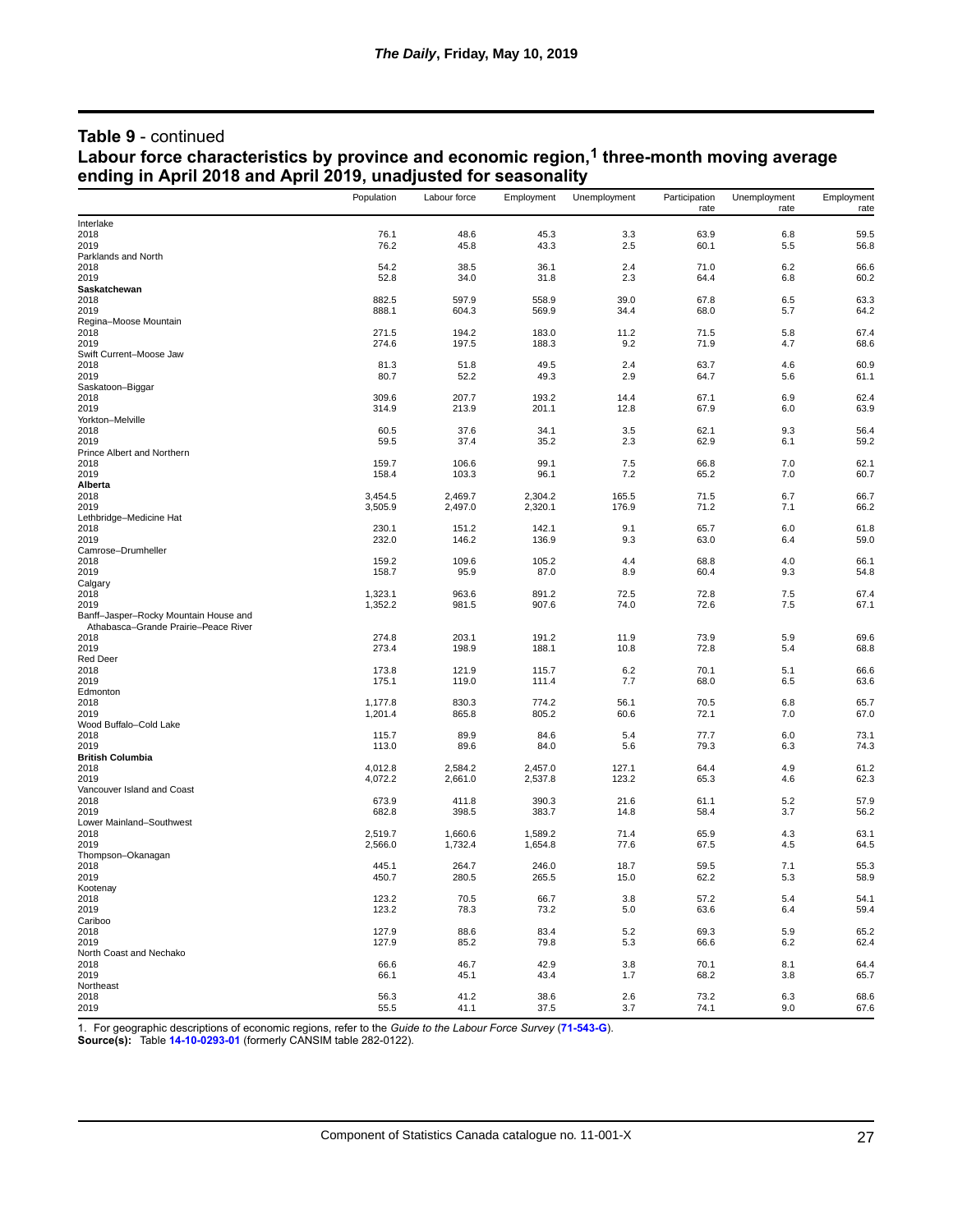|                              | March<br>2019            | April<br>2019 | Standard error <sup>1</sup> | March to April<br>2019                | April 2018 to<br>April 2019 | March to April<br>2019 | April 2018 to<br>April 2019 |
|------------------------------|--------------------------|---------------|-----------------------------|---------------------------------------|-----------------------------|------------------------|-----------------------------|
|                              | thousands (except rates) |               |                             | change in thousands (except<br>rates) |                             | % change               |                             |
| Yukon                        |                          |               |                             |                                       |                             |                        |                             |
| Population                   | 29.7                     | 29.7          |                             | 0.0                                   | 0.5                         | 0.0                    | 1.7                         |
|                              |                          |               | $\cdots$                    |                                       |                             |                        |                             |
| Labour force                 | 22.0                     | 22.4          | 0.2<br>0.2                  | 0.4                                   | 0.5                         | 1.8                    | 2.3                         |
| Employment                   | 21.1                     | 21.3          |                             | 0.2                                   | $-0.1$                      | 0.9                    | $-0.5$                      |
| Unemployment                 | 0.9                      | 1.1           | 0.1                         | 0.2                                   | 0.6                         | 22.2                   | 120.0                       |
| Participation rate           | 74.1                     | 75.4          | 0.7                         | 1.3                                   | 0.4                         | $\cdots$               | $\ddotsc$                   |
| Unemployment rate            | 4.1                      | 4.9           | 0.4                         | 0.8                                   | 2.6                         | $\cdots$               |                             |
| Employment rate              | 71.0                     | 71.7          | 0.8                         | 0.7                                   | $-1.6$                      | $\cdots$               |                             |
| <b>Northwest Territories</b> |                          |               |                             |                                       |                             |                        |                             |
| Population                   | 32.5                     | 32.5          | $\cdots$                    | 0.0                                   | 0.0                         | 0.0                    | 0.0                         |
| Labour force                 | 22.7                     | 23.0          | 0.3                         | 0.3                                   | 0.4                         | 1.3                    | 1.8                         |
| Employment                   | 21.1                     | 21.3          | 0.3                         | 0.2                                   | 0.5                         | 0.9                    | 2.4                         |
| Unemployment                 | 1.6                      | 1.7           | 0.2                         | 0.1                                   | $-0.1$                      | 6.3                    | $-5.6$                      |
| Participation rate           | 69.8                     | 70.8          | 0.8                         | 1.0                                   | 1.3                         | $\cdots$               | $\cdots$                    |
| Unemployment rate            | 7.0                      | 7.4           | 0.7                         | 0.4                                   | $-0.6$                      | $\cdots$               |                             |
| Employment rate              | 64.9                     | 65.5          | 0.8                         | 0.6                                   | 1.5                         | $\cdots$               |                             |
| <b>Nunavut</b>               |                          |               |                             |                                       |                             |                        |                             |
| Population                   | 25.7                     | 25.8          | $\cdots$                    | 0.1                                   | 1.2                         | 0.4                    | 4.9                         |
| Labour force                 | 15.8                     | 15.9          | 0.2                         | 0.1                                   | 1.3                         | 0.6                    | 8.9                         |
| Employment                   | 13.5                     | 13.6          | 0.2                         | 0.1                                   | 0.8                         | 0.7                    | 6.3                         |
| Unemployment                 | 2.3                      | 2.2           | 0.1                         | $-0.1$                                | 0.5                         | $-4.3$                 | 29.4                        |
| Participation rate           | 61.4                     | 61.6          | 0.8                         | 0.2                                   | 2.4                         | $\cdots$               | $\cdots$                    |
| Unemployment rate            | 14.8                     | 13.9          | 0.9                         | $-0.9$                                | 2.1                         | $\cdots$               |                             |
| Employment rate              | 52.3                     | 53.0          | 0.7                         | 0.7                                   | 0.8                         | $\cdots$               | $\cdots$                    |

#### **Table 10 Labour force characteristics by territory, three-month moving average, seasonally adjusted**

... not applicable

1. Average standard error of change in two consecutive months. See the "Data Quality" section of the *Guide to the Labour Force Survey* (**[71-543-G](https://www150.statcan.gc.ca/en/catalogue/71-543-G)**) for more information.

**Source(s):** Table **[14-10-0292-02](https://www150.statcan.gc.ca/t1/tbl1/en/tv.action?pid=1410029202)** (formerly CANSIM table 282-0100).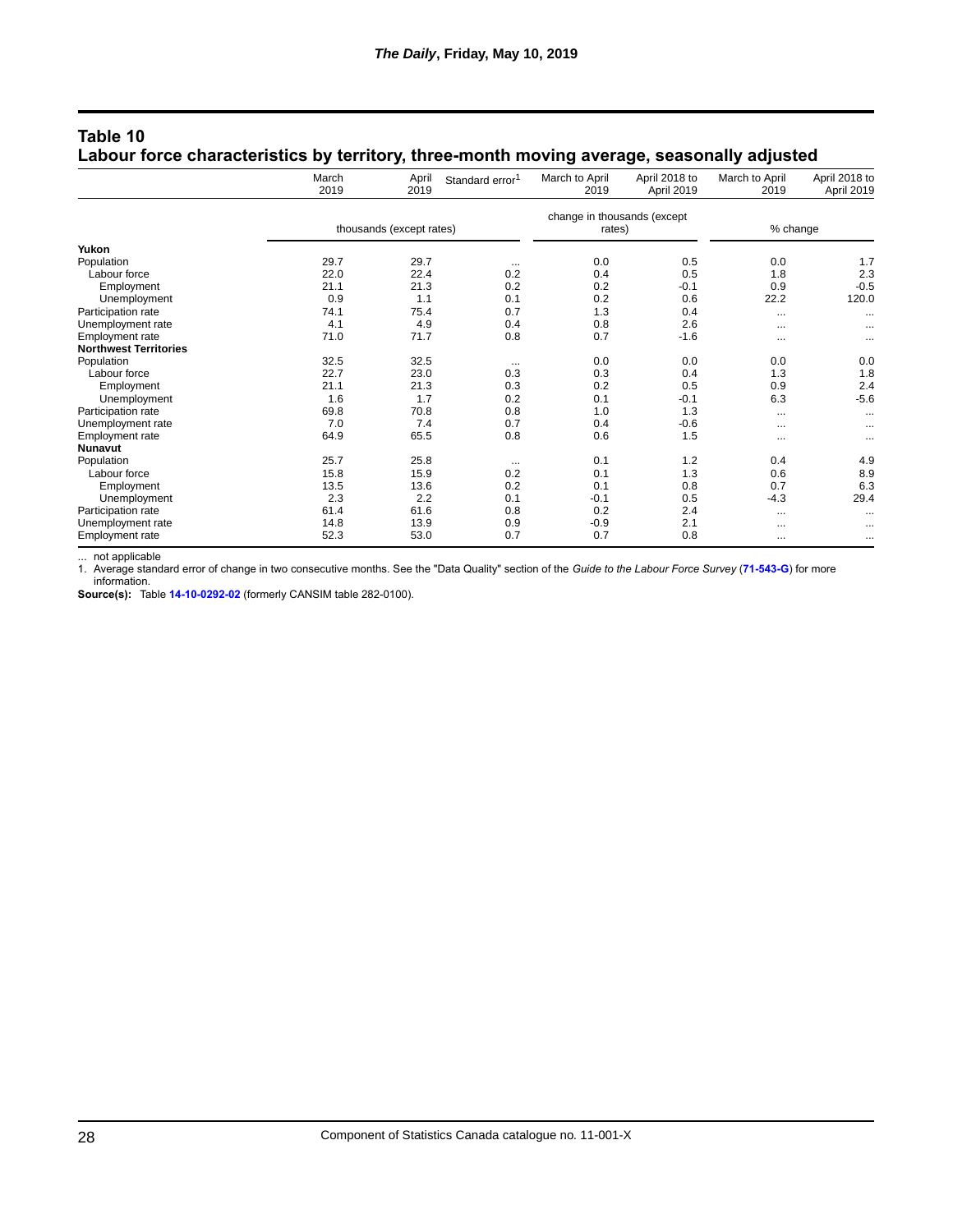## **Table 11 Average usual hours and wages of employees by selected characteristics, unadjusted for seasonality**

|                                                                           | Employees          |                            |                            | Full-time                  |                  |                            | Part-time                  |               |                            |                            |
|---------------------------------------------------------------------------|--------------------|----------------------------|----------------------------|----------------------------|------------------|----------------------------|----------------------------|---------------|----------------------------|----------------------------|
|                                                                           | Number             | Average<br>weekly<br>hours | Average<br>weekly<br>wages | Average<br>hourly<br>wages | Number           | Average<br>weekly<br>hours | Average<br>weekly<br>wages | Number        | Average<br>weekly<br>hours | Average<br>weekly<br>wages |
|                                                                           | thousands          |                            | current dollars            |                            | thousands        |                            | current<br>dollars         | thousands     |                            | current<br>dollars         |
| April 2019                                                                |                    |                            |                            |                            |                  |                            |                            |               |                            |                            |
| 15 years and over                                                         | 15,982.1           | 35.1                       | 1,007.17                   | 27.69                      | 13,049.2         | 39.1                       | 1,156.95                   | 2,932.8       | 16.9                       | 340.73                     |
| 15 to 24 years                                                            | 2,329.8            | 25.7                       | 467.87                     | 17.04                      | 1.066.1          | 38.7                       | 759.73                     | 1.263.7       | 14.7                       | 221.62                     |
| 25 years and over                                                         | 13,652.3           | 36.7                       | 1,099.20                   | 29.51                      | 11,983.1         | 39.2                       | 1,192.29                   | 1,669.2       | 18.5                       | 430.91                     |
| Males                                                                     | 8,043.9            | 37.3                       | 1,130.83                   | 29.46                      | 7,055.2          | 40.3                       | 1,246.11                   | 988.6         | 16.4                       | 308.16                     |
| Females                                                                   | 7,938.2            | 32.8                       | 881.87                     | 25.90                      | 5,994.0          | 37.8                       | 1,052.02                   | 1,944.2       | 17.2                       | 357.30                     |
| Union coverage                                                            |                    |                            |                            |                            |                  |                            |                            |               |                            |                            |
| Union coverage                                                            | 4.917.2            | 35.6                       | 1,129.31                   | 31.23                      | 4.205.3          | 38.4                       | 1.237.42                   | 711.9         | 18.8                       | 490.68                     |
| No union coverage                                                         | 11,064.9           | 34.8                       | 952.89                     | 26.12                      | 8,843.9          | 39.5                       | 1,118.69                   | 2,221.0       | 16.3                       | 292.67                     |
| Job permanency                                                            |                    |                            |                            |                            |                  |                            |                            |               |                            |                            |
| Permanent employees                                                       | 14,062.0           | 36.0                       | 1,052.09                   | 28.37                      | 11,996.9         | 39.2                       | 1,171.02                   | 2,065.1       | 17.8                       | 361.23                     |
| Temporary employees                                                       | 1,920.1            | 28.1                       | 678.17                     | 22.71                      | 1,052.4          | 39.0                       | 996.65                     | 867.8         | 14.8                       | 291.95                     |
| Occupation                                                                |                    |                            |                            |                            |                  |                            |                            |               |                            |                            |
| Management occupations                                                    | 1,035.2            | 39.4                       | 1,766.20                   | 44.86                      | 1,009.6          | 40.0                       | 1,796.50                   | 25.6          | 16.9                       | 571.27                     |
| Business, finance and administration occupations                          | 2,730.8<br>1,369.2 | 35.6                       | 1.000.31                   | 27.63<br>37.59             | 2.366.0          | 38.3<br>39.1               | 1.093.99<br>1,470.18       | 364.8<br>48.0 | 17.4<br>17.0               | 392.76<br>596.65           |
| Natural and applied sciences and related occupations                      |                    | 38.3                       | 1,439.56                   |                            | 1,321.2<br>914.4 |                            |                            |               |                            |                            |
| Health occupations<br>Occupations in education, law and social, community | 1,176.0            | 33.9                       | 1,035.77                   | 30.18                      |                  | 37.8                       | 1,162.88                   | 261.6         | 20.4                       | 591.39                     |
| and government services                                                   | 1,955.8            | 33.8                       | 1,141.51                   | 33.06                      | 1,580.5          | 37.8                       | 1,298.63                   | 375.3         | 16.9                       | 479.92                     |
| Occupations in art, culture, recreation and sport                         | 330.2              | 28.5                       | 780.07                     | 25.24                      | 208.0            | 38.9                       | 1,111.52                   | 122.2         | 10.7                       | 216.05                     |
| Sales and services occupations                                            | 4,117.5            | 30.4                       | 586.19                     | 18.30                      | 2,621.4          | 38.3                       | 777.91                     | 1,496.1       | 16.5                       | 250.27                     |
| Trades, transport and equipment operators and related                     |                    |                            |                            |                            |                  |                            |                            |               |                            |                            |
| occupations                                                               | 2,210.1            | 39.7                       | 1,085.74                   | 27.00                      | 2,040.8          | 41.5                       | 1,147.46                   | 169.3         | 18.4                       | 341.70                     |
| Natural resources, agriculture and related production                     |                    |                            |                            |                            |                  |                            |                            |               |                            |                            |
| occupations                                                               | 260.4              | 40.7                       | 1,077.58                   | 25.40                      | 223.1            | 44.9                       | 1,214.42                   | 37.3          | 15.8                       | 257.97                     |
| Occupations in manufacturing and utilities                                | 796.9              | 39.3                       | 958.21                     | 24.03                      | 764.3            | 40.3                       | 986.50                     | 32.6          | 16.9                       | 295.68                     |
| April 2018                                                                |                    |                            |                            |                            |                  |                            |                            |               |                            |                            |
| 15 years and over                                                         | 15,567.6           | 35.3                       | 986.21                     | 27.02                      | 12,781.9         | 39.2                       | 1,127.29                   | 2,785.7       | 17.2                       | 338.89                     |
| 15 to 24 years                                                            | 2.234.4            | 26.6                       | 452.44                     | 16.04                      | 1,098.4          | 38.6                       | 701.41                     | 1,136.1       | 14.9                       | 211.72                     |
| 25 years and over                                                         | 13,333.2           | 36.7                       | 1,075.67                   | 28.86                      | 11,683.5         | 39.2                       | 1,167.33                   | 1,649.7       | 18.8                       | 426.46                     |
| Males                                                                     | 7,821.9            | 37.6                       | 1,115.05                   | 28.94                      | 6,921.9          | 40.3                       | 1,219.69                   | 900.0         | 16.6                       | 310.30                     |
| Females                                                                   | 7,745.7            | 32.9                       | 856.11                     | 25.08                      | 5,860.0          | 37.8                       | 1,018.16                   | 1,885.7       | 17.6                       | 352.53                     |
| Union coverage                                                            |                    |                            |                            |                            |                  |                            |                            |               |                            |                            |
| Union coverage                                                            | 4,755.5            | 35.8                       | 1,101.55                   | 30.46                      | 4,070.2          | 38.5                       | 1,203.03                   | 685.4         | 19.3                       | 498.86                     |
| No union coverage                                                         | 10,812.1           | 35.0                       | 935.49                     | 25.50                      | 8,711.7          | 39.5                       | 1,091.91                   | 2,100.4       | 16.6                       | 286.69                     |
| Job permanency                                                            |                    |                            |                            |                            |                  |                            |                            |               |                            |                            |
| Permanent employees                                                       | 13,645.7           | 36.2                       | 1,028.84                   | 27.66                      | 11,664.4         | 39.2                       | 1,142.94                   | 1,981.3       | 18.2                       | 357.09                     |
| Temporary employees                                                       | 1,921.9            | 28.8                       | 683.56                     | 22.46                      | 1,117.5          | 38.8                       | 963.95                     | 804.4         | 15.0                       | 294.06                     |
| Occupation                                                                |                    |                            |                            |                            |                  |                            |                            |               |                            |                            |
| Management occupations                                                    | 1,014.2            | 39.9                       | 1,759.35                   | 44.21                      | 991.8            | 40.3                       | 1,783.64                   | 22.5          | 19.9                       | 686.33                     |
| Business, finance and administration occupations                          | 2,749.4            | 35.7                       | 963.98                     | 26.54                      | 2,392.8          | 38.4                       | 1,050.88                   | 356.6         | 17.9                       | 380.85                     |
| Natural and applied sciences and related occupations                      | 1,296.7            | 38.3                       | 1,421.12                   | 37.03                      | 1,257.8          | 39.0                       | 1,446.83                   | 38.9          | 17.4                       | 589.61                     |
| Health occupations                                                        | 1,166.6            | 33.8                       | 1,013.67                   | 29.88                      | 893.8            | 37.9                       | 1,139.87                   | 272.8         | 20.5                       | 600.27                     |
| Occupations in education, law and social, community                       |                    |                            |                            |                            |                  |                            |                            |               |                            |                            |
| and government services                                                   | 1,894.0            | 33.6                       | 1,124.17                   | 32.72                      | 1,527.2          | 37.7                       | 1,283.73                   | 366.7         | 16.6                       | 459.71                     |
| Occupations in art, culture, recreation and sport                         | 305.2              | 28.7                       | 752.27                     | 24.20                      | 191.0            | 38.6                       | 1,048.81                   | 114.2         | 12.3                       | 256.55                     |
| Sales and services occupations                                            | 3,938.5            | 30.6                       | 571.94                     | 17.65                      | 2,524.6          | 38.3                       | 755.77                     | 1,413.9       | 16.9                       | 243.71                     |
| Trades, transport and equipment operators and related                     |                    |                            |                            |                            |                  |                            |                            |               |                            |                            |
| occupations                                                               | 2,139.0            | 39.9                       | 1,062.54                   | 26.31                      | 1,999.0          | 41.4                       | 1,112.52                   | 140.0         | 18.3                       | 348.99                     |
| Natural resources, agriculture and related production<br>occupations      | 264.0              | 41.4                       | 1,092.72                   | 25.26                      | 227.2            | 45.5                       | 1,231.51                   | 36.7          | 15.9                       | 234.52                     |
| Occupations in manufacturing and utilities                                | 800.0              | 39.4                       | 900.43                     | 22.66                      | 776.6            | 40.1                       | 919.54                     | 23.3          | 16.0                       | 264.32                     |
|                                                                           |                    |                            |                            |                            |                  |                            |                            |               |                            |                            |

**Source(s):** Table **[14-10-0320-01](https://www150.statcan.gc.ca/t1/tbl1/en/tv.action?pid=1410032001)** (formerly CANSIM table 282-0167).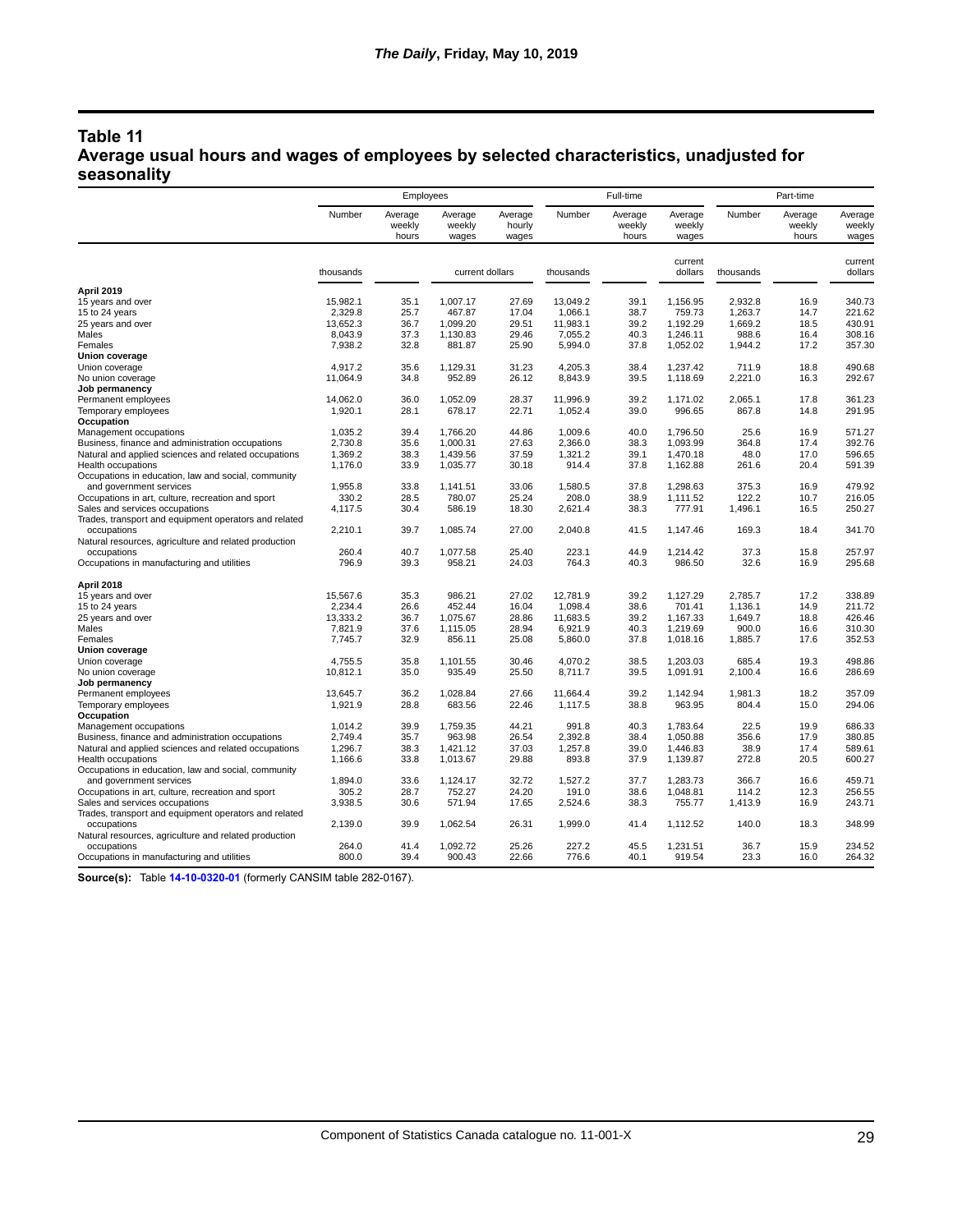## **Table 12**

#### **Regional unemployment rates used by the Employment Insurance program,1 three-month moving average, seasonally adjusted**

|                                                       | May 12, 2019, to June 8, 2019 |
|-------------------------------------------------------|-------------------------------|
|                                                       | %                             |
| <b>Newfoundland and Labrador</b><br>St. John's        | 7.6                           |
| Newfoundland and Labrador <sup>2</sup>                | 15.2                          |
| Prince Edward Island <sup>3</sup>                     |                               |
| Charlottetown<br>Prince Edward Island <sup>4</sup>    | 6.8<br>12.2                   |
| <b>Nova Scotia</b>                                    |                               |
| Eastern Nova Scotia<br>Western Nova Scotia<br>Halifax | 13.8<br>6.6<br>5.2            |
| <b>New Brunswick</b>                                  |                               |
| Fredericton-Moncton-Saint John<br>Madawaska-Charlotte | 6.2<br>8.4                    |
| Restigouche-Albert                                    | 12.7                          |
| Quebec<br>Gaspésie-Îles-de-la-Madeleine               | 15.2                          |
| Québec                                                | 3.5                           |
| <b>Trois-Rivières</b>                                 | 5.5                           |
| South Central Quebec<br>Sherbrooke                    | 2.7<br>2.6                    |
| Montérégie                                            | 4.5                           |
| Montréal                                              | 5.7                           |
| <b>Central Quebec</b>                                 | 5.8                           |
| North Western Quebec                                  | 6.6                           |
| Lower Saint Lawrence and North Shore<br>Hull          | 7.9<br>5.7                    |
| Chicoutimi-Jonquière                                  | 5.1                           |
| Ontario                                               |                               |
| Ottawa                                                | 5.6                           |
| Eastern Ontario                                       | 5.1<br>4.8                    |
| Kingston<br>Central Ontario                           | 5.9                           |
| Oshawa                                                | 4.9                           |
| Toronto                                               | 6.7                           |
| Hamilton                                              | 3.9                           |
| St. Catharines<br>London                              | 6.6<br>4.9                    |
| Niagara                                               | 6.7                           |
| Windsor                                               | 6.0                           |
| Kitchener                                             | 4.8                           |
| Huron<br>South Central Ontario                        | 6.6<br>4.9                    |
| Sudbury                                               | 5.3                           |
| Thunder Bay                                           | 5.5                           |
| Northern Ontario                                      | 10.8                          |
| <b>Manitoba</b>                                       |                               |
| Winnipeg<br>Southern Manitoba                         | 5.3<br>6.7                    |
| Northern Manitoba                                     | 34.0                          |
| Saskatchewan                                          |                               |
| Regina                                                | 4.9                           |
| Saskatoon<br>Southern Saskatchewan                    | 6.0<br>7.5                    |
|                                                       |                               |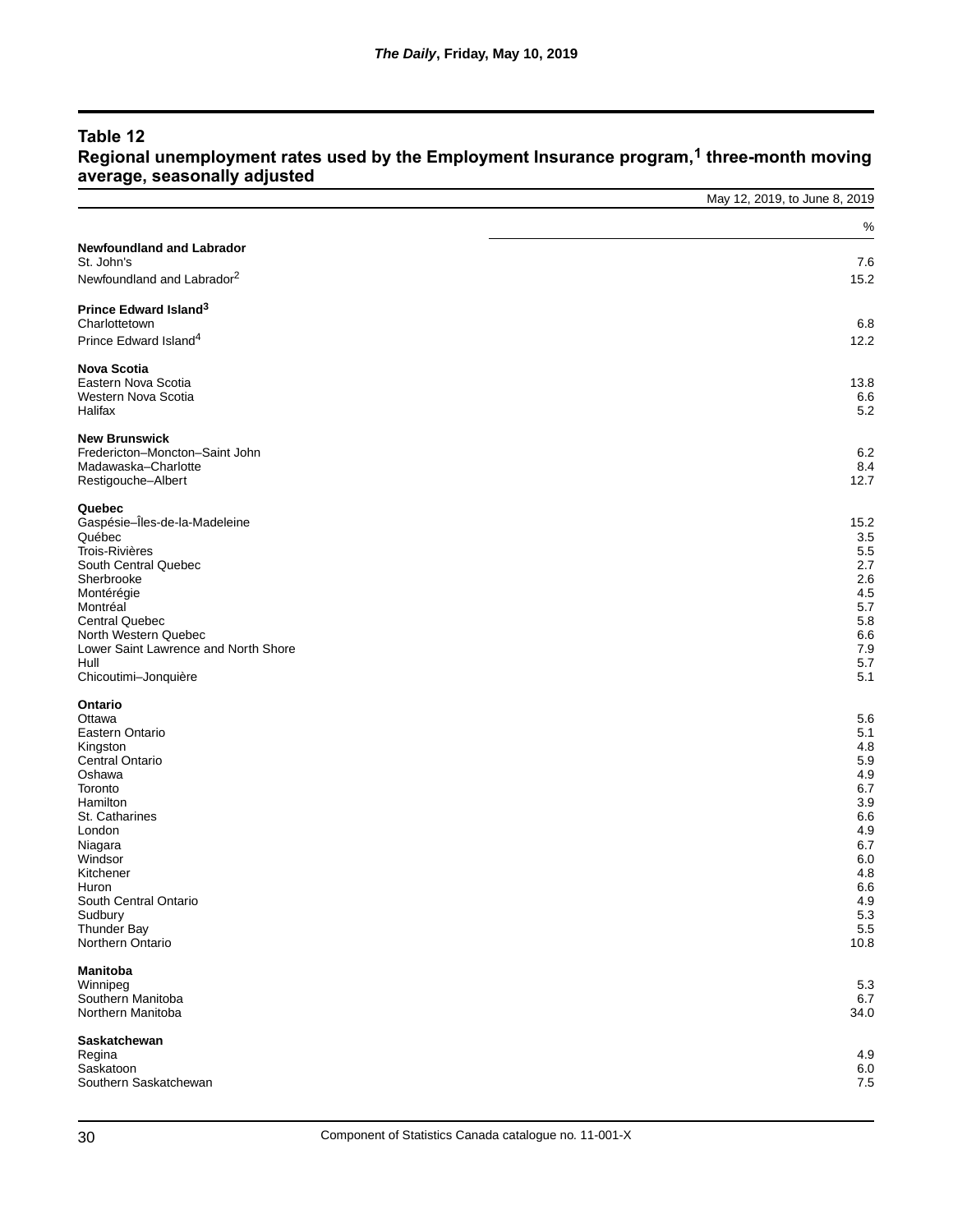#### **Table 12** - continued **Regional unemployment rates used by the Employment Insurance program,1 three-month moving average, seasonally adjusted**

|                                         | May 12, 2019, to June 8, 2019 |
|-----------------------------------------|-------------------------------|
| Northern Saskatchewan                   | 18.9                          |
| Alberta                                 |                               |
| Calgary                                 | 7.4                           |
| Edmonton                                | 6.9                           |
| Northern Alberta                        | 11.2                          |
| Southern Alberta                        | 7.8                           |
| <b>British Columbia</b>                 |                               |
| Southern Interior British Columbia      | 6.7                           |
| Abbotsford                              | 5.7                           |
| Vancouver                               | 4.6                           |
| Victoria                                | 3.9                           |
| Southern Coastal British Columbia       | 5.5                           |
| Northern British Columbia               | 10.1                          |
| Territories <sup>3</sup> , <sup>5</sup> |                               |
| Whitehorse                              | 4.3                           |
| Yukon <sup>6</sup>                      | 10.1                          |
| Yellowknife                             | 4.0                           |
| Northwest Territories <sup>7</sup>      | 11.3                          |
| Iqaluit                                 | 5.9                           |
| Nunavut <sup>8</sup>                    | 17.9                          |
|                                         |                               |

1. The boundaries of these regions are determined by Employment and Social Development Canada (ESDC). For geographic descriptions and maps of employment insurance regions, see the ESDC website: http://srv129.services.gc.ca/eiregions/en/geocont.aspx.

2. This region excludes St. John's.

3. Prince Edward Island as well as the territories are each comprised of two regions effective October 12, 2014.

4. This region excludes Charlottetown.

5. The monthly regional unemployment rate for EI purposes in the territories is subject to the highest between the seasonally adjusted three-month moving average and twelve-month moving average.

6. This region excludes Whitehorse.

7. This region excludes Yellowknife.

8. This region excludes Iqaluit.

**Note(s):** All regions are based on the 1996 Census boundaries, with the exception of those in Prince Edward Island and in the territories, which respect the 2011 Census boundaries.

**Source(s):** Table **[14-10-0354-01](https://www150.statcan.gc.ca/t1/tbl1/en/tv.action?pid=1410035401)** (formerly CANSIM table 282-0168).